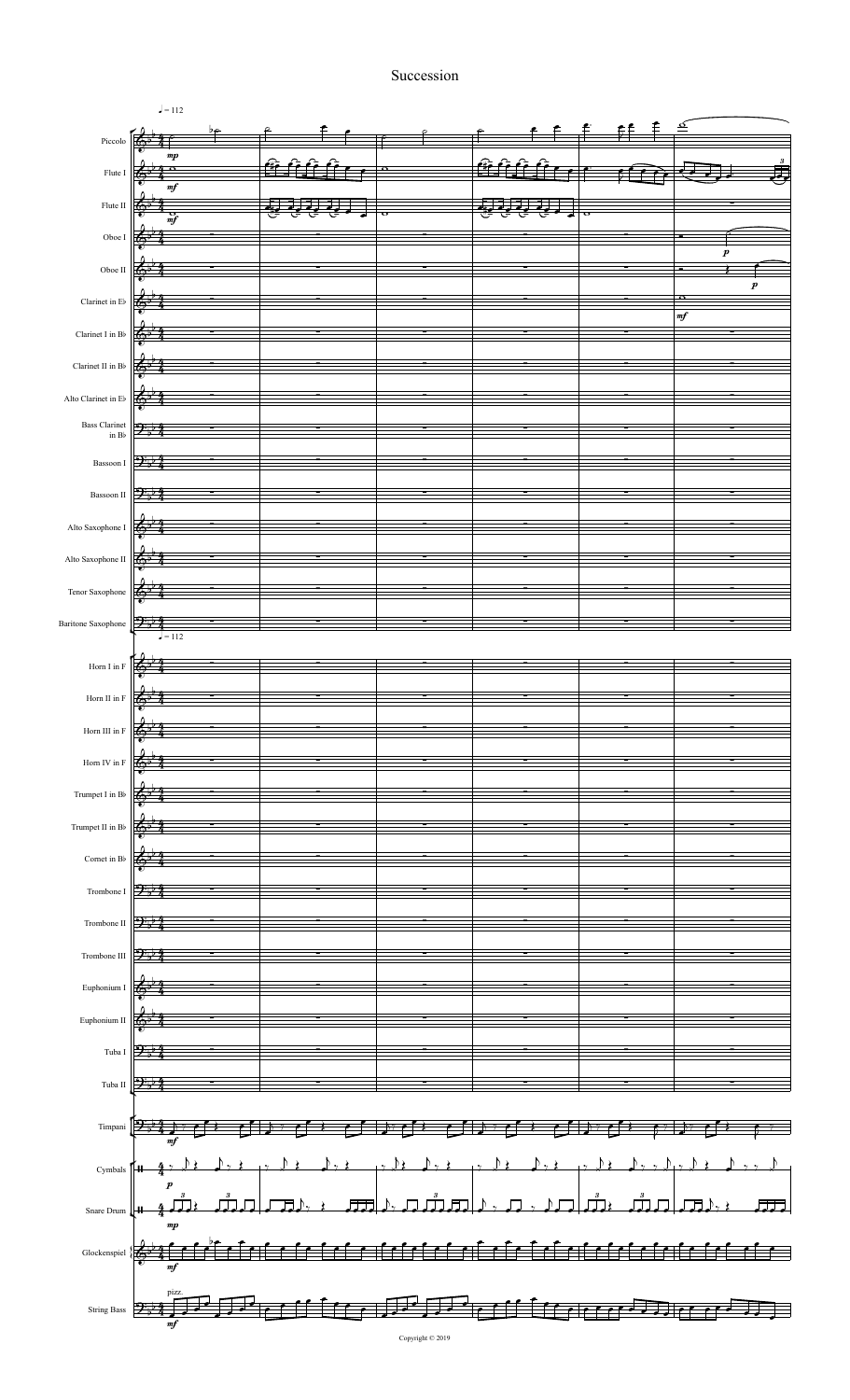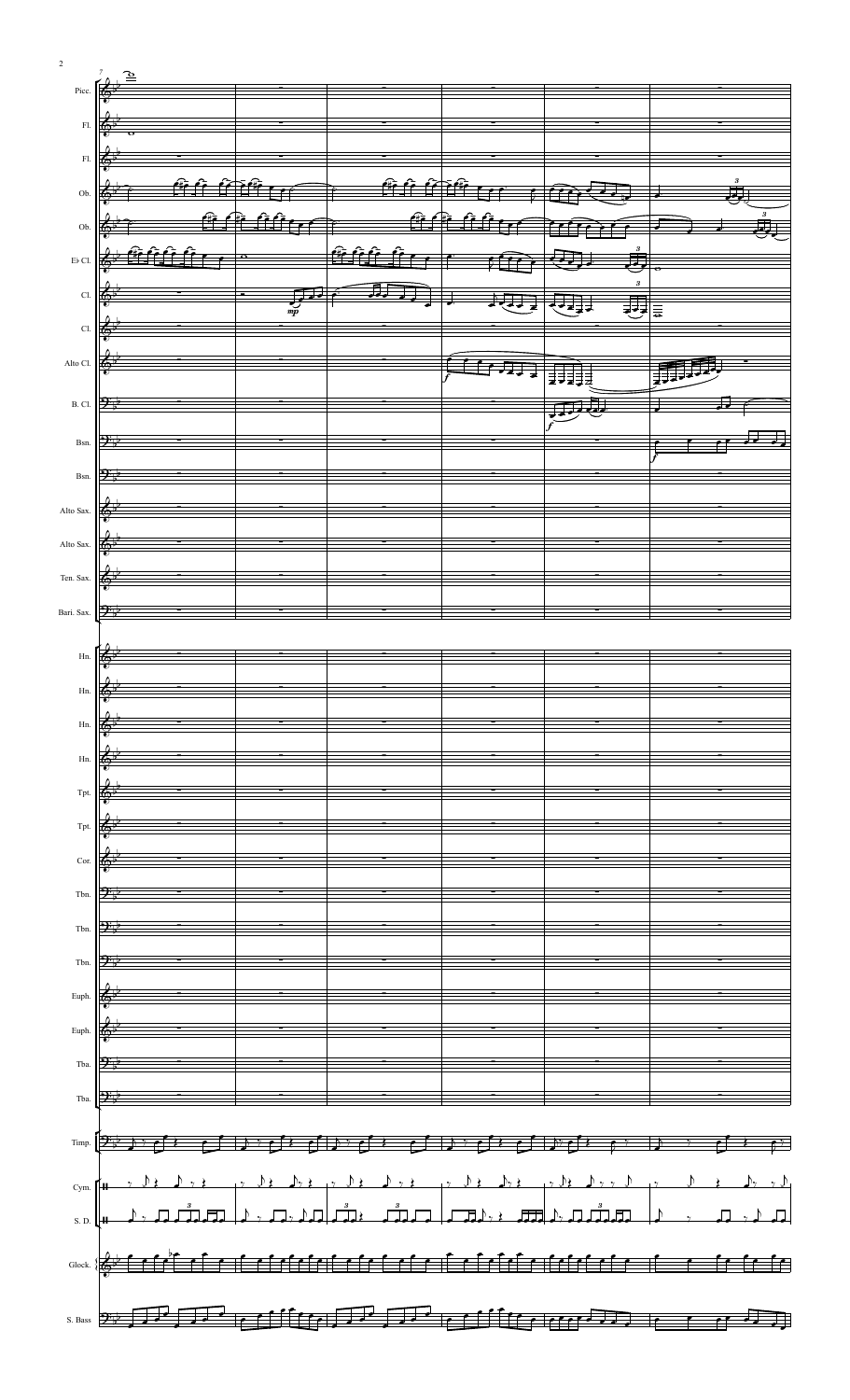| 13                                                            |                                                                                                                                                                                                                                                                                                                                                                                                                                                           |                 |                                                                                                                |              |   | 3                     |
|---------------------------------------------------------------|-----------------------------------------------------------------------------------------------------------------------------------------------------------------------------------------------------------------------------------------------------------------------------------------------------------------------------------------------------------------------------------------------------------------------------------------------------------|-----------------|----------------------------------------------------------------------------------------------------------------|--------------|---|-----------------------|
| Picc. $\mathbb{Z}$                                            |                                                                                                                                                                                                                                                                                                                                                                                                                                                           |                 |                                                                                                                |              |   |                       |
| FL                                                            |                                                                                                                                                                                                                                                                                                                                                                                                                                                           |                 |                                                                                                                |              |   |                       |
|                                                               |                                                                                                                                                                                                                                                                                                                                                                                                                                                           |                 |                                                                                                                |              |   |                       |
|                                                               |                                                                                                                                                                                                                                                                                                                                                                                                                                                           |                 |                                                                                                                |              |   |                       |
|                                                               |                                                                                                                                                                                                                                                                                                                                                                                                                                                           |                 |                                                                                                                |              |   |                       |
|                                                               |                                                                                                                                                                                                                                                                                                                                                                                                                                                           | $\binom{mp}{r}$ |                                                                                                                |              |   |                       |
| Ob.                                                           | $\begin{array}{c c}\n m_1 \\  \hline\n m_2\n\end{array}$                                                                                                                                                                                                                                                                                                                                                                                                  |                 |                                                                                                                |              |   |                       |
| $E \triangleright$ Cl. $\left  \bigoplus_{i=1}^{n}$           |                                                                                                                                                                                                                                                                                                                                                                                                                                                           |                 |                                                                                                                |              |   |                       |
|                                                               |                                                                                                                                                                                                                                                                                                                                                                                                                                                           |                 |                                                                                                                |              |   |                       |
| Cl. $\frac{1}{2}$                                             |                                                                                                                                                                                                                                                                                                                                                                                                                                                           |                 |                                                                                                                |              |   |                       |
|                                                               | Cl. $\frac{\sqrt{\frac{1}{2} \cdot \frac{1}{2} \cdot \frac{1}{2}}}{\sqrt{\frac{1}{2} \cdot \frac{1}{2} \cdot \frac{1}{2} \cdot \frac{1}{2} \cdot \frac{1}{2} \cdot \frac{1}{2} \cdot \frac{1}{2} \cdot \frac{1}{2} \cdot \frac{1}{2} \cdot \frac{1}{2} \cdot \frac{1}{2} \cdot \frac{1}{2} \cdot \frac{1}{2} \cdot \frac{1}{2} \cdot \frac{1}{2} \cdot \frac{1}{2} \cdot \frac{1}{2} \cdot \frac{1}{2} \cdot \frac{1}{2} \cdot \frac{1}{2} \cdot \frac{1$ |                 | $\circ$                                                                                                        |              |   |                       |
| $\it mp$                                                      |                                                                                                                                                                                                                                                                                                                                                                                                                                                           |                 |                                                                                                                |              |   |                       |
| Alto Cl. $\left  \bigoplus_{i=1}^n$                           |                                                                                                                                                                                                                                                                                                                                                                                                                                                           |                 |                                                                                                                |              |   |                       |
| B.Cl. $252$                                                   |                                                                                                                                                                                                                                                                                                                                                                                                                                                           |                 |                                                                                                                |              | 力 |                       |
|                                                               |                                                                                                                                                                                                                                                                                                                                                                                                                                                           |                 |                                                                                                                |              |   | $\boldsymbol{\alpha}$ |
|                                                               |                                                                                                                                                                                                                                                                                                                                                                                                                                                           |                 |                                                                                                                |              |   |                       |
|                                                               |                                                                                                                                                                                                                                                                                                                                                                                                                                                           |                 |                                                                                                                | $\triangleq$ |   |                       |
|                                                               |                                                                                                                                                                                                                                                                                                                                                                                                                                                           |                 |                                                                                                                |              |   |                       |
| Alto Sax. $\left \bigoplus_{k=1}^{\infty}$                    |                                                                                                                                                                                                                                                                                                                                                                                                                                                           |                 |                                                                                                                |              |   | $\frac{1}{m}$         |
| Alto Sax.                                                     |                                                                                                                                                                                                                                                                                                                                                                                                                                                           |                 |                                                                                                                |              |   |                       |
|                                                               |                                                                                                                                                                                                                                                                                                                                                                                                                                                           |                 |                                                                                                                |              |   |                       |
| Ten. Sax. $\left \overrightarrow{G}\right $                   |                                                                                                                                                                                                                                                                                                                                                                                                                                                           |                 |                                                                                                                |              |   |                       |
| Bari. Sax. $\mathcal{D}$                                      |                                                                                                                                                                                                                                                                                                                                                                                                                                                           |                 |                                                                                                                |              |   |                       |
|                                                               |                                                                                                                                                                                                                                                                                                                                                                                                                                                           |                 |                                                                                                                |              |   |                       |
| $\mathbb{R}^3$                                                |                                                                                                                                                                                                                                                                                                                                                                                                                                                           |                 |                                                                                                                |              |   |                       |
|                                                               |                                                                                                                                                                                                                                                                                                                                                                                                                                                           |                 |                                                                                                                |              |   |                       |
| ₩                                                             |                                                                                                                                                                                                                                                                                                                                                                                                                                                           |                 |                                                                                                                |              |   |                       |
|                                                               |                                                                                                                                                                                                                                                                                                                                                                                                                                                           |                 |                                                                                                                |              |   |                       |
|                                                               |                                                                                                                                                                                                                                                                                                                                                                                                                                                           |                 |                                                                                                                |              |   |                       |
|                                                               |                                                                                                                                                                                                                                                                                                                                                                                                                                                           |                 |                                                                                                                |              |   |                       |
|                                                               |                                                                                                                                                                                                                                                                                                                                                                                                                                                           |                 |                                                                                                                |              |   |                       |
|                                                               |                                                                                                                                                                                                                                                                                                                                                                                                                                                           |                 |                                                                                                                |              |   |                       |
|                                                               |                                                                                                                                                                                                                                                                                                                                                                                                                                                           |                 |                                                                                                                |              |   |                       |
| Cor.                                                          |                                                                                                                                                                                                                                                                                                                                                                                                                                                           |                 |                                                                                                                |              |   |                       |
| ンド                                                            |                                                                                                                                                                                                                                                                                                                                                                                                                                                           |                 |                                                                                                                |              |   |                       |
|                                                               |                                                                                                                                                                                                                                                                                                                                                                                                                                                           |                 |                                                                                                                |              |   |                       |
| $\mathcal{Y}$ ,                                               |                                                                                                                                                                                                                                                                                                                                                                                                                                                           |                 |                                                                                                                |              |   |                       |
|                                                               |                                                                                                                                                                                                                                                                                                                                                                                                                                                           |                 |                                                                                                                |              |   |                       |
|                                                               |                                                                                                                                                                                                                                                                                                                                                                                                                                                           |                 |                                                                                                                |              |   |                       |
|                                                               |                                                                                                                                                                                                                                                                                                                                                                                                                                                           |                 |                                                                                                                |              |   |                       |
|                                                               |                                                                                                                                                                                                                                                                                                                                                                                                                                                           |                 |                                                                                                                |              |   |                       |
|                                                               |                                                                                                                                                                                                                                                                                                                                                                                                                                                           |                 |                                                                                                                |              |   |                       |
| $\mathcal{Y}$ ,                                               |                                                                                                                                                                                                                                                                                                                                                                                                                                                           |                 |                                                                                                                |              |   |                       |
| $\mathcal{P}$                                                 |                                                                                                                                                                                                                                                                                                                                                                                                                                                           |                 |                                                                                                                |              |   |                       |
|                                                               |                                                                                                                                                                                                                                                                                                                                                                                                                                                           |                 |                                                                                                                |              |   |                       |
| $\mathcal{D}$                                                 |                                                                                                                                                                                                                                                                                                                                                                                                                                                           |                 |                                                                                                                |              |   |                       |
|                                                               |                                                                                                                                                                                                                                                                                                                                                                                                                                                           |                 |                                                                                                                |              |   |                       |
| Cym. $\left[\begin{array}{c c} \mathbf{H} \end{array}\right]$ |                                                                                                                                                                                                                                                                                                                                                                                                                                                           |                 |                                                                                                                |              |   |                       |
|                                                               |                                                                                                                                                                                                                                                                                                                                                                                                                                                           |                 |                                                                                                                |              |   |                       |
| S.D.                                                          |                                                                                                                                                                                                                                                                                                                                                                                                                                                           |                 |                                                                                                                |              |   |                       |
|                                                               |                                                                                                                                                                                                                                                                                                                                                                                                                                                           |                 |                                                                                                                |              |   |                       |
|                                                               |                                                                                                                                                                                                                                                                                                                                                                                                                                                           |                 | Glock. 8 8 de la facial de la facial de la facial de la facial de la facial de la facial de la facial de la fa |              |   |                       |
|                                                               |                                                                                                                                                                                                                                                                                                                                                                                                                                                           |                 |                                                                                                                |              |   |                       |
|                                                               | S. Bass $\frac{1}{2b}$ -                                                                                                                                                                                                                                                                                                                                                                                                                                  |                 |                                                                                                                |              |   |                       |
|                                                               |                                                                                                                                                                                                                                                                                                                                                                                                                                                           |                 |                                                                                                                |              |   |                       |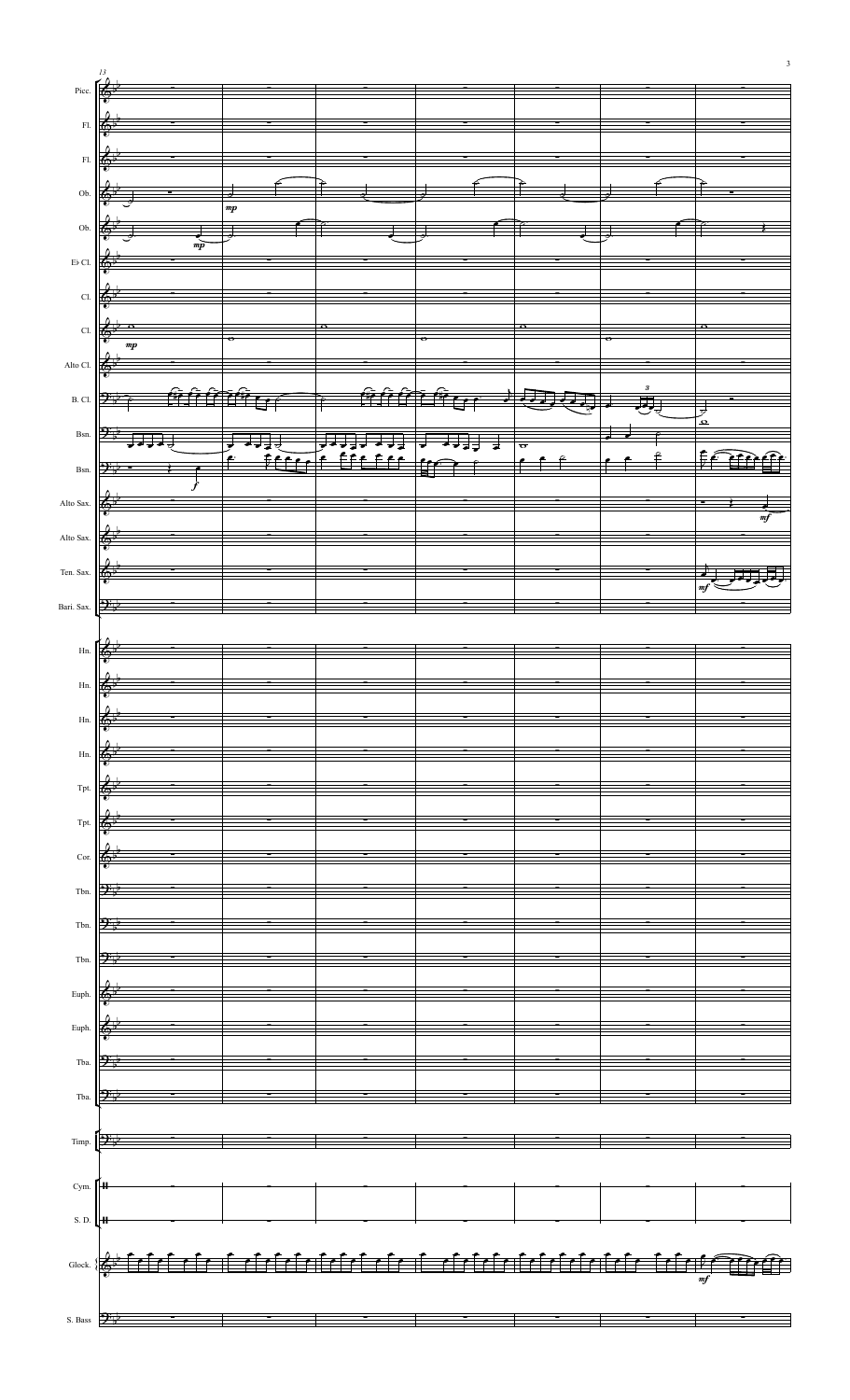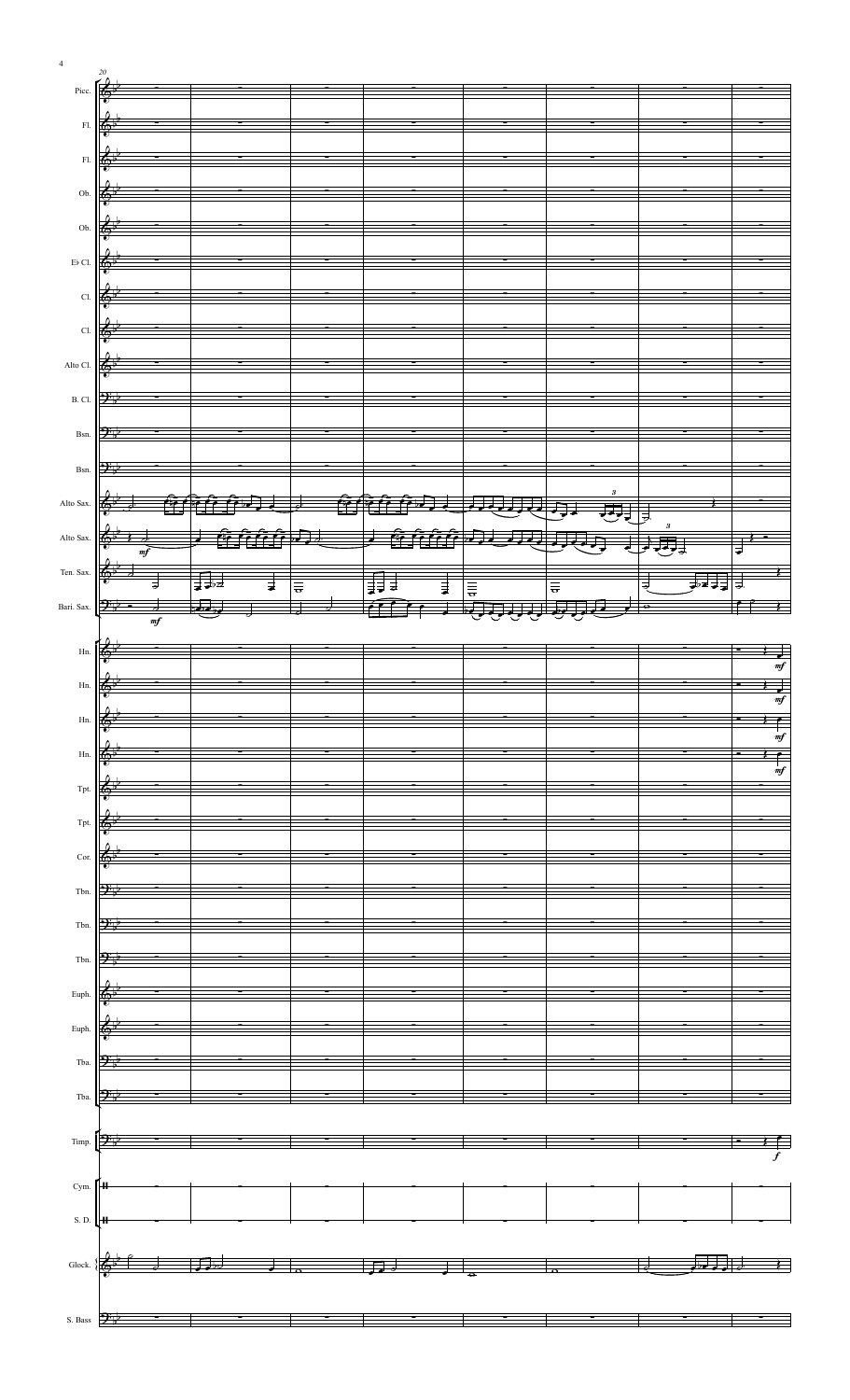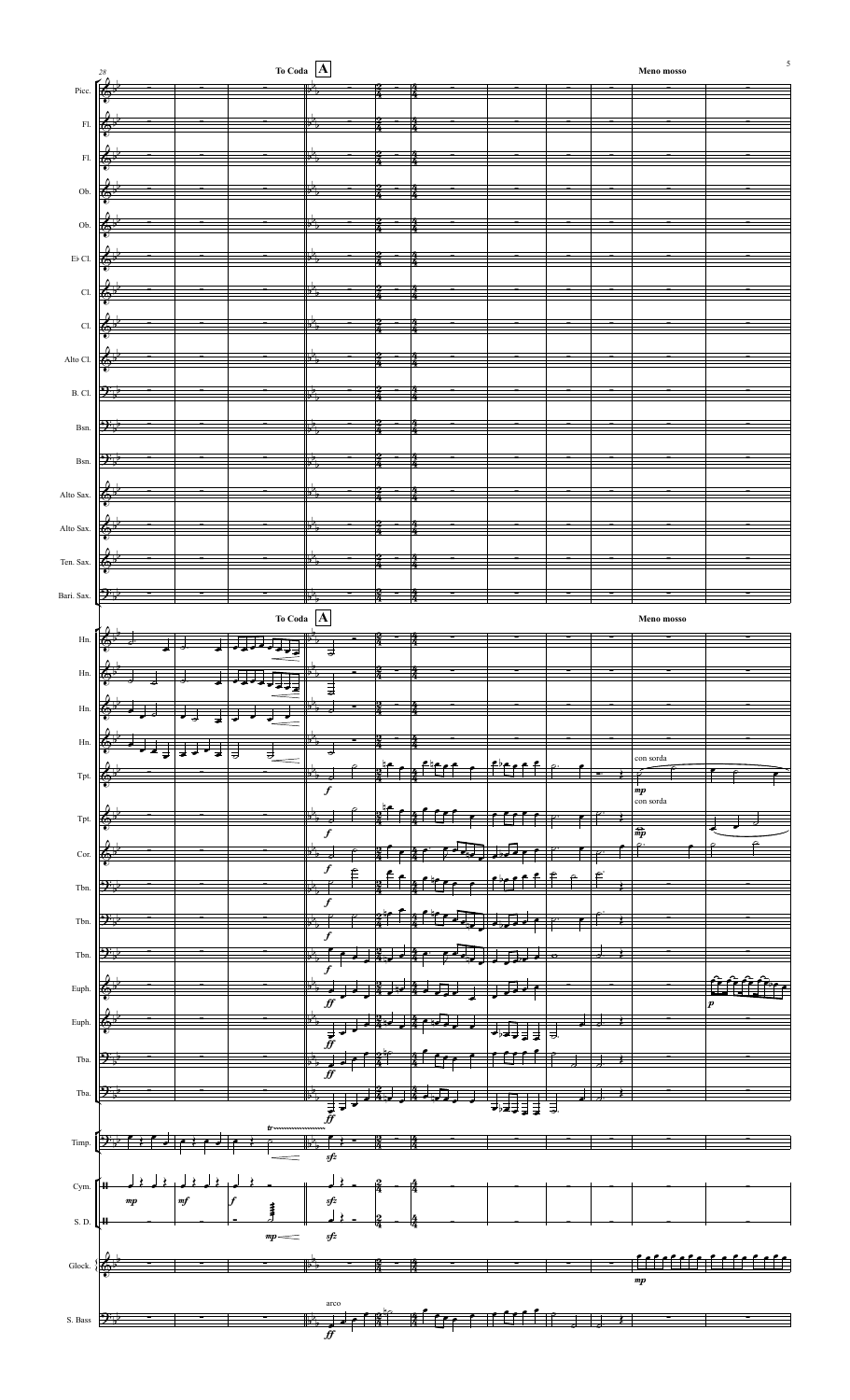| Pice.                                                                                                       |                                            |                                                                                                                                                                                                                                                                                                                                                                      |                                                                                                                      |  |                                                                                     |                   |
|-------------------------------------------------------------------------------------------------------------|--------------------------------------------|----------------------------------------------------------------------------------------------------------------------------------------------------------------------------------------------------------------------------------------------------------------------------------------------------------------------------------------------------------------------|----------------------------------------------------------------------------------------------------------------------|--|-------------------------------------------------------------------------------------|-------------------|
|                                                                                                             |                                            |                                                                                                                                                                                                                                                                                                                                                                      |                                                                                                                      |  |                                                                                     |                   |
|                                                                                                             |                                            |                                                                                                                                                                                                                                                                                                                                                                      |                                                                                                                      |  |                                                                                     |                   |
|                                                                                                             |                                            |                                                                                                                                                                                                                                                                                                                                                                      |                                                                                                                      |  |                                                                                     |                   |
| Ob. $\left  \bigoplus \right $                                                                              |                                            |                                                                                                                                                                                                                                                                                                                                                                      | <u> Territoria de la contenentación de la contenentación de la contenentación de la contenentación de la contene</u> |  |                                                                                     |                   |
| Ob. $\left\langle \left\langle \right\rangle \right\rangle$                                                 |                                            | $\overline{\phantom{a}}$ , and the contract of the contract of $\overline{\phantom{a}}$                                                                                                                                                                                                                                                                              |                                                                                                                      |  |                                                                                     |                   |
| $E\flat$ Cl.                                                                                                |                                            |                                                                                                                                                                                                                                                                                                                                                                      |                                                                                                                      |  |                                                                                     |                   |
|                                                                                                             |                                            |                                                                                                                                                                                                                                                                                                                                                                      |                                                                                                                      |  |                                                                                     |                   |
|                                                                                                             |                                            | $\overline{\phantom{a}}$ , and the contract of the contract of the contract of the contract of the contract of the contract of the contract of the contract of the contract of the contract of the contract of the contract of the contrac                                                                                                                           |                                                                                                                      |  |                                                                                     |                   |
| Cl. $\left\langle \frac{1}{2} \right\rangle$                                                                |                                            |                                                                                                                                                                                                                                                                                                                                                                      |                                                                                                                      |  |                                                                                     |                   |
| Alto Cl. $\left  \begin{array}{ccc} \downarrow & \downarrow \\ \downarrow & \downarrow \end{array} \right $ |                                            |                                                                                                                                                                                                                                                                                                                                                                      | <u> Tanzania (</u>                                                                                                   |  |                                                                                     |                   |
| B. Cl. $\mathbf{P}_{\mathbf{p}}$                                                                            | $\blacksquare$ . The set of $\blacksquare$ |                                                                                                                                                                                                                                                                                                                                                                      |                                                                                                                      |  |                                                                                     |                   |
|                                                                                                             |                                            |                                                                                                                                                                                                                                                                                                                                                                      |                                                                                                                      |  |                                                                                     | fift <sup>e</sup> |
| $\mathcal{P}_{\mathcal{P}_{\mathcal{P}}}$                                                                   |                                            |                                                                                                                                                                                                                                                                                                                                                                      |                                                                                                                      |  |                                                                                     | $\boldsymbol{p}$  |
| $\mathbf{P}_{\mathbf{F}_{\mathbf{p}}}$                                                                      |                                            |                                                                                                                                                                                                                                                                                                                                                                      |                                                                                                                      |  |                                                                                     |                   |
| Alto Sax.                                                                                                   |                                            |                                                                                                                                                                                                                                                                                                                                                                      |                                                                                                                      |  |                                                                                     |                   |
| 65                                                                                                          |                                            |                                                                                                                                                                                                                                                                                                                                                                      |                                                                                                                      |  |                                                                                     |                   |
|                                                                                                             |                                            |                                                                                                                                                                                                                                                                                                                                                                      |                                                                                                                      |  |                                                                                     |                   |
| $\frac{2}{9}$                                                                                               |                                            |                                                                                                                                                                                                                                                                                                                                                                      |                                                                                                                      |  |                                                                                     |                   |
| Bari. Sax. $\left \frac{\mathbf{Q}^{\perp} \mathbf{p}}{\mathbf{P}^{\perp} \mathbf{p}}\right $               |                                            |                                                                                                                                                                                                                                                                                                                                                                      |                                                                                                                      |  |                                                                                     |                   |
|                                                                                                             |                                            |                                                                                                                                                                                                                                                                                                                                                                      |                                                                                                                      |  |                                                                                     |                   |
| 侍                                                                                                           |                                            |                                                                                                                                                                                                                                                                                                                                                                      |                                                                                                                      |  |                                                                                     |                   |
| $\frac{1}{2}$ Hn.                                                                                           | $\overline{\phantom{a}}$                   |                                                                                                                                                                                                                                                                                                                                                                      |                                                                                                                      |  |                                                                                     |                   |
| $\frac{2}{9}$                                                                                               |                                            |                                                                                                                                                                                                                                                                                                                                                                      |                                                                                                                      |  |                                                                                     |                   |
|                                                                                                             |                                            |                                                                                                                                                                                                                                                                                                                                                                      |                                                                                                                      |  |                                                                                     |                   |
| $6^{3}$ -                                                                                                   |                                            |                                                                                                                                                                                                                                                                                                                                                                      |                                                                                                                      |  |                                                                                     |                   |
|                                                                                                             |                                            |                                                                                                                                                                                                                                                                                                                                                                      |                                                                                                                      |  | $\frac{1}{2}$ $\frac{1}{2}$ $\frac{1}{2}$ $\frac{1}{2}$ $\frac{1}{2}$ $\frac{1}{2}$ |                   |
|                                                                                                             |                                            |                                                                                                                                                                                                                                                                                                                                                                      |                                                                                                                      |  |                                                                                     |                   |
|                                                                                                             |                                            | $T_{\text{pt}}$ $\left  \frac{d^2y}{dx^2} + \frac{1}{x^2} + \frac{1}{x^2} + \frac{1}{x^2} + \frac{1}{x^2} + \frac{1}{x^2} + \frac{1}{x^2} + \frac{1}{x^2} + \frac{1}{x^2} + \frac{1}{x^2} + \frac{1}{x^2} + \frac{1}{x^2} + \frac{1}{x^2} + \frac{1}{x^2} + \frac{1}{x^2} + \frac{1}{x^2} + \frac{1}{x^2} + \frac{1}{x^2} + \frac{1}{x^2} + \frac{1}{x^2} + \frac{1$ |                                                                                                                      |  |                                                                                     |                   |
|                                                                                                             |                                            |                                                                                                                                                                                                                                                                                                                                                                      |                                                                                                                      |  | « bitte CoCorri Pto tor rette                                                       | 戸                 |
| $ 2,$ $ 2$                                                                                                  |                                            |                                                                                                                                                                                                                                                                                                                                                                      |                                                                                                                      |  |                                                                                     |                   |
| Tbn. $\mathcal{F}_{\mathcal{F}_{\mathcal{F}}}$                                                              |                                            |                                                                                                                                                                                                                                                                                                                                                                      |                                                                                                                      |  |                                                                                     |                   |
|                                                                                                             |                                            |                                                                                                                                                                                                                                                                                                                                                                      |                                                                                                                      |  |                                                                                     |                   |
| Tbn. $\left \frac{1}{2^{n+1}}\right $                                                                       |                                            |                                                                                                                                                                                                                                                                                                                                                                      |                                                                                                                      |  |                                                                                     |                   |
|                                                                                                             |                                            | Euph Control Control Control Control Control Control Control Control Control Control Control Control Control Control Control Control Control Control Control Control Control Control Control Control Control Control Control C                                                                                                                                       |                                                                                                                      |  |                                                                                     |                   |
| Euph. $\left \left \bigoplus_{i=1}^{n} B_i\right \right $                                                   |                                            | $\overline{\phantom{a}}$ , $\overline{a}$ , $\overline{a}$ , $\overline{a}$ , $\overline{a}$ , $\overline{a}$ , $\overline{a}$ , $\overline{a}$                                                                                                                                                                                                                      |                                                                                                                      |  |                                                                                     |                   |
|                                                                                                             |                                            |                                                                                                                                                                                                                                                                                                                                                                      |                                                                                                                      |  |                                                                                     |                   |
| $\mathcal{P}_{\mathcal{V}_b}$                                                                               |                                            |                                                                                                                                                                                                                                                                                                                                                                      |                                                                                                                      |  |                                                                                     |                   |
| Tba. $\left \frac{1}{2}\right $                                                                             |                                            |                                                                                                                                                                                                                                                                                                                                                                      |                                                                                                                      |  |                                                                                     |                   |
|                                                                                                             |                                            |                                                                                                                                                                                                                                                                                                                                                                      |                                                                                                                      |  |                                                                                     |                   |
| $\mathbf{D}_{\mathbf{F}}$                                                                                   |                                            |                                                                                                                                                                                                                                                                                                                                                                      |                                                                                                                      |  |                                                                                     |                   |
|                                                                                                             |                                            |                                                                                                                                                                                                                                                                                                                                                                      |                                                                                                                      |  |                                                                                     |                   |
| Cym. $\left  \cdot \right $                                                                                 |                                            |                                                                                                                                                                                                                                                                                                                                                                      |                                                                                                                      |  |                                                                                     |                   |
| S.D. $H$                                                                                                    |                                            |                                                                                                                                                                                                                                                                                                                                                                      |                                                                                                                      |  |                                                                                     |                   |
|                                                                                                             |                                            |                                                                                                                                                                                                                                                                                                                                                                      |                                                                                                                      |  |                                                                                     |                   |
|                                                                                                             |                                            |                                                                                                                                                                                                                                                                                                                                                                      |                                                                                                                      |  |                                                                                     |                   |
|                                                                                                             |                                            |                                                                                                                                                                                                                                                                                                                                                                      |                                                                                                                      |  |                                                                                     |                   |
| S. Bass $\frac{1}{2}$                                                                                       |                                            |                                                                                                                                                                                                                                                                                                                                                                      |                                                                                                                      |  |                                                                                     |                   |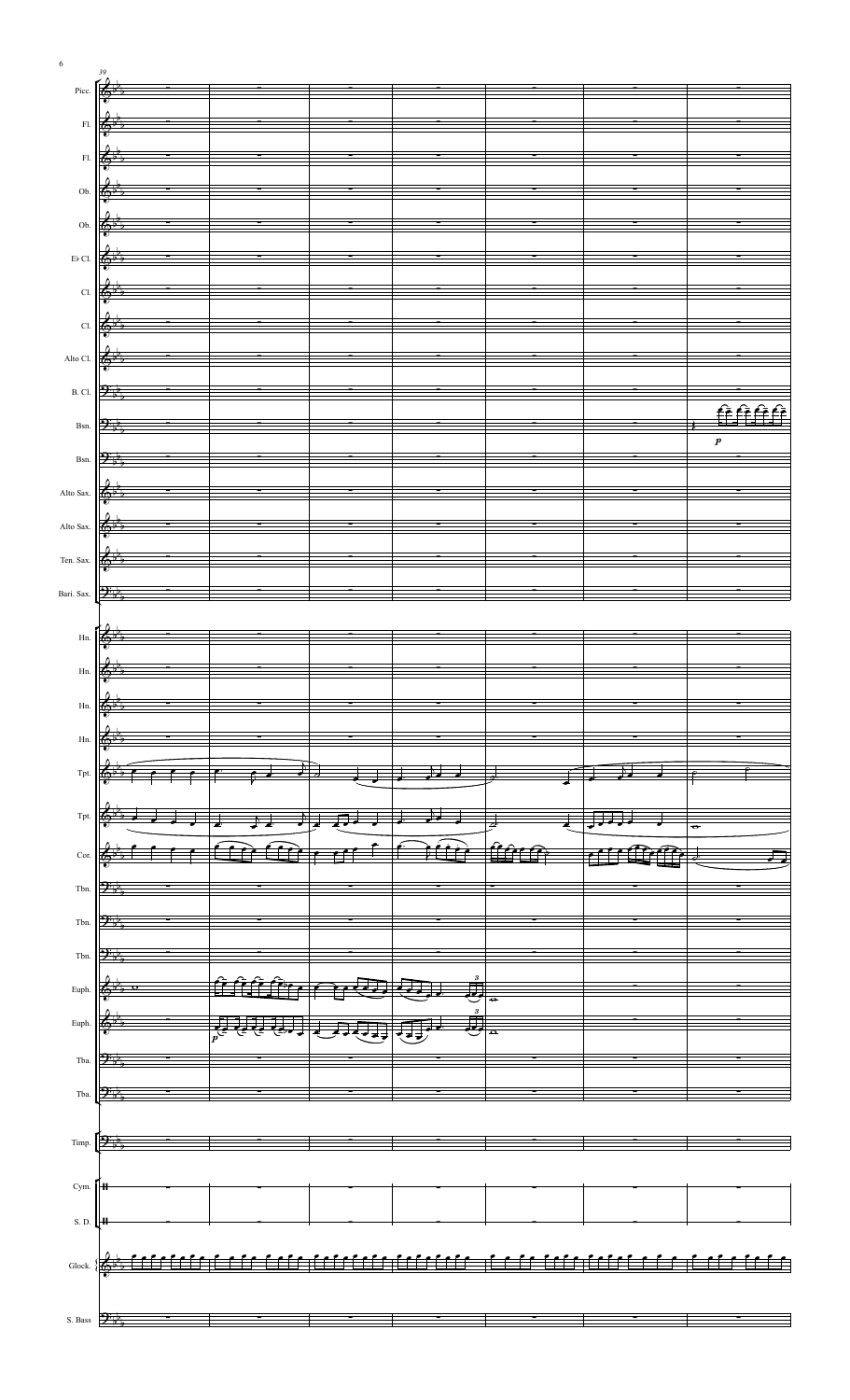| Picc. $\sqrt{\frac{1}{2}}$                                                                                 |                      |                      | <u> The Common State State State Sta</u> te |                                               |         |               |                                             |
|------------------------------------------------------------------------------------------------------------|----------------------|----------------------|---------------------------------------------|-----------------------------------------------|---------|---------------|---------------------------------------------|
|                                                                                                            |                      |                      |                                             |                                               |         |               |                                             |
| $FL$ $\frac{1}{2}$                                                                                         |                      |                      |                                             |                                               |         |               |                                             |
|                                                                                                            |                      |                      |                                             |                                               |         |               |                                             |
| $\overline{\text{FL}}$<br> ≴                                                                               |                      |                      |                                             |                                               |         |               |                                             |
| $\overline{OB}$                                                                                            |                      |                      |                                             |                                               |         |               |                                             |
|                                                                                                            |                      |                      |                                             |                                               |         |               |                                             |
| $\frac{1}{2}$ Ob.                                                                                          |                      |                      |                                             |                                               |         |               |                                             |
|                                                                                                            |                      |                      |                                             |                                               |         |               |                                             |
| $E \triangleright$ Cl. $\left\lfloor \frac{1}{2} \right\rfloor$                                            |                      |                      |                                             |                                               |         |               |                                             |
|                                                                                                            |                      |                      |                                             |                                               |         |               |                                             |
| $CL$ $\left  \bigoplus \limits_{n=1}^{\infty}$                                                             |                      | $\blacksquare$       |                                             |                                               |         |               |                                             |
| CL                                                                                                         |                      | $\sim$ $\sim$ $\sim$ |                                             |                                               |         |               |                                             |
|                                                                                                            |                      |                      |                                             |                                               |         |               |                                             |
| Alto Cl. $\left \left \left \right \right $                                                                |                      |                      |                                             |                                               |         |               |                                             |
|                                                                                                            |                      |                      |                                             |                                               |         |               |                                             |
| $B.$ Cl. $2 +$                                                                                             |                      |                      |                                             |                                               |         |               |                                             |
|                                                                                                            | 生产                   |                      |                                             |                                               |         |               |                                             |
| $B\sin \left  \frac{1}{2} \right $                                                                         |                      |                      |                                             |                                               |         | $\frac{1}{2}$ |                                             |
|                                                                                                            |                      |                      |                                             |                                               |         |               |                                             |
| $\mathfrak{P}_r$                                                                                           |                      |                      |                                             |                                               |         |               |                                             |
| Alto Sax. $\left \left(\frac{1}{2}\right)^{\frac{1}{2}}\right $                                            |                      |                      |                                             |                                               |         |               |                                             |
|                                                                                                            |                      |                      |                                             |                                               |         |               |                                             |
| Alto Sax. $\left \left(\begin{array}{cc} \bullet & \bullet \\ \bullet & \bullet \end{array}\right)\right $ |                      |                      |                                             |                                               |         |               |                                             |
|                                                                                                            |                      |                      |                                             |                                               |         |               |                                             |
| Ten. Sax. $\left \left(\frac{1}{2}\right)^{\frac{1}{2}}\right $                                            |                      | $\sim$ $\sim$ $\sim$ |                                             |                                               |         |               |                                             |
|                                                                                                            |                      |                      |                                             |                                               |         |               |                                             |
| Bari. Sax. $\frac{1}{2}$                                                                                   |                      |                      |                                             |                                               |         |               |                                             |
|                                                                                                            |                      |                      |                                             |                                               |         |               |                                             |
| 质                                                                                                          |                      |                      |                                             |                                               |         |               |                                             |
|                                                                                                            |                      |                      |                                             |                                               |         |               |                                             |
| $\frac{1}{2}$ $\frac{1}{2}$<br>$\bullet$                                                                   | $\mathbf{r}$         |                      | ÷                                           |                                               |         |               |                                             |
|                                                                                                            |                      |                      |                                             |                                               |         |               |                                             |
| $\frac{H_{\text{m}}}{\sqrt{2}}$                                                                            |                      |                      |                                             |                                               |         |               |                                             |
|                                                                                                            |                      |                      |                                             |                                               |         |               |                                             |
| Hn.                                                                                                        |                      |                      |                                             |                                               |         |               |                                             |
| $\label{eq:1} \text{Tpt.}$                                                                                 |                      |                      | <u>ि</u>                                    |                                               |         |               |                                             |
|                                                                                                            |                      |                      |                                             |                                               |         |               |                                             |
| Tpt. $\left  \bigoplus_{i=1}^{n}$                                                                          |                      |                      |                                             |                                               | $\circ$ |               |                                             |
|                                                                                                            | $\overline{\bullet}$ |                      | $\overline{\overline{5}}$                   | $\frac{1}{2}$ , $\frac{1}{2}$ , $\frac{1}{2}$ |         |               |                                             |
| $\frac{1}{\sqrt{2}}$ Cor.                                                                                  |                      |                      | $\overline{\phantom{a}}$                    | $\overline{\phantom{a}}$                      |         |               |                                             |
|                                                                                                            |                      |                      |                                             |                                               |         | ↔             |                                             |
| $\mathcal{P}_\mathbb{P}$                                                                                   |                      |                      |                                             |                                               |         |               |                                             |
|                                                                                                            |                      |                      |                                             |                                               |         |               |                                             |
| $\mathcal{P}_\mathcal{P}$                                                                                  |                      |                      |                                             |                                               |         |               |                                             |
|                                                                                                            |                      |                      |                                             |                                               |         |               |                                             |
| $\mathcal{P}_\mathcal{P}$                                                                                  |                      |                      |                                             |                                               |         |               |                                             |
|                                                                                                            |                      |                      |                                             |                                               |         |               |                                             |
| Euph. $\left  \bigoplus_{i=1}^{n}$                                                                         |                      |                      |                                             |                                               |         |               |                                             |
| Euph.                                                                                                      |                      |                      |                                             |                                               |         |               |                                             |
|                                                                                                            |                      |                      |                                             |                                               |         |               |                                             |
| Tba. $\mathbf{P}_{\mathbf{b}}$                                                                             |                      |                      |                                             |                                               |         |               |                                             |
|                                                                                                            |                      |                      |                                             |                                               |         |               | $\frac{\infty}{\textit{mf}}$                |
| Tba. $\left \frac{1}{2}\right $                                                                            |                      |                      |                                             |                                               |         |               |                                             |
|                                                                                                            |                      |                      |                                             |                                               |         |               | $\overline{\frac{\overline{\Theta}}{m}f}$ = |
| $\mathbb{P}_{\mathbb{Z}}$                                                                                  |                      |                      |                                             |                                               |         |               | trv                                         |
|                                                                                                            |                      |                      |                                             |                                               |         |               | $m f =$                                     |
|                                                                                                            |                      |                      |                                             |                                               |         |               |                                             |
| Cym. $H$                                                                                                   |                      |                      |                                             |                                               |         |               |                                             |
|                                                                                                            |                      |                      |                                             |                                               |         |               |                                             |
| S. D.                                                                                                      |                      |                      |                                             |                                               |         |               |                                             |
|                                                                                                            |                      |                      |                                             |                                               |         |               |                                             |
|                                                                                                            |                      |                      |                                             |                                               |         |               |                                             |
|                                                                                                            |                      |                      |                                             |                                               |         |               |                                             |
|                                                                                                            |                      |                      |                                             |                                               |         |               |                                             |
| S. Bass $\frac{1}{2}$                                                                                      |                      |                      |                                             |                                               |         |               | $\boxed{\circ}$                             |
|                                                                                                            |                      |                      |                                             |                                               |         |               | $mf \equiv$                                 |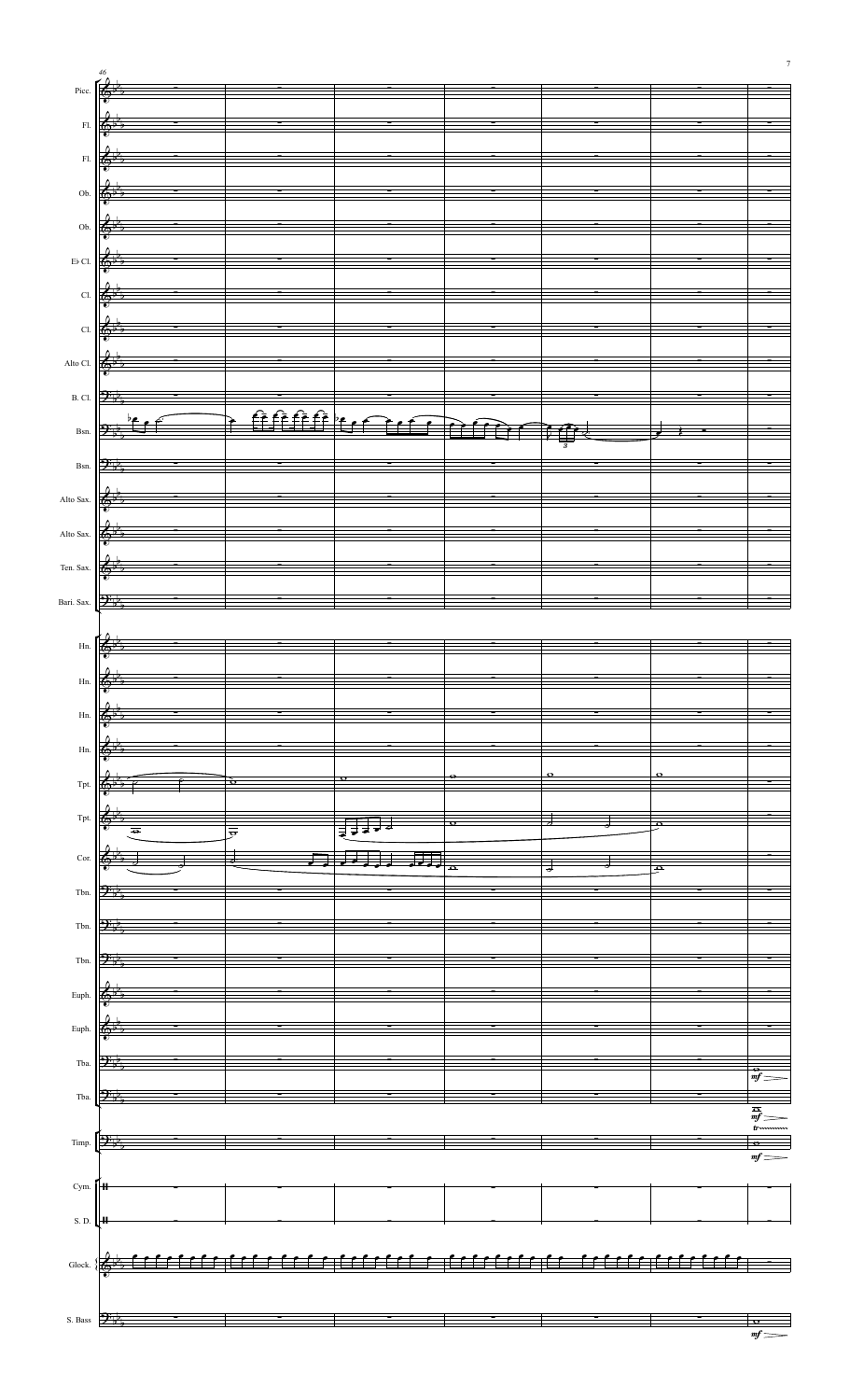| $\frac{53}{\text{Pic.}}$ $\overline{\mathbf{B}}$                                                                                                                                                                                                                                                                                                          |                                                                                                                                                                                                                                                                                                                                                     |                                                                                                                      |                                                                                                                                                                                                                                                                                                                                                                                                                                                                                                                                                                                                                                             |                          |                               |                  |
|-----------------------------------------------------------------------------------------------------------------------------------------------------------------------------------------------------------------------------------------------------------------------------------------------------------------------------------------------------------|-----------------------------------------------------------------------------------------------------------------------------------------------------------------------------------------------------------------------------------------------------------------------------------------------------------------------------------------------------|----------------------------------------------------------------------------------------------------------------------|---------------------------------------------------------------------------------------------------------------------------------------------------------------------------------------------------------------------------------------------------------------------------------------------------------------------------------------------------------------------------------------------------------------------------------------------------------------------------------------------------------------------------------------------------------------------------------------------------------------------------------------------|--------------------------|-------------------------------|------------------|
|                                                                                                                                                                                                                                                                                                                                                           |                                                                                                                                                                                                                                                                                                                                                     |                                                                                                                      |                                                                                                                                                                                                                                                                                                                                                                                                                                                                                                                                                                                                                                             |                          |                               |                  |
| $F1.$ $\left( \frac{1}{2} \right)$                                                                                                                                                                                                                                                                                                                        |                                                                                                                                                                                                                                                                                                                                                     |                                                                                                                      |                                                                                                                                                                                                                                                                                                                                                                                                                                                                                                                                                                                                                                             |                          |                               |                  |
|                                                                                                                                                                                                                                                                                                                                                           |                                                                                                                                                                                                                                                                                                                                                     |                                                                                                                      |                                                                                                                                                                                                                                                                                                                                                                                                                                                                                                                                                                                                                                             |                          |                               |                  |
| $F1.$ $\left($                                                                                                                                                                                                                                                                                                                                            |                                                                                                                                                                                                                                                                                                                                                     |                                                                                                                      |                                                                                                                                                                                                                                                                                                                                                                                                                                                                                                                                                                                                                                             |                          |                               |                  |
|                                                                                                                                                                                                                                                                                                                                                           |                                                                                                                                                                                                                                                                                                                                                     |                                                                                                                      |                                                                                                                                                                                                                                                                                                                                                                                                                                                                                                                                                                                                                                             |                          |                               |                  |
| Ob. $\left  \bigoplus_{i=1}^n B_i \right $                                                                                                                                                                                                                                                                                                                |                                                                                                                                                                                                                                                                                                                                                     |                                                                                                                      |                                                                                                                                                                                                                                                                                                                                                                                                                                                                                                                                                                                                                                             |                          |                               |                  |
|                                                                                                                                                                                                                                                                                                                                                           |                                                                                                                                                                                                                                                                                                                                                     |                                                                                                                      |                                                                                                                                                                                                                                                                                                                                                                                                                                                                                                                                                                                                                                             |                          |                               |                  |
| $\frac{2}{\sqrt{2}}$                                                                                                                                                                                                                                                                                                                                      | $\mathcal{L} = \mathcal{L} \mathcal{L}$                                                                                                                                                                                                                                                                                                             |                                                                                                                      |                                                                                                                                                                                                                                                                                                                                                                                                                                                                                                                                                                                                                                             |                          |                               |                  |
|                                                                                                                                                                                                                                                                                                                                                           |                                                                                                                                                                                                                                                                                                                                                     |                                                                                                                      |                                                                                                                                                                                                                                                                                                                                                                                                                                                                                                                                                                                                                                             |                          |                               |                  |
| $E\flat$ Cl. $\left \bigoplus_{i=1}^{n} \frac{1}{i} \right $                                                                                                                                                                                                                                                                                              |                                                                                                                                                                                                                                                                                                                                                     | <u>e de la provincia de la provincia de la provincia de la provincia de la provincia de la provincia de la provi</u> | $\mathbf{r}$ and $\mathbf{r}$                                                                                                                                                                                                                                                                                                                                                                                                                                                                                                                                                                                                               |                          |                               |                  |
|                                                                                                                                                                                                                                                                                                                                                           |                                                                                                                                                                                                                                                                                                                                                     |                                                                                                                      |                                                                                                                                                                                                                                                                                                                                                                                                                                                                                                                                                                                                                                             |                          |                               |                  |
| $CL$ $\theta$                                                                                                                                                                                                                                                                                                                                             |                                                                                                                                                                                                                                                                                                                                                     | <u>a sa sala</u>                                                                                                     |                                                                                                                                                                                                                                                                                                                                                                                                                                                                                                                                                                                                                                             |                          |                               |                  |
|                                                                                                                                                                                                                                                                                                                                                           | $\overline{\phantom{a}}$                                                                                                                                                                                                                                                                                                                            |                                                                                                                      |                                                                                                                                                                                                                                                                                                                                                                                                                                                                                                                                                                                                                                             |                          |                               |                  |
|                                                                                                                                                                                                                                                                                                                                                           | $CL$ $2^{+1}$                                                                                                                                                                                                                                                                                                                                       |                                                                                                                      |                                                                                                                                                                                                                                                                                                                                                                                                                                                                                                                                                                                                                                             |                          |                               |                  |
|                                                                                                                                                                                                                                                                                                                                                           |                                                                                                                                                                                                                                                                                                                                                     | $\mathcal{L}$                                                                                                        |                                                                                                                                                                                                                                                                                                                                                                                                                                                                                                                                                                                                                                             |                          |                               |                  |
|                                                                                                                                                                                                                                                                                                                                                           |                                                                                                                                                                                                                                                                                                                                                     |                                                                                                                      |                                                                                                                                                                                                                                                                                                                                                                                                                                                                                                                                                                                                                                             |                          |                               |                  |
|                                                                                                                                                                                                                                                                                                                                                           | Alto Cl. $\left(\begin{array}{c}\n\end{array}\right)$ $\begin{array}{ccc}\n\end{array}$                                                                                                                                                                                                                                                             |                                                                                                                      |                                                                                                                                                                                                                                                                                                                                                                                                                                                                                                                                                                                                                                             |                          |                               |                  |
|                                                                                                                                                                                                                                                                                                                                                           |                                                                                                                                                                                                                                                                                                                                                     |                                                                                                                      |                                                                                                                                                                                                                                                                                                                                                                                                                                                                                                                                                                                                                                             |                          |                               |                  |
| B. Cl. $\frac{1}{2}$ $\frac{1}{2}$ $\frac{1}{2}$ $\frac{1}{2}$ $\frac{1}{2}$ $\frac{1}{2}$ $\frac{1}{2}$ $\frac{1}{2}$ $\frac{1}{2}$ $\frac{1}{2}$ $\frac{1}{2}$ $\frac{1}{2}$ $\frac{1}{2}$ $\frac{1}{2}$ $\frac{1}{2}$ $\frac{1}{2}$ $\frac{1}{2}$ $\frac{1}{2}$ $\frac{1}{2}$ $\frac{1}{2}$ $\frac{1}{2}$ $\frac{$                                     |                                                                                                                                                                                                                                                                                                                                                     |                                                                                                                      |                                                                                                                                                                                                                                                                                                                                                                                                                                                                                                                                                                                                                                             |                          |                               |                  |
|                                                                                                                                                                                                                                                                                                                                                           |                                                                                                                                                                                                                                                                                                                                                     |                                                                                                                      |                                                                                                                                                                                                                                                                                                                                                                                                                                                                                                                                                                                                                                             |                          |                               |                  |
| $\mathcal{D}_{\mathcal{V}}$ and $\mathcal{D}_{\mathcal{V}}$                                                                                                                                                                                                                                                                                               |                                                                                                                                                                                                                                                                                                                                                     |                                                                                                                      |                                                                                                                                                                                                                                                                                                                                                                                                                                                                                                                                                                                                                                             |                          |                               |                  |
|                                                                                                                                                                                                                                                                                                                                                           |                                                                                                                                                                                                                                                                                                                                                     |                                                                                                                      |                                                                                                                                                                                                                                                                                                                                                                                                                                                                                                                                                                                                                                             |                          |                               |                  |
| $\mathcal{P}_{\mathcal{V}_{\mathcal{V}}}$                                                                                                                                                                                                                                                                                                                 |                                                                                                                                                                                                                                                                                                                                                     |                                                                                                                      |                                                                                                                                                                                                                                                                                                                                                                                                                                                                                                                                                                                                                                             |                          |                               |                  |
|                                                                                                                                                                                                                                                                                                                                                           |                                                                                                                                                                                                                                                                                                                                                     |                                                                                                                      |                                                                                                                                                                                                                                                                                                                                                                                                                                                                                                                                                                                                                                             |                          |                               |                  |
| Alto Sax. $\left \begin{array}{ccc} \downarrow & \downarrow & \downarrow \\ \downarrow & \downarrow & \downarrow \\ \downarrow & \downarrow & \downarrow \end{array}\right $                                                                                                                                                                              |                                                                                                                                                                                                                                                                                                                                                     |                                                                                                                      |                                                                                                                                                                                                                                                                                                                                                                                                                                                                                                                                                                                                                                             |                          |                               |                  |
|                                                                                                                                                                                                                                                                                                                                                           |                                                                                                                                                                                                                                                                                                                                                     |                                                                                                                      |                                                                                                                                                                                                                                                                                                                                                                                                                                                                                                                                                                                                                                             |                          |                               |                  |
| Alto Sax. $\left \left(\begin{array}{cc} \bullet & \bullet \\ \bullet & \bullet \end{array}\right)\right $                                                                                                                                                                                                                                                | $\overline{\phantom{a}}$                                                                                                                                                                                                                                                                                                                            |                                                                                                                      |                                                                                                                                                                                                                                                                                                                                                                                                                                                                                                                                                                                                                                             |                          |                               |                  |
|                                                                                                                                                                                                                                                                                                                                                           |                                                                                                                                                                                                                                                                                                                                                     |                                                                                                                      |                                                                                                                                                                                                                                                                                                                                                                                                                                                                                                                                                                                                                                             |                          |                               |                  |
| Ten. Sax. $\left \left(\begin{array}{cc} 1 & b \\ c & d \end{array}\right)\right $                                                                                                                                                                                                                                                                        | $\frac{1}{\sqrt{1-\frac{1}{2}}}\left( \frac{1}{\sqrt{1-\frac{1}{2}}}\right)$                                                                                                                                                                                                                                                                        |                                                                                                                      |                                                                                                                                                                                                                                                                                                                                                                                                                                                                                                                                                                                                                                             |                          |                               |                  |
|                                                                                                                                                                                                                                                                                                                                                           |                                                                                                                                                                                                                                                                                                                                                     |                                                                                                                      |                                                                                                                                                                                                                                                                                                                                                                                                                                                                                                                                                                                                                                             |                          |                               |                  |
| Bari. Sax.                                                                                                                                                                                                                                                                                                                                                |                                                                                                                                                                                                                                                                                                                                                     |                                                                                                                      |                                                                                                                                                                                                                                                                                                                                                                                                                                                                                                                                                                                                                                             |                          |                               |                  |
|                                                                                                                                                                                                                                                                                                                                                           |                                                                                                                                                                                                                                                                                                                                                     |                                                                                                                      |                                                                                                                                                                                                                                                                                                                                                                                                                                                                                                                                                                                                                                             |                          |                               |                  |
|                                                                                                                                                                                                                                                                                                                                                           |                                                                                                                                                                                                                                                                                                                                                     |                                                                                                                      |                                                                                                                                                                                                                                                                                                                                                                                                                                                                                                                                                                                                                                             |                          |                               |                  |
|                                                                                                                                                                                                                                                                                                                                                           | E<br>Hn. $\frac{B}{\sqrt{\frac{B^2}{m p}}}$                                                                                                                                                                                                                                                                                                         |                                                                                                                      | $\overline{\rightarrow}$ $\overline{\rightarrow}$ $\overline{\rightarrow}$ $\overline{\rightarrow}$ $\overline{\rightarrow}$ $\overline{\rightarrow}$ $\overline{\rightarrow}$ $\overline{\rightarrow}$ $\overline{\rightarrow}$ $\overline{\rightarrow}$ $\overline{\rightarrow}$ $\overline{\rightarrow}$ $\overline{\rightarrow}$ $\overline{\rightarrow}$ $\overline{\rightarrow}$ $\overline{\rightarrow}$ $\overline{\rightarrow}$ $\overline{\rightarrow}$ $\overline{\rightarrow}$ $\overline{\rightarrow}$ $\overline{\rightarrow}$ $\overline{\rightarrow}$ $\overline{\rightarrow}$ $\overline{\rightarrow}$ $\overline{\$<br>Ħ. |                          |                               |                  |
|                                                                                                                                                                                                                                                                                                                                                           |                                                                                                                                                                                                                                                                                                                                                     |                                                                                                                      |                                                                                                                                                                                                                                                                                                                                                                                                                                                                                                                                                                                                                                             |                          | 寺                             | ▐<br>₹           |
|                                                                                                                                                                                                                                                                                                                                                           |                                                                                                                                                                                                                                                                                                                                                     |                                                                                                                      |                                                                                                                                                                                                                                                                                                                                                                                                                                                                                                                                                                                                                                             | $\overline{\phantom{a}}$ |                               |                  |
| $\frac{\Theta}{mp}$                                                                                                                                                                                                                                                                                                                                       |                                                                                                                                                                                                                                                                                                                                                     |                                                                                                                      |                                                                                                                                                                                                                                                                                                                                                                                                                                                                                                                                                                                                                                             |                          |                               |                  |
|                                                                                                                                                                                                                                                                                                                                                           |                                                                                                                                                                                                                                                                                                                                                     |                                                                                                                      |                                                                                                                                                                                                                                                                                                                                                                                                                                                                                                                                                                                                                                             |                          |                               |                  |
|                                                                                                                                                                                                                                                                                                                                                           |                                                                                                                                                                                                                                                                                                                                                     |                                                                                                                      |                                                                                                                                                                                                                                                                                                                                                                                                                                                                                                                                                                                                                                             |                          |                               |                  |
|                                                                                                                                                                                                                                                                                                                                                           |                                                                                                                                                                                                                                                                                                                                                     |                                                                                                                      | $\overline{\phantom{a}}$                                                                                                                                                                                                                                                                                                                                                                                                                                                                                                                                                                                                                    |                          | $\sqrt{25}$ , and $\sqrt{27}$ | $\overline{177}$ |
| $\frac{1}{2}$                                                                                                                                                                                                                                                                                                                                             | $\frac{1}{\sqrt{2}}$ , $\frac{1}{\sqrt{2}}$ , $\frac{1}{\sqrt{2}}$ , $\frac{1}{\sqrt{2}}$                                                                                                                                                                                                                                                           |                                                                                                                      |                                                                                                                                                                                                                                                                                                                                                                                                                                                                                                                                                                                                                                             |                          |                               |                  |
|                                                                                                                                                                                                                                                                                                                                                           |                                                                                                                                                                                                                                                                                                                                                     |                                                                                                                      |                                                                                                                                                                                                                                                                                                                                                                                                                                                                                                                                                                                                                                             |                          |                               |                  |
|                                                                                                                                                                                                                                                                                                                                                           |                                                                                                                                                                                                                                                                                                                                                     |                                                                                                                      |                                                                                                                                                                                                                                                                                                                                                                                                                                                                                                                                                                                                                                             |                          |                               | ŧ                |
|                                                                                                                                                                                                                                                                                                                                                           |                                                                                                                                                                                                                                                                                                                                                     |                                                                                                                      | $\lim_{x\to 0} \left  \frac{a_0^2b_0^2}{x^2} - a_0^2 - a_0^2 - a_0^2 - a_0^2 - a_0^2 - a_0^2 - a_0^2 - a_0^2 - a_0^2 - a_0^2 - a_0^2 - a_0^2 - a_0^2 - a_0^2 - a_0^2 - a_0^2 - a_0^2 - a_0^2 - a_0^2 - a_0^2 - a_0^2 - a_0^2 - a_0^2 - a_0^2 - a_0^2 - a_0^2 - a_0^2 - a_0^2 - a_0^2 - a_0^2 - a_0^2 - a_0$                                                                                                                                                                                                                                                                                                                                 |                          |                               |                  |
|                                                                                                                                                                                                                                                                                                                                                           |                                                                                                                                                                                                                                                                                                                                                     |                                                                                                                      |                                                                                                                                                                                                                                                                                                                                                                                                                                                                                                                                                                                                                                             |                          |                               |                  |
|                                                                                                                                                                                                                                                                                                                                                           |                                                                                                                                                                                                                                                                                                                                                     |                                                                                                                      |                                                                                                                                                                                                                                                                                                                                                                                                                                                                                                                                                                                                                                             |                          |                               |                  |
|                                                                                                                                                                                                                                                                                                                                                           | Tpt. $\left \left(\frac{1}{2}\right)^{\frac{1}{2}}\right $                                                                                                                                                                                                                                                                                          |                                                                                                                      |                                                                                                                                                                                                                                                                                                                                                                                                                                                                                                                                                                                                                                             |                          |                               |                  |
|                                                                                                                                                                                                                                                                                                                                                           |                                                                                                                                                                                                                                                                                                                                                     |                                                                                                                      |                                                                                                                                                                                                                                                                                                                                                                                                                                                                                                                                                                                                                                             |                          |                               |                  |
|                                                                                                                                                                                                                                                                                                                                                           | $\int$ Cor. $\left  \bigoplus_{i=1}^b \frac{1}{b_i} \right $                                                                                                                                                                                                                                                                                        |                                                                                                                      |                                                                                                                                                                                                                                                                                                                                                                                                                                                                                                                                                                                                                                             |                          |                               |                  |
|                                                                                                                                                                                                                                                                                                                                                           |                                                                                                                                                                                                                                                                                                                                                     |                                                                                                                      |                                                                                                                                                                                                                                                                                                                                                                                                                                                                                                                                                                                                                                             |                          |                               |                  |
|                                                                                                                                                                                                                                                                                                                                                           |                                                                                                                                                                                                                                                                                                                                                     |                                                                                                                      |                                                                                                                                                                                                                                                                                                                                                                                                                                                                                                                                                                                                                                             |                          |                               |                  |
|                                                                                                                                                                                                                                                                                                                                                           |                                                                                                                                                                                                                                                                                                                                                     |                                                                                                                      |                                                                                                                                                                                                                                                                                                                                                                                                                                                                                                                                                                                                                                             |                          |                               |                  |
|                                                                                                                                                                                                                                                                                                                                                           |                                                                                                                                                                                                                                                                                                                                                     |                                                                                                                      |                                                                                                                                                                                                                                                                                                                                                                                                                                                                                                                                                                                                                                             |                          |                               |                  |
|                                                                                                                                                                                                                                                                                                                                                           |                                                                                                                                                                                                                                                                                                                                                     |                                                                                                                      |                                                                                                                                                                                                                                                                                                                                                                                                                                                                                                                                                                                                                                             |                          |                               |                  |
|                                                                                                                                                                                                                                                                                                                                                           |                                                                                                                                                                                                                                                                                                                                                     |                                                                                                                      |                                                                                                                                                                                                                                                                                                                                                                                                                                                                                                                                                                                                                                             |                          |                               |                  |
|                                                                                                                                                                                                                                                                                                                                                           |                                                                                                                                                                                                                                                                                                                                                     |                                                                                                                      |                                                                                                                                                                                                                                                                                                                                                                                                                                                                                                                                                                                                                                             |                          |                               |                  |
|                                                                                                                                                                                                                                                                                                                                                           |                                                                                                                                                                                                                                                                                                                                                     |                                                                                                                      |                                                                                                                                                                                                                                                                                                                                                                                                                                                                                                                                                                                                                                             |                          |                               |                  |
|                                                                                                                                                                                                                                                                                                                                                           | Euph. $\left \begin{array}{ccc} \downarrow & \downarrow & \downarrow \\ \downarrow & \downarrow & \downarrow \\ \downarrow & \downarrow & \downarrow \end{array}\right $                                                                                                                                                                            |                                                                                                                      |                                                                                                                                                                                                                                                                                                                                                                                                                                                                                                                                                                                                                                             |                          |                               |                  |
|                                                                                                                                                                                                                                                                                                                                                           |                                                                                                                                                                                                                                                                                                                                                     |                                                                                                                      |                                                                                                                                                                                                                                                                                                                                                                                                                                                                                                                                                                                                                                             |                          |                               |                  |
|                                                                                                                                                                                                                                                                                                                                                           | Euph. $\left \begin{array}{ccc} \downarrow & \downarrow & \downarrow \\ \downarrow & \downarrow & \downarrow \\ \downarrow & \downarrow & \downarrow \end{array}\right $                                                                                                                                                                            |                                                                                                                      |                                                                                                                                                                                                                                                                                                                                                                                                                                                                                                                                                                                                                                             |                          |                               |                  |
|                                                                                                                                                                                                                                                                                                                                                           |                                                                                                                                                                                                                                                                                                                                                     |                                                                                                                      |                                                                                                                                                                                                                                                                                                                                                                                                                                                                                                                                                                                                                                             |                          |                               |                  |
|                                                                                                                                                                                                                                                                                                                                                           |                                                                                                                                                                                                                                                                                                                                                     |                                                                                                                      |                                                                                                                                                                                                                                                                                                                                                                                                                                                                                                                                                                                                                                             |                          |                               |                  |
|                                                                                                                                                                                                                                                                                                                                                           |                                                                                                                                                                                                                                                                                                                                                     |                                                                                                                      |                                                                                                                                                                                                                                                                                                                                                                                                                                                                                                                                                                                                                                             |                          |                               |                  |
|                                                                                                                                                                                                                                                                                                                                                           |                                                                                                                                                                                                                                                                                                                                                     |                                                                                                                      |                                                                                                                                                                                                                                                                                                                                                                                                                                                                                                                                                                                                                                             |                          |                               |                  |
|                                                                                                                                                                                                                                                                                                                                                           |                                                                                                                                                                                                                                                                                                                                                     |                                                                                                                      |                                                                                                                                                                                                                                                                                                                                                                                                                                                                                                                                                                                                                                             |                          |                               |                  |
|                                                                                                                                                                                                                                                                                                                                                           |                                                                                                                                                                                                                                                                                                                                                     |                                                                                                                      |                                                                                                                                                                                                                                                                                                                                                                                                                                                                                                                                                                                                                                             |                          |                               |                  |
|                                                                                                                                                                                                                                                                                                                                                           | $\begin{picture}(180,10) \put(0,0){\line(1,0){100}} \put(0,0){\line(1,0){100}} \put(0,0){\line(1,0){100}} \put(0,0){\line(1,0){100}} \put(0,0){\line(1,0){100}} \put(0,0){\line(1,0){100}} \put(0,0){\line(1,0){100}} \put(0,0){\line(1,0){100}} \put(0,0){\line(1,0){100}} \put(0,0){\line(1,0){100}} \put(0,0){\line(1,0){100}} \put(0,0){\line($ |                                                                                                                      |                                                                                                                                                                                                                                                                                                                                                                                                                                                                                                                                                                                                                                             |                          |                               |                  |
|                                                                                                                                                                                                                                                                                                                                                           |                                                                                                                                                                                                                                                                                                                                                     |                                                                                                                      |                                                                                                                                                                                                                                                                                                                                                                                                                                                                                                                                                                                                                                             |                          |                               |                  |
| Tpt. $\left\langle \left\langle \frac{1}{2} \right\rangle \right\rangle$<br>Tbn. $\left  \frac{1}{2} \right _p$<br>Tbn. $\left \frac{\mathbf{Q}}{\mathbf{Q}}\right _2$<br>Tbn. $\left[\frac{\partial^2 y}{\partial x^2}\right]$ $\left[\frac{\partial^2 y}{\partial y^2}\right]$<br>Tba. $2\frac{1}{2}$<br>Tba. $\left \mathbf{\mathcal{D}}\right $<br>⊪# |                                                                                                                                                                                                                                                                                                                                                     |                                                                                                                      |                                                                                                                                                                                                                                                                                                                                                                                                                                                                                                                                                                                                                                             |                          |                               |                  |
|                                                                                                                                                                                                                                                                                                                                                           |                                                                                                                                                                                                                                                                                                                                                     |                                                                                                                      |                                                                                                                                                                                                                                                                                                                                                                                                                                                                                                                                                                                                                                             |                          |                               |                  |
|                                                                                                                                                                                                                                                                                                                                                           |                                                                                                                                                                                                                                                                                                                                                     |                                                                                                                      |                                                                                                                                                                                                                                                                                                                                                                                                                                                                                                                                                                                                                                             |                          |                               |                  |
| S.D.                                                                                                                                                                                                                                                                                                                                                      |                                                                                                                                                                                                                                                                                                                                                     |                                                                                                                      |                                                                                                                                                                                                                                                                                                                                                                                                                                                                                                                                                                                                                                             |                          |                               |                  |
|                                                                                                                                                                                                                                                                                                                                                           |                                                                                                                                                                                                                                                                                                                                                     |                                                                                                                      |                                                                                                                                                                                                                                                                                                                                                                                                                                                                                                                                                                                                                                             |                          |                               |                  |
| Glock. $\left\{\frac{1}{\sqrt{2}}\right\}$                                                                                                                                                                                                                                                                                                                |                                                                                                                                                                                                                                                                                                                                                     |                                                                                                                      |                                                                                                                                                                                                                                                                                                                                                                                                                                                                                                                                                                                                                                             |                          |                               |                  |
|                                                                                                                                                                                                                                                                                                                                                           |                                                                                                                                                                                                                                                                                                                                                     |                                                                                                                      |                                                                                                                                                                                                                                                                                                                                                                                                                                                                                                                                                                                                                                             |                          |                               |                  |
|                                                                                                                                                                                                                                                                                                                                                           |                                                                                                                                                                                                                                                                                                                                                     |                                                                                                                      |                                                                                                                                                                                                                                                                                                                                                                                                                                                                                                                                                                                                                                             |                          |                               |                  |
| S. Bass $\frac{1}{\sqrt{2}}$                                                                                                                                                                                                                                                                                                                              |                                                                                                                                                                                                                                                                                                                                                     |                                                                                                                      |                                                                                                                                                                                                                                                                                                                                                                                                                                                                                                                                                                                                                                             |                          |                               |                  |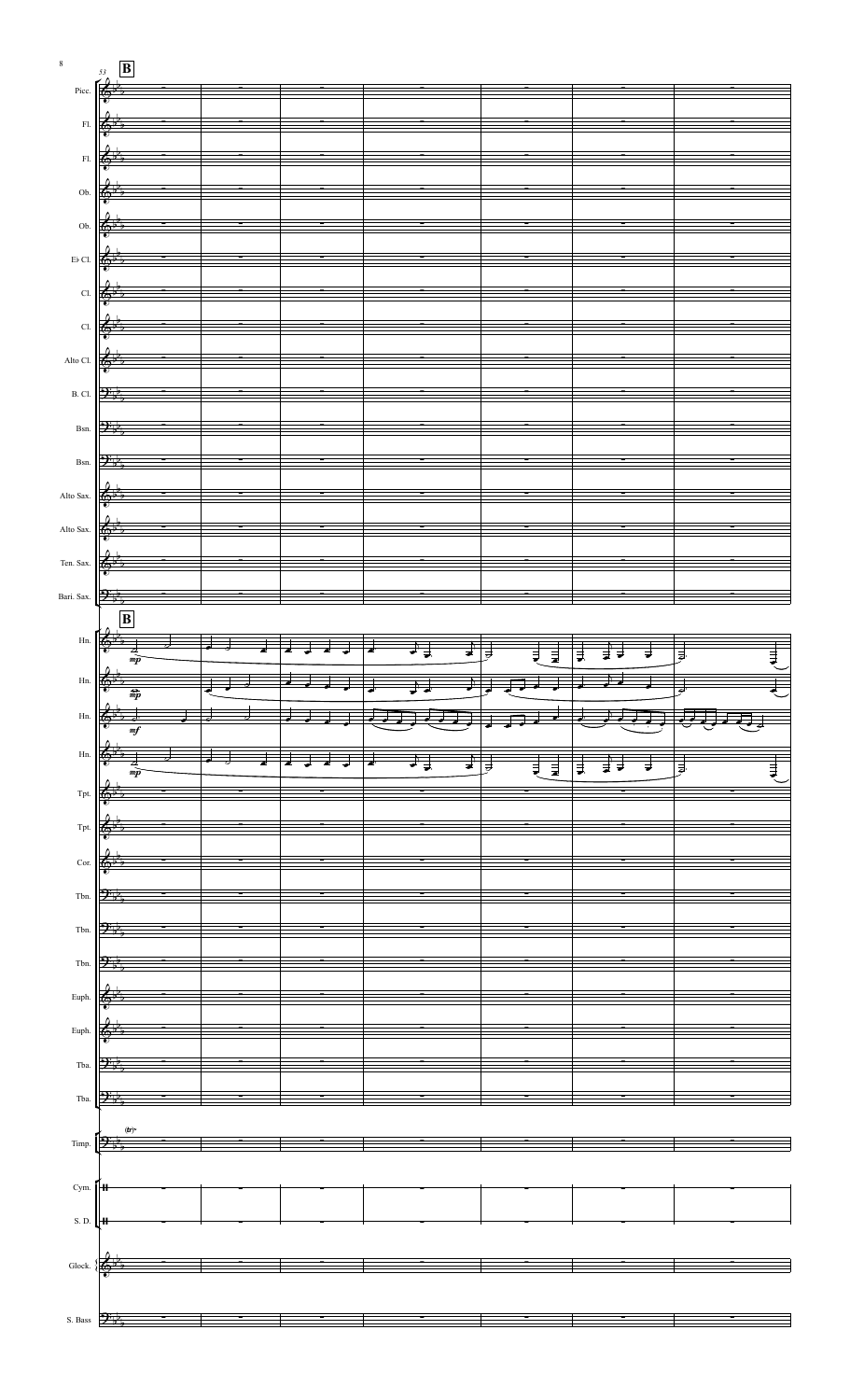| Picc.                                                                                                                                                                                                                                                                                                                                                                                                                                                     |                      |
|-----------------------------------------------------------------------------------------------------------------------------------------------------------------------------------------------------------------------------------------------------------------------------------------------------------------------------------------------------------------------------------------------------------------------------------------------------------|----------------------|
| F1.                                                                                                                                                                                                                                                                                                                                                                                                                                                       |                      |
|                                                                                                                                                                                                                                                                                                                                                                                                                                                           |                      |
|                                                                                                                                                                                                                                                                                                                                                                                                                                                           |                      |
| F1.                                                                                                                                                                                                                                                                                                                                                                                                                                                       |                      |
|                                                                                                                                                                                                                                                                                                                                                                                                                                                           |                      |
| Ob. $\left  \begin{array}{c} \mathbf{L} \\ \mathbf{L} \end{array} \right $                                                                                                                                                                                                                                                                                                                                                                                |                      |
|                                                                                                                                                                                                                                                                                                                                                                                                                                                           |                      |
| Ob. $\left  \begin{array}{c} \sqrt{3} & \frac{1}{2} \\ \frac{1}{2} & \frac{1}{2} \end{array} \right $                                                                                                                                                                                                                                                                                                                                                     |                      |
|                                                                                                                                                                                                                                                                                                                                                                                                                                                           |                      |
| $E\flat$ Cl.                                                                                                                                                                                                                                                                                                                                                                                                                                              |                      |
|                                                                                                                                                                                                                                                                                                                                                                                                                                                           |                      |
| $CL$ $8b$<br>$\sim$                                                                                                                                                                                                                                                                                                                                                                                                                                       |                      |
|                                                                                                                                                                                                                                                                                                                                                                                                                                                           |                      |
| Cl. $\frac{2}{9^{1/2}}$                                                                                                                                                                                                                                                                                                                                                                                                                                   |                      |
|                                                                                                                                                                                                                                                                                                                                                                                                                                                           |                      |
| Alto Cl. $\left  \bigoplus_{n=1}^{\infty}$                                                                                                                                                                                                                                                                                                                                                                                                                |                      |
|                                                                                                                                                                                                                                                                                                                                                                                                                                                           |                      |
| B. Cl. $2\frac{1}{2}$                                                                                                                                                                                                                                                                                                                                                                                                                                     |                      |
|                                                                                                                                                                                                                                                                                                                                                                                                                                                           |                      |
| Bsn. $2\frac{1}{2}$                                                                                                                                                                                                                                                                                                                                                                                                                                       |                      |
|                                                                                                                                                                                                                                                                                                                                                                                                                                                           |                      |
| Bsn. $\left  \frac{\partial}{\partial \phi} \right _p$                                                                                                                                                                                                                                                                                                                                                                                                    |                      |
|                                                                                                                                                                                                                                                                                                                                                                                                                                                           |                      |
| Alto Sax.                                                                                                                                                                                                                                                                                                                                                                                                                                                 |                      |
|                                                                                                                                                                                                                                                                                                                                                                                                                                                           |                      |
| Alto Sax.                                                                                                                                                                                                                                                                                                                                                                                                                                                 |                      |
|                                                                                                                                                                                                                                                                                                                                                                                                                                                           |                      |
| Ten. Sax.                                                                                                                                                                                                                                                                                                                                                                                                                                                 |                      |
|                                                                                                                                                                                                                                                                                                                                                                                                                                                           |                      |
| Bari. Sax. 3                                                                                                                                                                                                                                                                                                                                                                                                                                              |                      |
|                                                                                                                                                                                                                                                                                                                                                                                                                                                           |                      |
|                                                                                                                                                                                                                                                                                                                                                                                                                                                           |                      |
| $\frac{1}{2}$ Hn.<br>$\frac{1}{2}$ $\frac{1}{2}$ $\frac{1}{2}$ $\frac{1}{2}$ $\frac{1}{2}$ $\frac{1}{2}$ $\frac{1}{2}$ $\frac{1}{2}$ $\frac{1}{2}$ $\frac{1}{2}$ $\frac{1}{2}$ $\frac{1}{2}$ $\frac{1}{2}$ $\frac{1}{2}$ $\frac{1}{2}$ $\frac{1}{2}$ $\frac{1}{2}$ $\frac{1}{2}$ $\frac{1}{2}$ $\frac{1}{2}$ $\frac{1}{2}$ $\frac{1}{2}$<br>$\overline{\bullet}$                                                                                          | $\overline{\bullet}$ |
|                                                                                                                                                                                                                                                                                                                                                                                                                                                           |                      |
|                                                                                                                                                                                                                                                                                                                                                                                                                                                           |                      |
|                                                                                                                                                                                                                                                                                                                                                                                                                                                           |                      |
| $\frac{2}{6}$ $\frac{1}{1}$<br>$\pm$<br>۳                                                                                                                                                                                                                                                                                                                                                                                                                 |                      |
| $\overline{\sigma}$<br>$\overline{\bullet}$<br>$\overline{\overline{v}}$                                                                                                                                                                                                                                                                                                                                                                                  |                      |
| $\sqrt{2}$                                                                                                                                                                                                                                                                                                                                                                                                                                                | $\overline{\bullet}$ |
| $\overline{}$ .                                                                                                                                                                                                                                                                                                                                                                                                                                           |                      |
|                                                                                                                                                                                                                                                                                                                                                                                                                                                           | $\overline{\bullet}$ |
| $\overline{\bullet}$                                                                                                                                                                                                                                                                                                                                                                                                                                      |                      |
|                                                                                                                                                                                                                                                                                                                                                                                                                                                           |                      |
|                                                                                                                                                                                                                                                                                                                                                                                                                                                           |                      |
|                                                                                                                                                                                                                                                                                                                                                                                                                                                           |                      |
|                                                                                                                                                                                                                                                                                                                                                                                                                                                           |                      |
|                                                                                                                                                                                                                                                                                                                                                                                                                                                           |                      |
|                                                                                                                                                                                                                                                                                                                                                                                                                                                           |                      |
|                                                                                                                                                                                                                                                                                                                                                                                                                                                           |                      |
| $\mathcal{P}_{\mathcal{P}_b}$                                                                                                                                                                                                                                                                                                                                                                                                                             |                      |
|                                                                                                                                                                                                                                                                                                                                                                                                                                                           |                      |
| $ {\mathcal{Y}}_r $                                                                                                                                                                                                                                                                                                                                                                                                                                       |                      |
|                                                                                                                                                                                                                                                                                                                                                                                                                                                           |                      |
|                                                                                                                                                                                                                                                                                                                                                                                                                                                           |                      |
|                                                                                                                                                                                                                                                                                                                                                                                                                                                           |                      |
|                                                                                                                                                                                                                                                                                                                                                                                                                                                           |                      |
|                                                                                                                                                                                                                                                                                                                                                                                                                                                           |                      |
|                                                                                                                                                                                                                                                                                                                                                                                                                                                           |                      |
|                                                                                                                                                                                                                                                                                                                                                                                                                                                           |                      |
|                                                                                                                                                                                                                                                                                                                                                                                                                                                           |                      |
|                                                                                                                                                                                                                                                                                                                                                                                                                                                           |                      |
|                                                                                                                                                                                                                                                                                                                                                                                                                                                           |                      |
|                                                                                                                                                                                                                                                                                                                                                                                                                                                           |                      |
|                                                                                                                                                                                                                                                                                                                                                                                                                                                           |                      |
| $Hn$ .<br>$\operatorname{Hn.}$<br>$\lim_{b} \frac{\frac{1}{b} \frac{1}{b}}{\frac{1}{b} \frac{1}{b}}$<br>$\frac{1}{2}$<br>Tpt.<br>Cor.<br>Tbn.<br>Tbn.<br>Tbn. $\frac{1}{2}$<br>Euph. $\left  \bigoplus_{i=1}^{n}$<br>Euph. $\left  \bigoplus \frac{1}{2}$<br>Tba. $2\frac{1}{2}$<br>Tba. $\left \frac{\partial \cdot \mathbf{b}}{\partial \cdot \mathbf{b}}\right _2$<br>Timp. $\left[\frac{\partial \cdot \mathbf{b}}{\partial \cdot \mathbf{b}}\right]$ |                      |
|                                                                                                                                                                                                                                                                                                                                                                                                                                                           |                      |
|                                                                                                                                                                                                                                                                                                                                                                                                                                                           |                      |
|                                                                                                                                                                                                                                                                                                                                                                                                                                                           |                      |
|                                                                                                                                                                                                                                                                                                                                                                                                                                                           |                      |
|                                                                                                                                                                                                                                                                                                                                                                                                                                                           |                      |
|                                                                                                                                                                                                                                                                                                                                                                                                                                                           |                      |
| $Cym$ .<br>S.D.                                                                                                                                                                                                                                                                                                                                                                                                                                           |                      |
|                                                                                                                                                                                                                                                                                                                                                                                                                                                           |                      |
|                                                                                                                                                                                                                                                                                                                                                                                                                                                           |                      |
| Glock. $\sqrt{\frac{1}{2}}$<br>S. Bass $\overline{\mathbf{2}}$                                                                                                                                                                                                                                                                                                                                                                                            |                      |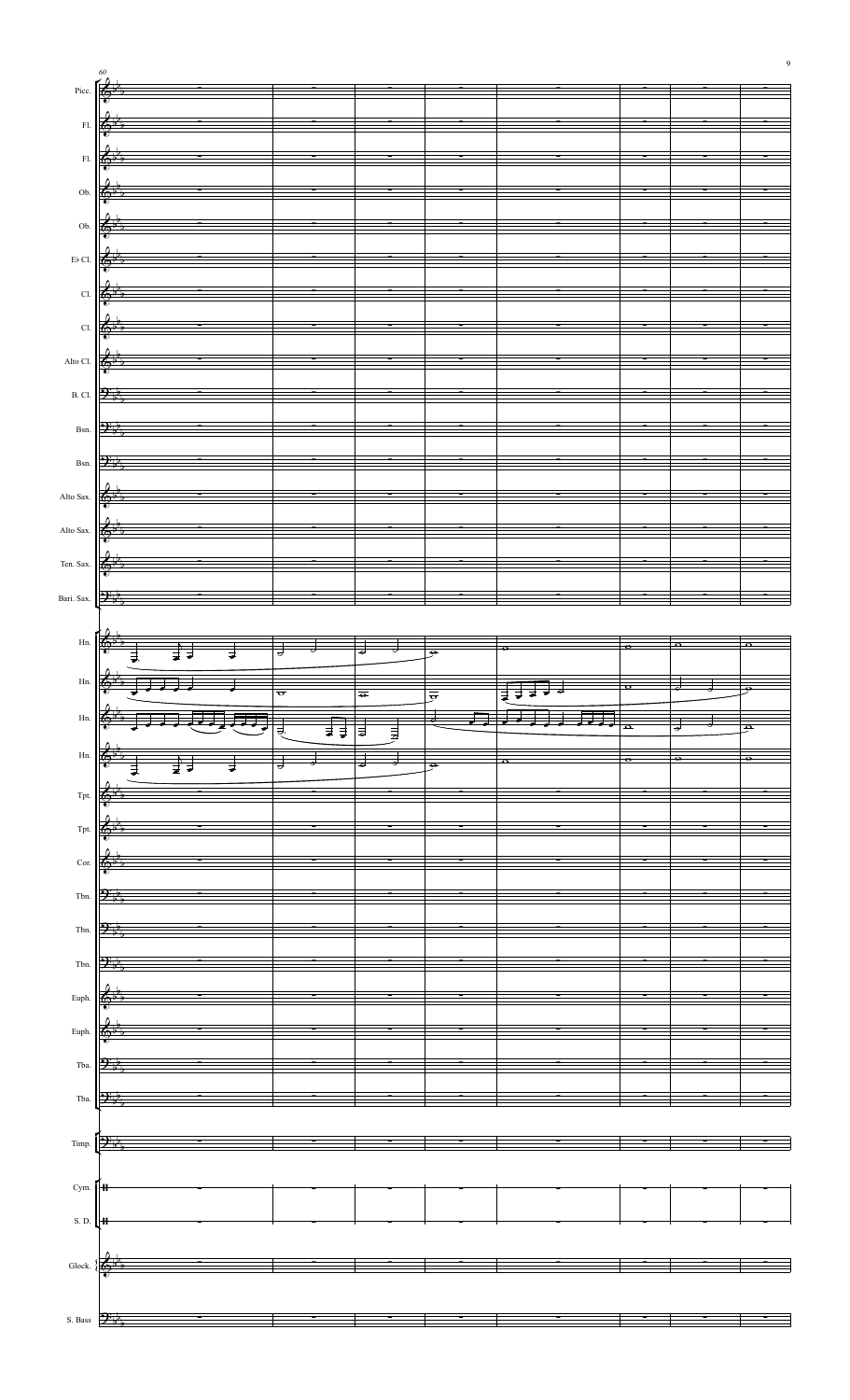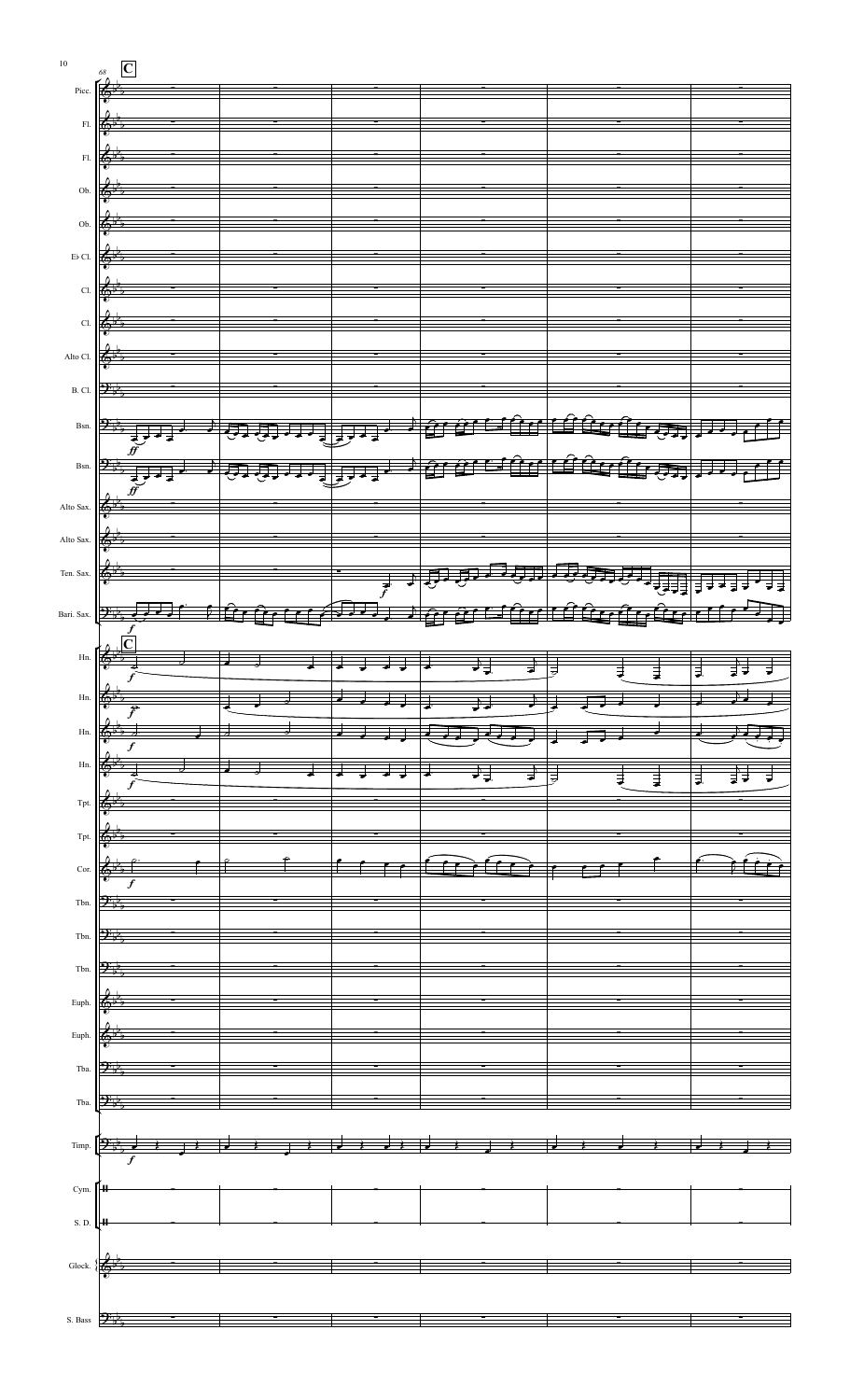|                                                                                        |                                                                                                                                                                                                                                      |                          |        |                     |                               |                      |            | 11                             |
|----------------------------------------------------------------------------------------|--------------------------------------------------------------------------------------------------------------------------------------------------------------------------------------------------------------------------------------|--------------------------|--------|---------------------|-------------------------------|----------------------|------------|--------------------------------|
| Picc.                                                                                  |                                                                                                                                                                                                                                      |                          |        |                     |                               |                      |            |                                |
|                                                                                        |                                                                                                                                                                                                                                      |                          |        |                     |                               |                      |            |                                |
| FL                                                                                     |                                                                                                                                                                                                                                      |                          |        |                     |                               |                      |            |                                |
|                                                                                        |                                                                                                                                                                                                                                      |                          |        |                     |                               |                      |            |                                |
|                                                                                        |                                                                                                                                                                                                                                      |                          |        |                     |                               |                      |            |                                |
|                                                                                        |                                                                                                                                                                                                                                      |                          |        |                     |                               |                      |            |                                |
|                                                                                        |                                                                                                                                                                                                                                      |                          |        |                     |                               |                      |            |                                |
|                                                                                        |                                                                                                                                                                                                                                      |                          |        |                     |                               |                      |            |                                |
|                                                                                        |                                                                                                                                                                                                                                      |                          |        |                     |                               |                      |            |                                |
|                                                                                        |                                                                                                                                                                                                                                      |                          |        |                     |                               |                      |            |                                |
| Cl. $\left  \bigoplus_{i=1}^n V_i \right $                                             |                                                                                                                                                                                                                                      |                          |        |                     |                               |                      |            |                                |
|                                                                                        |                                                                                                                                                                                                                                      |                          |        |                     |                               |                      |            |                                |
|                                                                                        |                                                                                                                                                                                                                                      |                          |        |                     |                               |                      |            |                                |
|                                                                                        |                                                                                                                                                                                                                                      |                          |        |                     |                               |                      |            |                                |
| Alto Cl. $\left(\frac{b}{2}\right)^{\frac{1}{2}}$                                      |                                                                                                                                                                                                                                      |                          |        |                     |                               |                      |            |                                |
|                                                                                        |                                                                                                                                                                                                                                      |                          |        |                     |                               |                      |            |                                |
| B. Cl. $\frac{1}{2}$                                                                   |                                                                                                                                                                                                                                      |                          |        |                     |                               |                      |            |                                |
|                                                                                        |                                                                                                                                                                                                                                      |                          |        |                     |                               |                      |            |                                |
| Bsn. $2\frac{1}{2}$                                                                    |                                                                                                                                                                                                                                      | <b>MARKET CONFERENCE</b> |        |                     |                               |                      | Funda      |                                |
|                                                                                        |                                                                                                                                                                                                                                      |                          |        |                     |                               |                      |            |                                |
|                                                                                        |                                                                                                                                                                                                                                      | <b>MARIA CALLES</b>      |        | <u>तुल मन्तुः ।</u> |                               |                      | Full Color |                                |
|                                                                                        |                                                                                                                                                                                                                                      |                          |        |                     |                               |                      |            |                                |
|                                                                                        |                                                                                                                                                                                                                                      |                          |        |                     |                               |                      |            |                                |
|                                                                                        |                                                                                                                                                                                                                                      |                          |        |                     |                               |                      |            |                                |
|                                                                                        |                                                                                                                                                                                                                                      |                          |        |                     |                               |                      |            |                                |
|                                                                                        |                                                                                                                                                                                                                                      |                          |        |                     |                               |                      |            |                                |
| Ten. Sax. $\left \left \left \left \right \right \right $                              |                                                                                                                                                                                                                                      |                          |        | $\overline{\sigma}$ |                               | $\overline{\bullet}$ |            | $\overline{\overline{\sigma}}$ |
|                                                                                        |                                                                                                                                                                                                                                      |                          |        |                     |                               |                      | $\epsilon$ |                                |
| Bari. Sax. $\left[\frac{1}{2}\right]$                                                  | <u>م م م کی</u>                                                                                                                                                                                                                      | É                        |        |                     |                               | Ê                    |            |                                |
|                                                                                        |                                                                                                                                                                                                                                      |                          |        |                     |                               |                      |            |                                |
| $\frac{1}{2}$ Hn.                                                                      |                                                                                                                                                                                                                                      |                          |        |                     |                               |                      |            |                                |
|                                                                                        | ┋                                                                                                                                                                                                                                    | ₹<br>E.                  | ₹<br>₹ | ᢖ                   |                               |                      |            | $\bullet$                      |
|                                                                                        |                                                                                                                                                                                                                                      |                          |        |                     |                               |                      |            |                                |
| $\lim_{x\to 0}$ $\frac{1}{x}$                                                          |                                                                                                                                                                                                                                      |                          |        | $\sigma$            |                               | $\overline{\bullet}$ |            | $\overline{\overline{S}}$      |
|                                                                                        |                                                                                                                                                                                                                                      |                          |        |                     |                               |                      |            |                                |
|                                                                                        | रम                                                                                                                                                                                                                                   |                          | स्टम्  |                     | $\frac{1}{2}$ , $\frac{1}{2}$ |                      | ₹          |                                |
|                                                                                        |                                                                                                                                                                                                                                      |                          |        |                     |                               |                      |            |                                |
| $\lim_{b} \frac{\sqrt{\left(\frac{b}{b}\right)^2 + \frac{b^2}{b^2}}}{\frac{b^2}{b^2}}$ |                                                                                                                                                                                                                                      |                          |        | 博                   |                               |                      |            | $\overline{\bullet}$           |
|                                                                                        |                                                                                                                                                                                                                                      |                          |        |                     |                               |                      |            |                                |
| $\frac{1}{2}$                                                                          |                                                                                                                                                                                                                                      |                          |        |                     |                               |                      |            | senza sorda                    |
|                                                                                        |                                                                                                                                                                                                                                      |                          |        |                     |                               |                      |            |                                |
|                                                                                        |                                                                                                                                                                                                                                      |                          |        |                     |                               |                      |            | senza sorda                    |
|                                                                                        |                                                                                                                                                                                                                                      |                          |        |                     |                               |                      |            | $\overline{\phantom{a}}$       |
|                                                                                        | $Tpt.$ $\left  \begin{array}{cc} \frac{1}{\sqrt{2}} & \frac{1}{\sqrt{2}} \\ \frac{1}{\sqrt{2}} & \frac{1}{\sqrt{2}} \end{array} \right $                                                                                             |                          |        |                     |                               |                      |            |                                |
|                                                                                        |                                                                                                                                                                                                                                      |                          |        |                     |                               |                      |            |                                |
|                                                                                        | Con <b>of the form of the formation of the second second second to the second second second second second second second second second second second second second second second second second second second second second second</b> |                          |        |                     | $\overline{\phantom{a}}$      |                      |            |                                |
| Tbn. $\mathcal{F}_{\mathcal{F}_{\mathcal{F}}}$                                         |                                                                                                                                                                                                                                      |                          |        |                     |                               |                      |            |                                |
|                                                                                        |                                                                                                                                                                                                                                      |                          |        |                     |                               |                      |            |                                |
| Tbn. $\mathcal{D}_{\mathcal{P}}$                                                       |                                                                                                                                                                                                                                      |                          |        |                     |                               |                      |            |                                |
|                                                                                        |                                                                                                                                                                                                                                      |                          |        |                     |                               |                      |            |                                |
| $9 -$                                                                                  |                                                                                                                                                                                                                                      |                          |        |                     |                               |                      |            |                                |
|                                                                                        |                                                                                                                                                                                                                                      |                          |        |                     |                               |                      |            |                                |
| Euph. $\left  \bigoplus_{n=1}^{\infty}$                                                |                                                                                                                                                                                                                                      |                          |        |                     |                               |                      |            |                                |
| Euph. $\left(\frac{b}{2}\right)^{\frac{1}{2}}$                                         |                                                                                                                                                                                                                                      |                          |        |                     |                               |                      |            |                                |
|                                                                                        |                                                                                                                                                                                                                                      |                          |        |                     |                               |                      |            |                                |
| Tba. $\left \frac{1}{2}\right $                                                        |                                                                                                                                                                                                                                      |                          |        |                     |                               |                      |            |                                |
|                                                                                        |                                                                                                                                                                                                                                      |                          |        |                     |                               |                      |            |                                |
| Tba. $\frac{1}{2b}$                                                                    |                                                                                                                                                                                                                                      |                          |        |                     |                               |                      |            |                                |
|                                                                                        |                                                                                                                                                                                                                                      |                          |        |                     |                               |                      |            |                                |
|                                                                                        |                                                                                                                                                                                                                                      |                          |        |                     |                               |                      |            |                                |
|                                                                                        |                                                                                                                                                                                                                                      |                          |        |                     |                               |                      |            |                                |
| Cym. $H$                                                                               |                                                                                                                                                                                                                                      |                          |        |                     |                               |                      |            |                                |
|                                                                                        |                                                                                                                                                                                                                                      |                          |        |                     |                               |                      |            |                                |
| S.D.                                                                                   |                                                                                                                                                                                                                                      |                          |        |                     |                               |                      |            |                                |
|                                                                                        |                                                                                                                                                                                                                                      |                          |        |                     |                               |                      |            |                                |
|                                                                                        |                                                                                                                                                                                                                                      |                          |        |                     |                               |                      |            |                                |
| Glock. $\sqrt{\frac{1}{2}}$                                                            |                                                                                                                                                                                                                                      |                          |        |                     |                               |                      |            |                                |
|                                                                                        |                                                                                                                                                                                                                                      |                          |        |                     |                               |                      |            |                                |
| S. Bass $\frac{1}{2}$                                                                  |                                                                                                                                                                                                                                      |                          |        |                     |                               |                      |            |                                |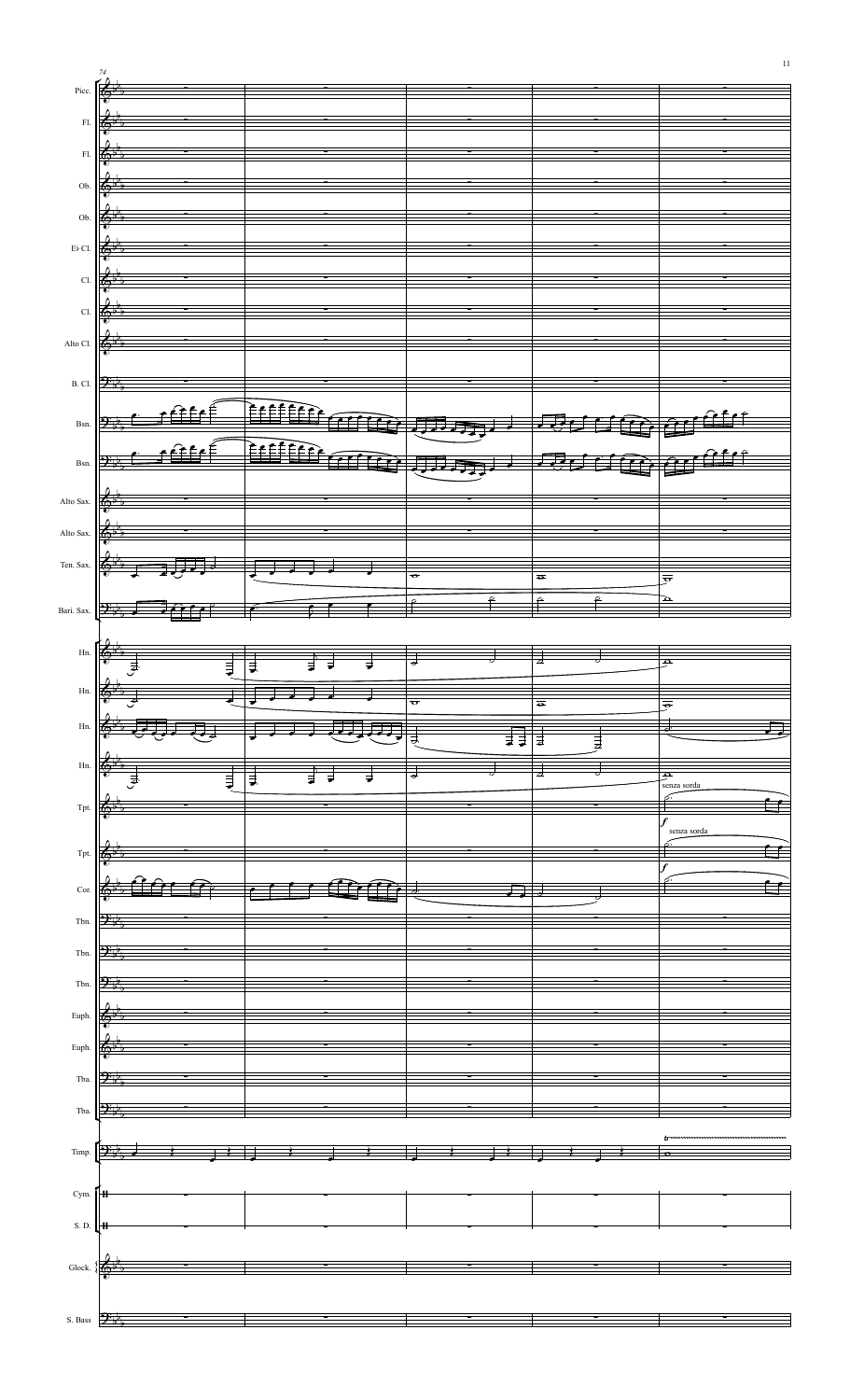|                                                                                                               | Pion ( <mark>1975) and the second their planet for the second the first computation of the second party of the second party of the second second second second second second second second second second second second second second</mark>                                                                                       |                 |  |              |                                                                              |                              |                              |
|---------------------------------------------------------------------------------------------------------------|-----------------------------------------------------------------------------------------------------------------------------------------------------------------------------------------------------------------------------------------------------------------------------------------------------------------------------------|-----------------|--|--------------|------------------------------------------------------------------------------|------------------------------|------------------------------|
|                                                                                                               |                                                                                                                                                                                                                                                                                                                                   |                 |  |              |                                                                              |                              |                              |
| Fl. $6b$                                                                                                      |                                                                                                                                                                                                                                                                                                                                   |                 |  |              |                                                                              |                              | ⊉ ‼ह                         |
| $6^{\frac{1}{2}}$                                                                                             |                                                                                                                                                                                                                                                                                                                                   |                 |  |              |                                                                              |                              |                              |
|                                                                                                               |                                                                                                                                                                                                                                                                                                                                   |                 |  |              |                                                                              |                              |                              |
| $0b$ $6b$                                                                                                     |                                                                                                                                                                                                                                                                                                                                   |                 |  |              |                                                                              | $\left( \frac{1}{1} \right)$ |                              |
|                                                                                                               | Ob. $\left(\frac{1}{2}, \frac{1}{2}\right)$                                                                                                                                                                                                                                                                                       |                 |  |              | $\begin{array}{c} \begin{array}{c} \begin{array}{c} \end{array} \end{array}$ |                              | $\frac{1}{2}$ $\frac{12}{8}$ |
|                                                                                                               |                                                                                                                                                                                                                                                                                                                                   |                 |  |              |                                                                              |                              |                              |
| $E \triangleright$ Cl. $\left\{ \begin{array}{ccc} 1 & 1 \\ 0 & 1 \end{array} \right\}$                       |                                                                                                                                                                                                                                                                                                                                   |                 |  |              |                                                                              |                              |                              |
|                                                                                                               | $CL$ $\left(\begin{array}{ccc}\n\end{array}\right)$                                                                                                                                                                                                                                                                               |                 |  |              |                                                                              |                              | $\frac{1}{2}$ $\frac{12}{8}$ |
|                                                                                                               |                                                                                                                                                                                                                                                                                                                                   |                 |  |              |                                                                              |                              |                              |
|                                                                                                               | Cl. $\left\langle \left\langle \cdot \right\rangle \right\rangle$                                                                                                                                                                                                                                                                 |                 |  |              |                                                                              |                              |                              |
|                                                                                                               |                                                                                                                                                                                                                                                                                                                                   |                 |  |              |                                                                              |                              | $\frac{1}{8}$                |
|                                                                                                               |                                                                                                                                                                                                                                                                                                                                   |                 |  |              |                                                                              |                              |                              |
|                                                                                                               | B.C. <b>Profit for the contract of the contract of the contract of the contract of the contract of the contract of the contract of the contract of the contract of the contract of the contract of the contract of the contract </b>                                                                                              |                 |  |              |                                                                              |                              | $\frac{12}{8}$               |
|                                                                                                               |                                                                                                                                                                                                                                                                                                                                   |                 |  |              |                                                                              |                              |                              |
|                                                                                                               | RAN <b>1975, <u>Ellir Ellir eri</u> Ellir Ellir Ellir Ellir Ellir Ellir ell</b> ir ellir ellir <sup>elli</sup> r ellir ellir ellir ellir ellir ellir ellir ellir ellir ellir ellir ellir ellir ellir ellir ellir ellir ellir ellir ellir ellir elli                                                                               |                 |  |              |                                                                              |                              | $\frac{1}{2}$                |
|                                                                                                               | <b>BSD</b> <u>Part of Former production of the product</u> ion of the second party of the second party of the second party of the second party of the second party of the second party of the second party of the second party of the sec                                                                                         |                 |  |              |                                                                              |                              |                              |
|                                                                                                               |                                                                                                                                                                                                                                                                                                                                   |                 |  |              |                                                                              |                              | $\frac{1}{2}$ $\frac{12}{8}$ |
| Alto Sax. $\left\lfloor \frac{b}{2} \right\rfloor$                                                            |                                                                                                                                                                                                                                                                                                                                   |                 |  |              |                                                                              |                              |                              |
|                                                                                                               |                                                                                                                                                                                                                                                                                                                                   |                 |  |              |                                                                              |                              |                              |
| Alto Sax. $\left(\begin{array}{cc} \rightarrow & \rightarrow \\ \rightarrow & \rightarrow \end{array}\right)$ |                                                                                                                                                                                                                                                                                                                                   |                 |  |              |                                                                              |                              | $\frac{1}{2}$ 12             |
|                                                                                                               | Ten. Sax. $\left(\frac{1}{2}\right)^2$                                                                                                                                                                                                                                                                                            |                 |  |              |                                                                              |                              | $\frac{1}{2}$                |
|                                                                                                               |                                                                                                                                                                                                                                                                                                                                   |                 |  |              |                                                                              |                              |                              |
| Bari. Sax. $9_5$                                                                                              |                                                                                                                                                                                                                                                                                                                                   |                 |  |              |                                                                              |                              | $\frac{1}{2}$ $\frac{12}{8}$ |
|                                                                                                               |                                                                                                                                                                                                                                                                                                                                   |                 |  |              | rall.                                                                        |                              |                              |
| $\frac{1}{2}$ Hn.                                                                                             |                                                                                                                                                                                                                                                                                                                                   |                 |  |              |                                                                              |                              |                              |
|                                                                                                               |                                                                                                                                                                                                                                                                                                                                   |                 |  |              |                                                                              |                              |                              |
| $\frac{Hn}{\frac{1}{2}}$                                                                                      | $\frac{1}{2}$                                                                                                                                                                                                                                                                                                                     |                 |  |              |                                                                              |                              | $\frac{1}{8}$                |
|                                                                                                               |                                                                                                                                                                                                                                                                                                                                   |                 |  |              |                                                                              |                              |                              |
|                                                                                                               | $\overline{\phantom{a}}$                                                                                                                                                                                                                                                                                                          |                 |  |              |                                                                              |                              |                              |
| $\frac{1}{2}$ Hn.                                                                                             | $\overline{\phantom{a}}$                                                                                                                                                                                                                                                                                                          |                 |  |              |                                                                              |                              | $\frac{1}{2}$                |
|                                                                                                               |                                                                                                                                                                                                                                                                                                                                   |                 |  |              |                                                                              |                              |                              |
|                                                                                                               | $T_{\text{PL}}$ $\left  \frac{d^2y}{dx^2y^2} \right $ $\left  \frac{dy}{dx} \right $ $\left  \frac{dy}{dx} \right $ $\left  \frac{dy}{dx} \right $ $\left  \frac{dy}{dx} \right $                                                                                                                                                 | $\boxed{\circ}$ |  | $\mathbf{r}$ |                                                                              |                              | <del>⊉ 18</del>              |
|                                                                                                               |                                                                                                                                                                                                                                                                                                                                   |                 |  |              |                                                                              |                              |                              |
|                                                                                                               |                                                                                                                                                                                                                                                                                                                                   | $ \rho $        |  | $\mathbf{p}$ |                                                                              |                              | $\frac{1}{2}$                |
|                                                                                                               |                                                                                                                                                                                                                                                                                                                                   |                 |  |              |                                                                              |                              |                              |
| $\frac{1}{2}$ Cor.                                                                                            | $\left( \begin{array}{cccc} 0 & 0 & 0 & 0 & 0 \\ 0 & 0 & 0 & 0 & 0 \\ 0 & 0 & 0 & 0 & 0 \\ 0 & 0 & 0 & 0 & 0 \\ 0 & 0 & 0 & 0 & 0 \\ 0 & 0 & 0 & 0 & 0 \\ 0 & 0 & 0 & 0 & 0 \\ 0 & 0 & 0 & 0 & 0 \\ 0 & 0 & 0 & 0 & 0 \\ 0 & 0 & 0 & 0 & 0 \\ 0 & 0 & 0 & 0 & 0 \\ 0 & 0 & 0 & 0 & 0 \\ 0 & 0 & 0 & 0 & 0 \\ 0 & 0 & 0 & 0 & 0 &$ |                 |  |              |                                                                              |                              | $\frac{1}{2}$                |
| ソー                                                                                                            |                                                                                                                                                                                                                                                                                                                                   |                 |  |              |                                                                              |                              | $\frac{1}{2}$ $\frac{12}{8}$ |
|                                                                                                               |                                                                                                                                                                                                                                                                                                                                   |                 |  |              |                                                                              |                              |                              |
|                                                                                                               |                                                                                                                                                                                                                                                                                                                                   |                 |  |              |                                                                              |                              | $\frac{1}{2}$                |
|                                                                                                               |                                                                                                                                                                                                                                                                                                                                   |                 |  |              |                                                                              |                              | $\frac{1}{2}$ $\frac{12}{8}$ |
|                                                                                                               |                                                                                                                                                                                                                                                                                                                                   |                 |  |              |                                                                              |                              |                              |
| $6^{\frac{1}{2}}$                                                                                             |                                                                                                                                                                                                                                                                                                                                   |                 |  |              |                                                                              |                              | $\frac{1}{2}$ $\frac{12}{8}$ |
|                                                                                                               |                                                                                                                                                                                                                                                                                                                                   |                 |  |              |                                                                              |                              | $\frac{1}{2}$                |
|                                                                                                               |                                                                                                                                                                                                                                                                                                                                   |                 |  |              |                                                                              |                              |                              |
|                                                                                                               |                                                                                                                                                                                                                                                                                                                                   |                 |  |              |                                                                              |                              | $\frac{1}{2}$ $\frac{12}{8}$ |
| $\mathcal{P}$                                                                                                 |                                                                                                                                                                                                                                                                                                                                   |                 |  |              |                                                                              |                              | $\frac{1}{2}$ $\frac{12}{8}$ |
|                                                                                                               |                                                                                                                                                                                                                                                                                                                                   |                 |  |              |                                                                              |                              |                              |
|                                                                                                               |                                                                                                                                                                                                                                                                                                                                   |                 |  |              |                                                                              |                              | $\mathbb{P} \,$ 12           |
|                                                                                                               |                                                                                                                                                                                                                                                                                                                                   |                 |  |              |                                                                              |                              |                              |
| Cym. $\left  \right $                                                                                         |                                                                                                                                                                                                                                                                                                                                   |                 |  |              |                                                                              |                              | $\frac{12}{8}$               |
|                                                                                                               |                                                                                                                                                                                                                                                                                                                                   |                 |  |              |                                                                              |                              |                              |
| S.D.                                                                                                          |                                                                                                                                                                                                                                                                                                                                   |                 |  |              |                                                                              |                              | $\frac{12}{8}$               |
|                                                                                                               |                                                                                                                                                                                                                                                                                                                                   |                 |  |              |                                                                              |                              |                              |
| Glock. 25                                                                                                     |                                                                                                                                                                                                                                                                                                                                   |                 |  |              |                                                                              |                              | $\frac{1}{2}$                |
|                                                                                                               |                                                                                                                                                                                                                                                                                                                                   |                 |  |              |                                                                              |                              |                              |
| S. Bass $\frac{1}{2}$                                                                                         |                                                                                                                                                                                                                                                                                                                                   |                 |  |              |                                                                              |                              | $\mathbb{P}^{12}_{8}$        |
|                                                                                                               |                                                                                                                                                                                                                                                                                                                                   |                 |  |              |                                                                              |                              |                              |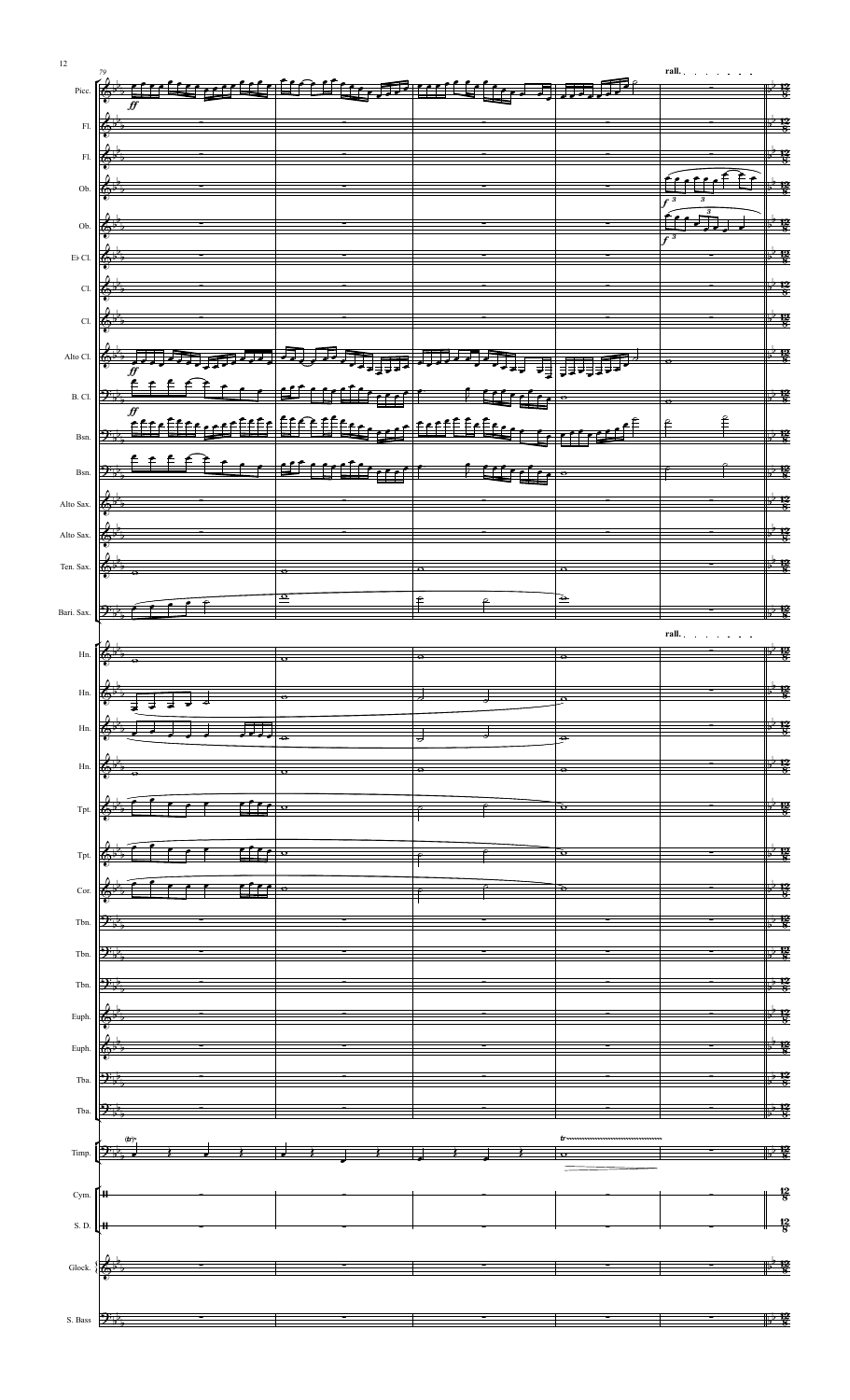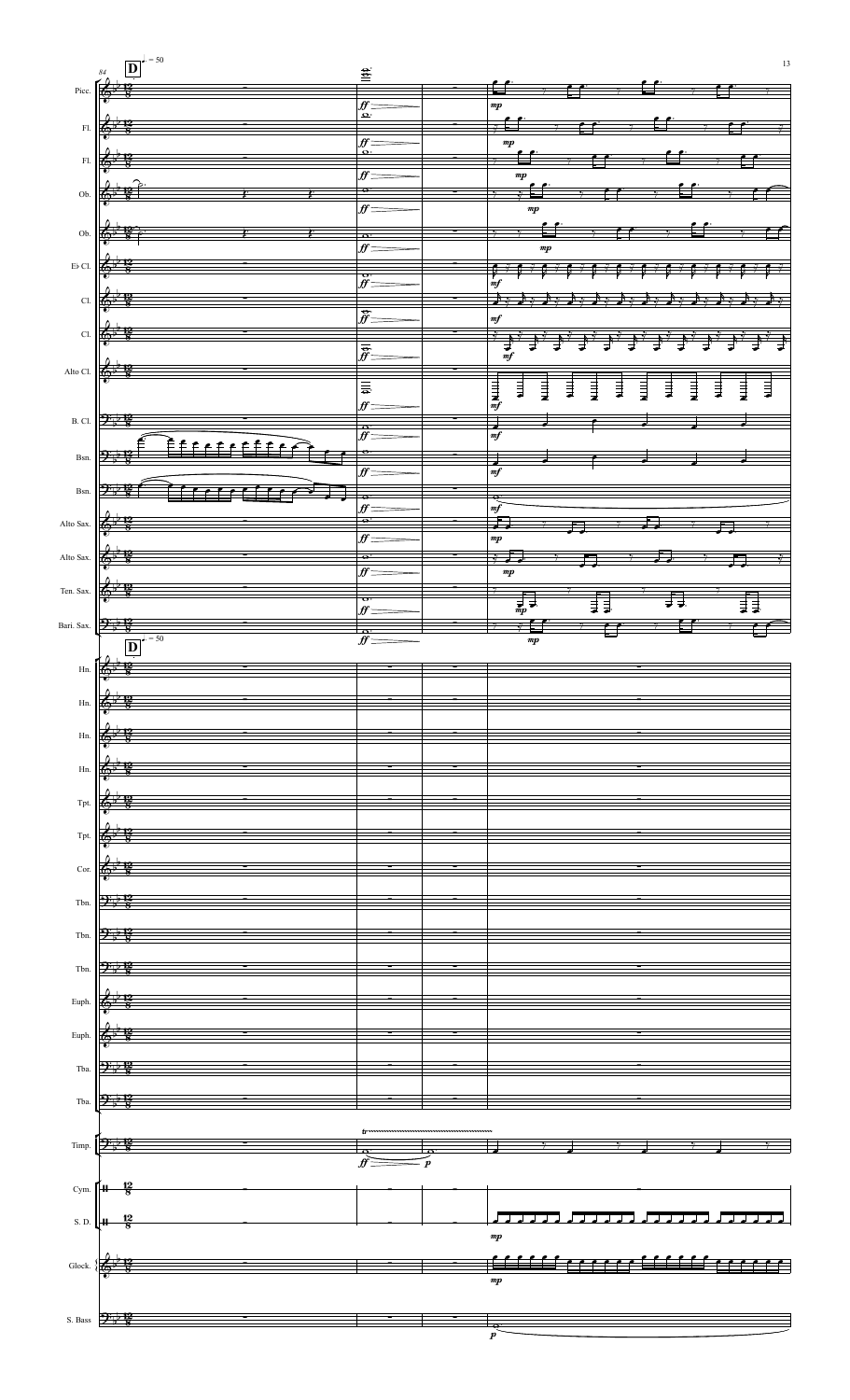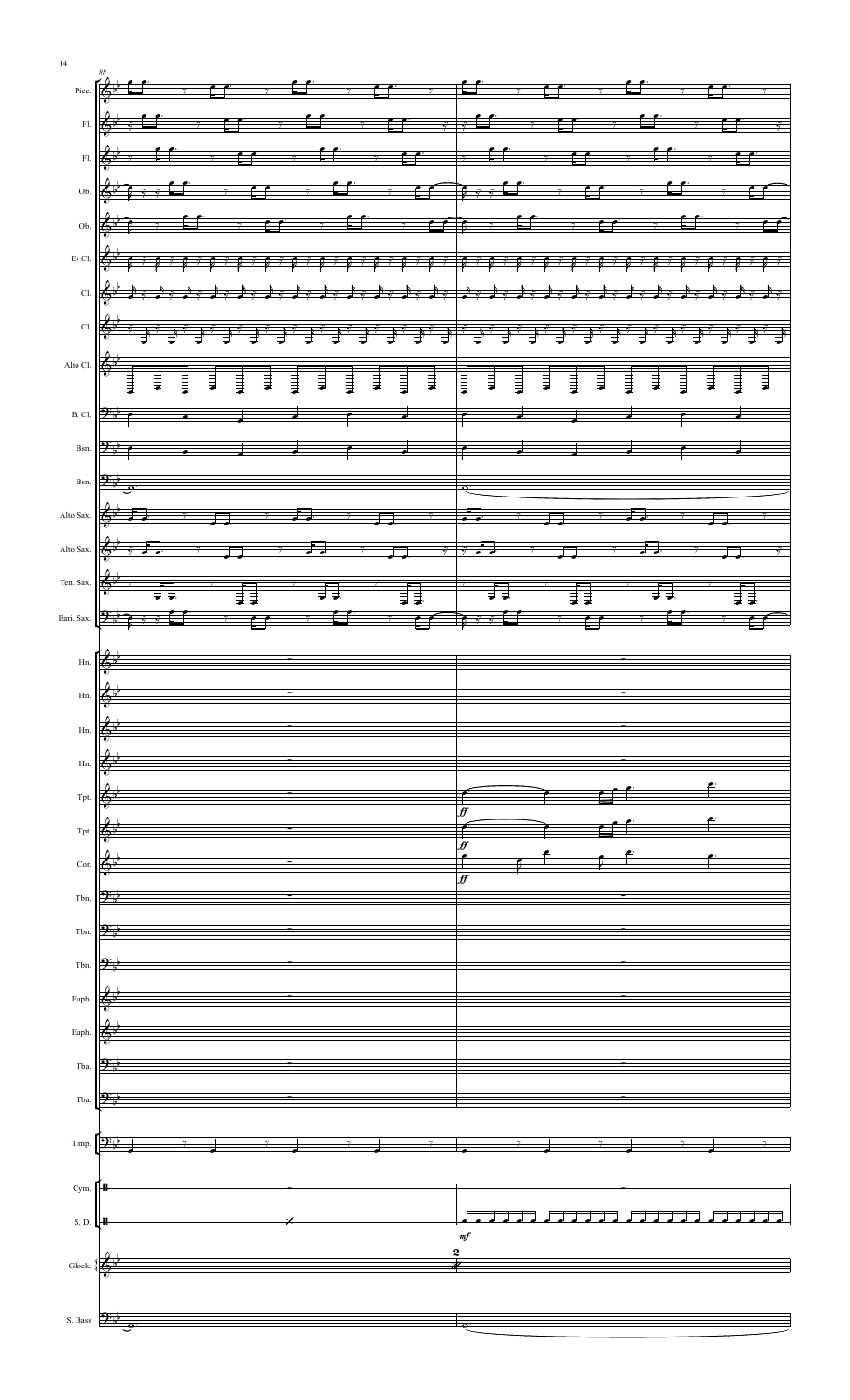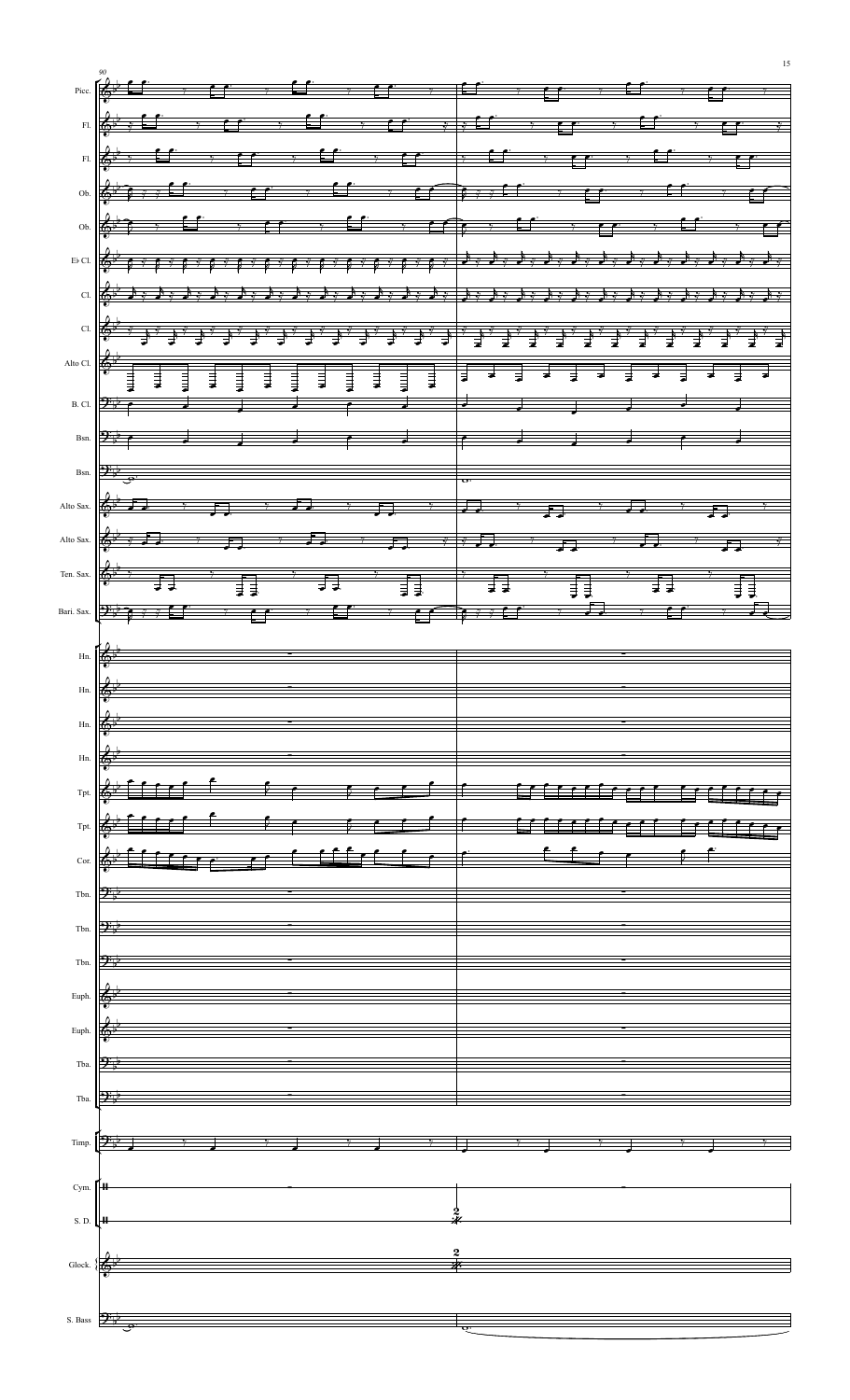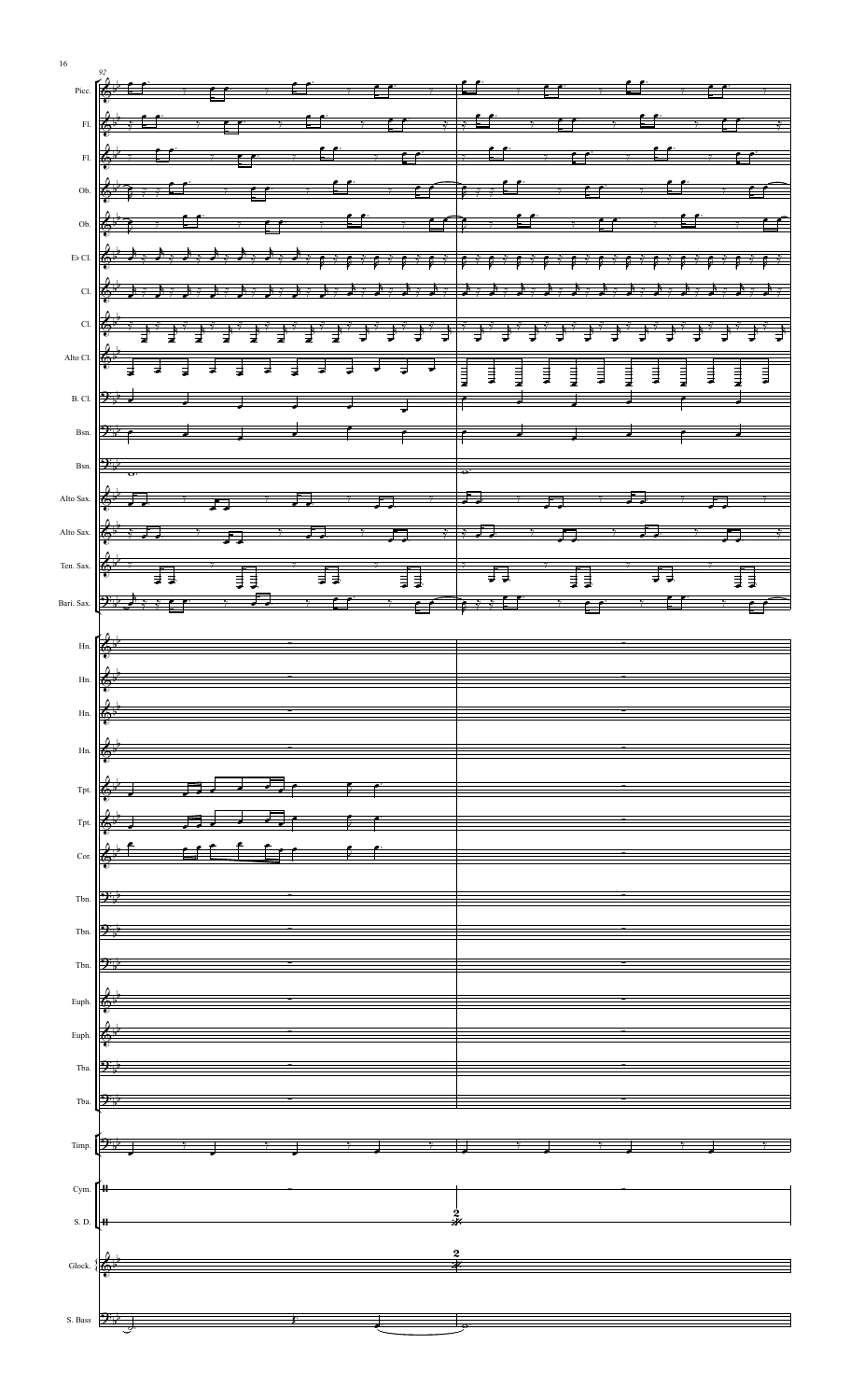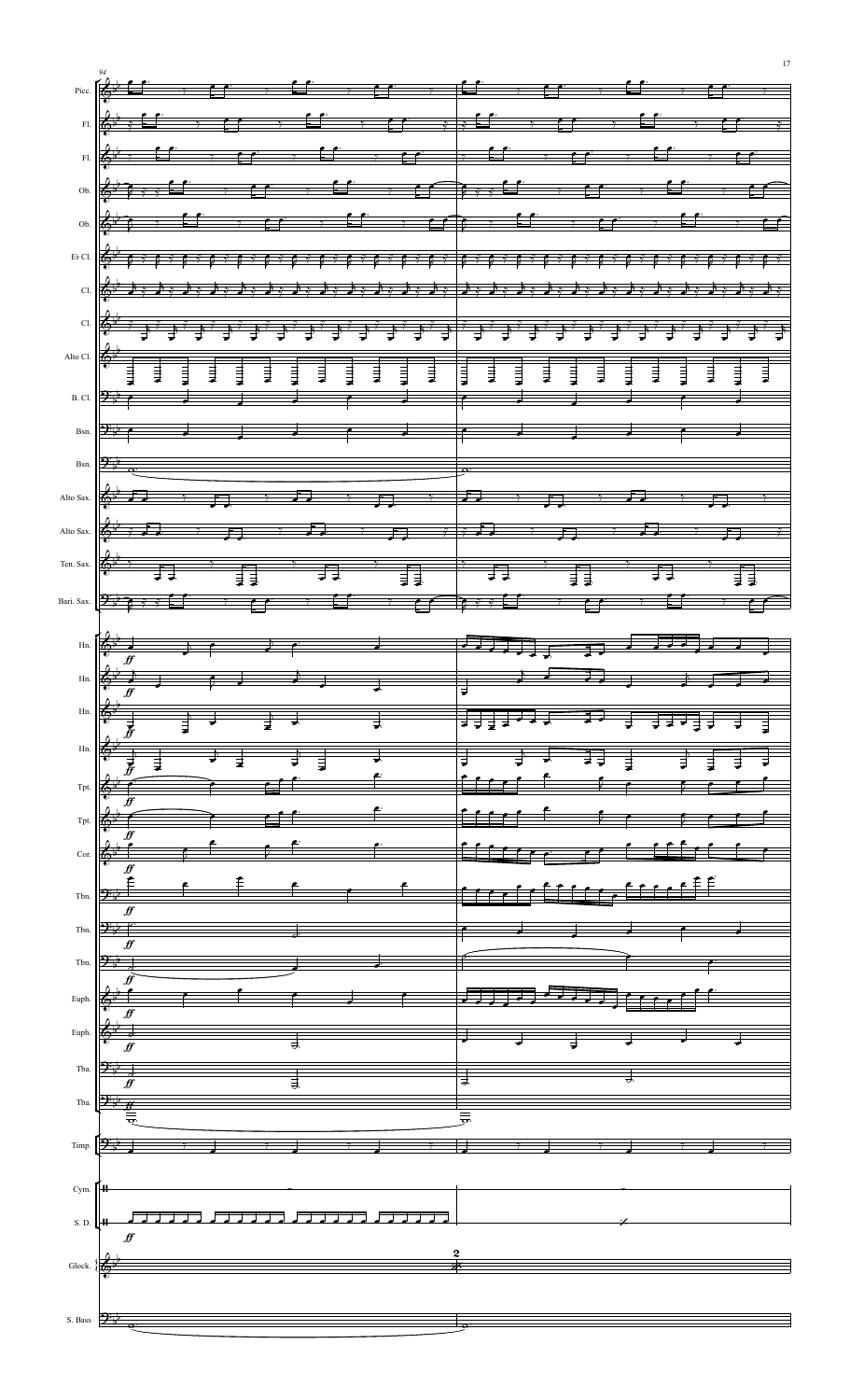|                              | FI. $\frac{1}{\sqrt{2}}$ , and the set of $\frac{1}{\sqrt{2}}$ , and $\frac{1}{\sqrt{2}}$ , and $\frac{1}{\sqrt{2}}$ , $\frac{1}{\sqrt{2}}$ , $\frac{1}{\sqrt{2}}$ , $\frac{1}{\sqrt{2}}$ , $\frac{1}{\sqrt{2}}$ , $\frac{1}{\sqrt{2}}$ , $\frac{1}{\sqrt{2}}$ , $\frac{1}{\sqrt{2}}$                                                                                                                                                                                                                                                                                                                                                            |                                                                               |  |                               |  |  |
|------------------------------|--------------------------------------------------------------------------------------------------------------------------------------------------------------------------------------------------------------------------------------------------------------------------------------------------------------------------------------------------------------------------------------------------------------------------------------------------------------------------------------------------------------------------------------------------------------------------------------------------------------------------------------------------|-------------------------------------------------------------------------------|--|-------------------------------|--|--|
|                              | $\frac{1}{2}$ (b) $\frac{1}{2}$ (c) $\frac{1}{2}$ (c) $\frac{1}{2}$ (c) $\frac{1}{2}$ (c) $\frac{1}{2}$ (c) $\frac{1}{2}$ (c) $\frac{1}{2}$ (c) $\frac{1}{2}$ (c) $\frac{1}{2}$ (c) $\frac{1}{2}$ (c) $\frac{1}{2}$ (c) $\frac{1}{2}$ (c) $\frac{1}{2}$ (c) $\frac{1}{2}$ (c) $\frac{1}{2}$ (                                                                                                                                                                                                                                                                                                                                                    |                                                                               |  |                               |  |  |
|                              |                                                                                                                                                                                                                                                                                                                                                                                                                                                                                                                                                                                                                                                  |                                                                               |  |                               |  |  |
|                              |                                                                                                                                                                                                                                                                                                                                                                                                                                                                                                                                                                                                                                                  |                                                                               |  |                               |  |  |
|                              |                                                                                                                                                                                                                                                                                                                                                                                                                                                                                                                                                                                                                                                  |                                                                               |  |                               |  |  |
|                              |                                                                                                                                                                                                                                                                                                                                                                                                                                                                                                                                                                                                                                                  |                                                                               |  |                               |  |  |
|                              |                                                                                                                                                                                                                                                                                                                                                                                                                                                                                                                                                                                                                                                  |                                                                               |  |                               |  |  |
|                              |                                                                                                                                                                                                                                                                                                                                                                                                                                                                                                                                                                                                                                                  |                                                                               |  |                               |  |  |
|                              | Bsn. $\frac{1}{2}$ by the contract of the contract of the contract of the contract of the contract of the contract of the contract of the contract of the contract of the contract of the contract of the contract of the contrac                                                                                                                                                                                                                                                                                                                                                                                                                |                                                                               |  |                               |  |  |
|                              | Bsn. $\mathbf{P}_{\mathbf{p}}$                                                                                                                                                                                                                                                                                                                                                                                                                                                                                                                                                                                                                   |                                                                               |  |                               |  |  |
|                              | Alto Sax. <b>(1) 1984 - 1986 - 1987 - 1988 - 1989 - 1989 - 1989 - 1997 - 1998 - 1998 - 1998 - 1999 - 1999 - 1999 - 199</b><br>Alto Sax. <b>(1) 1999 - 1999 - 1999 - 1999 - 1999 - 1999 - 1999 - 1999 - 1999 - 1999 - 1999 - 1999 - 1999 </b>                                                                                                                                                                                                                                                                                                                                                                                                     |                                                                               |  |                               |  |  |
|                              |                                                                                                                                                                                                                                                                                                                                                                                                                                                                                                                                                                                                                                                  |                                                                               |  |                               |  |  |
|                              |                                                                                                                                                                                                                                                                                                                                                                                                                                                                                                                                                                                                                                                  |                                                                               |  |                               |  |  |
|                              | Bari. Sax. $\boxed{ \frac{\sum_i b_i}{b_i} \frac{\partial}{\partial x_i} \frac{\partial}{\partial y_i} \frac{\partial}{\partial z_i} + \frac{\partial}{\partial y_i} \frac{\partial}{\partial z_i} + \frac{\partial}{\partial z_i} \frac{\partial}{\partial z_i} + \frac{\partial}{\partial z_i} \frac{\partial}{\partial z_i} + \frac{\partial}{\partial z_i} \frac{\partial}{\partial z_i} + \frac{\partial}{\partial z_i} \frac{\partial}{\partial z_i} + \frac{\partial}{\partial z_i} \frac{\partial}{\partial z_i} + \frac{\partial}{\partial z_i} \frac{\partial}{\partial z_i} + \frac{\partial}{\partial z_i} \frac{\partial}{\partial$ |                                                                               |  |                               |  |  |
| $\lim_{h \to 0}$             |                                                                                                                                                                                                                                                                                                                                                                                                                                                                                                                                                                                                                                                  |                                                                               |  |                               |  |  |
|                              |                                                                                                                                                                                                                                                                                                                                                                                                                                                                                                                                                                                                                                                  |                                                                               |  |                               |  |  |
|                              |                                                                                                                                                                                                                                                                                                                                                                                                                                                                                                                                                                                                                                                  | $\Rightarrow$<br>$\Rightarrow$                                                |  | <del>। ਪਰ ਕੁਝ ਦਾ ਸਮੂਹ ਸ</del> |  |  |
|                              |                                                                                                                                                                                                                                                                                                                                                                                                                                                                                                                                                                                                                                                  |                                                                               |  |                               |  |  |
|                              |                                                                                                                                                                                                                                                                                                                                                                                                                                                                                                                                                                                                                                                  |                                                                               |  |                               |  |  |
|                              |                                                                                                                                                                                                                                                                                                                                                                                                                                                                                                                                                                                                                                                  |                                                                               |  |                               |  |  |
|                              |                                                                                                                                                                                                                                                                                                                                                                                                                                                                                                                                                                                                                                                  |                                                                               |  |                               |  |  |
|                              |                                                                                                                                                                                                                                                                                                                                                                                                                                                                                                                                                                                                                                                  | $\begin{array}{c} \begin{array}{c} \bullet \\ \hline \end{array} \end{array}$ |  |                               |  |  |
| Tbn.                         |                                                                                                                                                                                                                                                                                                                                                                                                                                                                                                                                                                                                                                                  |                                                                               |  |                               |  |  |
| Tbn.                         |                                                                                                                                                                                                                                                                                                                                                                                                                                                                                                                                                                                                                                                  |                                                                               |  |                               |  |  |
| Euph.                        |                                                                                                                                                                                                                                                                                                                                                                                                                                                                                                                                                                                                                                                  |                                                                               |  |                               |  |  |
| ${\hbox{\rm Euph}}.$         |                                                                                                                                                                                                                                                                                                                                                                                                                                                                                                                                                                                                                                                  |                                                                               |  |                               |  |  |
| Tba.                         |                                                                                                                                                                                                                                                                                                                                                                                                                                                                                                                                                                                                                                                  |                                                                               |  |                               |  |  |
| Tba.                         |                                                                                                                                                                                                                                                                                                                                                                                                                                                                                                                                                                                                                                                  |                                                                               |  |                               |  |  |
| Timp.                        |                                                                                                                                                                                                                                                                                                                                                                                                                                                                                                                                                                                                                                                  |                                                                               |  |                               |  |  |
|                              |                                                                                                                                                                                                                                                                                                                                                                                                                                                                                                                                                                                                                                                  |                                                                               |  |                               |  |  |
| Cym.                         |                                                                                                                                                                                                                                                                                                                                                                                                                                                                                                                                                                                                                                                  |                                                                               |  |                               |  |  |
| S. D. ¶ <del>H</del>         |                                                                                                                                                                                                                                                                                                                                                                                                                                                                                                                                                                                                                                                  |                                                                               |  |                               |  |  |
| Glock. $\sqrt{\frac{1}{10}}$ |                                                                                                                                                                                                                                                                                                                                                                                                                                                                                                                                                                                                                                                  |                                                                               |  |                               |  |  |
|                              |                                                                                                                                                                                                                                                                                                                                                                                                                                                                                                                                                                                                                                                  |                                                                               |  |                               |  |  |
| S. Bass $\frac{1}{2}$        |                                                                                                                                                                                                                                                                                                                                                                                                                                                                                                                                                                                                                                                  |                                                                               |  |                               |  |  |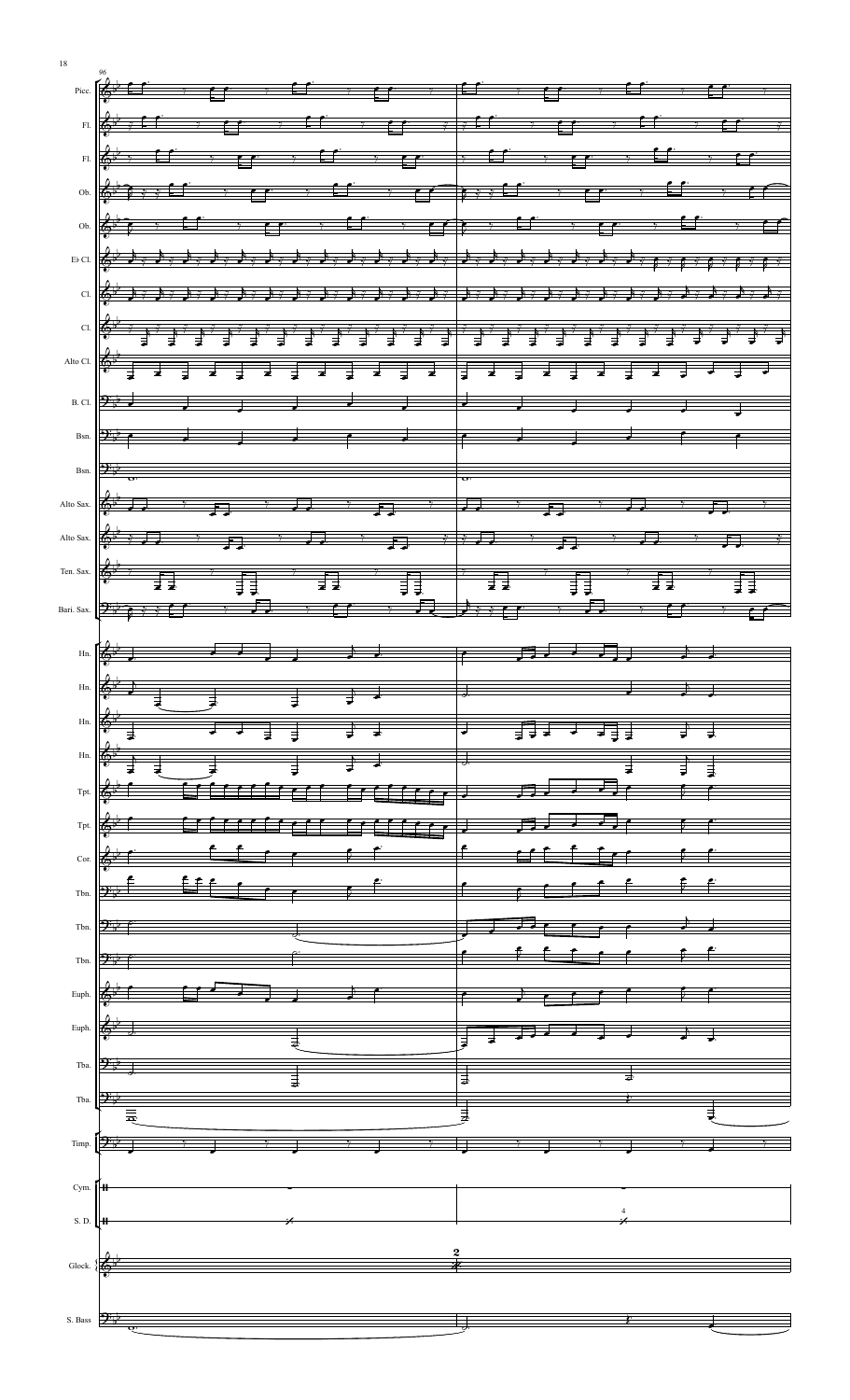|                                                                                                                                                                                                                                                                                                                        | Pice $6^{\frac{1}{2}}$ $1^{\frac{1}{2}}$ $1^{\frac{1}{2}}$ $1^{\frac{1}{2}}$ $1^{\frac{1}{2}}$ $1^{\frac{1}{2}}$ $1^{\frac{1}{2}}$ $1^{\frac{1}{2}}$ $1^{\frac{1}{2}}$ $1^{\frac{1}{2}}$ $1^{\frac{1}{2}}$ $1^{\frac{1}{2}}$ $1^{\frac{1}{2}}$ $1^{\frac{1}{2}}$ $1^{\frac{1}{2}}$ $1^{\frac{1}{2}}$ $1^{\frac{1}{2}}$ $1^{\frac{1}{2}}$                                                                                                                                                                                                                                               |                         |                                                                                                                                                                                                                                                                                                                                      |               |
|------------------------------------------------------------------------------------------------------------------------------------------------------------------------------------------------------------------------------------------------------------------------------------------------------------------------|----------------------------------------------------------------------------------------------------------------------------------------------------------------------------------------------------------------------------------------------------------------------------------------------------------------------------------------------------------------------------------------------------------------------------------------------------------------------------------------------------------------------------------------------------------------------------------------|-------------------------|--------------------------------------------------------------------------------------------------------------------------------------------------------------------------------------------------------------------------------------------------------------------------------------------------------------------------------------|---------------|
|                                                                                                                                                                                                                                                                                                                        | $\mathbb{E} \left[ \left  \frac{\mathcal{L}_{\mathcal{G}}}{\mathcal{L}_{\mathcal{G}}} \frac{\partial}{\partial \tau} \frac{\partial}{\partial \tau} \mathbf{L}_{\mathcal{G}} \right  \rightarrow \left  \mathbf{L}_{\mathcal{G}} \right  \rightarrow \left  \mathbf{L}_{\mathcal{G}} \right  \rightarrow \left  \mathbf{L}_{\mathcal{G}} \right  \rightarrow \left  \mathbf{L}_{\mathcal{G}} \right  \rightarrow \left  \mathbf{L}_{\mathcal{G}} \right  \rightarrow \left  \mathbf{L}_{\mathcal{G}} \right  \rightarrow \left  \mathbf{L}_{\mathcal{G}} \right  \rightarrow \left  \$ |                         |                                                                                                                                                                                                                                                                                                                                      |               |
|                                                                                                                                                                                                                                                                                                                        |                                                                                                                                                                                                                                                                                                                                                                                                                                                                                                                                                                                        |                         | $\mathbb{P}^1$ $\left[\frac{d^3}{d^3}+\frac{d^2}{d^2}-\frac{d^2}{d^2}-\frac{d^2}{d^2}-\frac{d^2}{d^2}-\frac{d^2}{d^2}-\frac{d^2}{d^2}-\frac{d^2}{d^2}-\frac{d^2}{d^2}-\frac{d^2}{d^2}-\frac{d^2}{d^2}-\frac{d^2}{d^2}-\frac{d^2}{d^2}-\frac{d^2}{d^2}-\frac{d^2}{d^2}-\frac{d^2}{d^2}-\frac{d^2}{d^2}-\frac{d^2}{d^2}-\frac{d^2}{d^$ |               |
|                                                                                                                                                                                                                                                                                                                        | $\frac{1}{2}$ $\frac{1}{2}$ $\frac{1}{2}$ $\frac{1}{2}$ $\frac{1}{2}$ $\frac{1}{2}$ $\frac{1}{2}$ $\frac{1}{2}$ $\frac{1}{2}$ $\frac{1}{2}$ $\frac{1}{2}$ $\frac{1}{2}$ $\frac{1}{2}$ $\frac{1}{2}$ $\frac{1}{2}$ $\frac{1}{2}$ $\frac{1}{2}$ $\frac{1}{2}$ $\frac{1}{2}$ $\frac{1}{2}$ $\frac{1}{2}$ $\frac{1}{2}$                                                                                                                                                                                                                                                                    |                         |                                                                                                                                                                                                                                                                                                                                      |               |
|                                                                                                                                                                                                                                                                                                                        |                                                                                                                                                                                                                                                                                                                                                                                                                                                                                                                                                                                        |                         |                                                                                                                                                                                                                                                                                                                                      |               |
|                                                                                                                                                                                                                                                                                                                        | $E_{\rm b}$ Cl. $\left  \left  \frac{d^2 p^2}{d^2 p^2} \frac{\partial^2 p^2}{\partial p^2} \frac{\partial^2 p^2}{\partial p^2} \frac{\partial^2 p^2}{\partial p^2} \frac{\partial^2 p^2}{\partial p^2} \frac{\partial^2 p^2}{\partial p^2} \frac{\partial^2 p^2}{\partial p^2} \frac{\partial^2 p^2}{\partial p^2} \right ^2 \right $                                                                                                                                                                                                                                                  |                         |                                                                                                                                                                                                                                                                                                                                      |               |
|                                                                                                                                                                                                                                                                                                                        | Cl. (4) By By By By By By By By By By By                                                                                                                                                                                                                                                                                                                                                                                                                                                                                                                                               |                         |                                                                                                                                                                                                                                                                                                                                      |               |
|                                                                                                                                                                                                                                                                                                                        | CL <del>@ * * \$* \$* \$* \$* \$* \$* \$* \$* \$* \$</del>                                                                                                                                                                                                                                                                                                                                                                                                                                                                                                                             |                         |                                                                                                                                                                                                                                                                                                                                      |               |
|                                                                                                                                                                                                                                                                                                                        | Alto Cl. $\begin{array}{ c c c c c }\hline \text{A} & \text{A} & \text{B} & \text{B} & \text{C} \\ \hline \end{array}$                                                                                                                                                                                                                                                                                                                                                                                                                                                                 |                         |                                                                                                                                                                                                                                                                                                                                      |               |
|                                                                                                                                                                                                                                                                                                                        | B. Cl. $\boxed{2}$ $\boxed{}$ $\boxed{}$ $\boxed{}$ $\boxed{}$ $\boxed{}$ $\boxed{}$ $\boxed{}$ $\boxed{}$ $\boxed{}$ $\boxed{}$ $\boxed{}$ $\boxed{}$ $\boxed{}$ $\boxed{}$ $\boxed{}$ $\boxed{}$ $\boxed{}$ $\boxed{}$ $\boxed{}$ $\boxed{}$ $\boxed{}$ $\boxed{}$ $\boxed{}$ $\boxed{}$ $\boxed{}$ $\boxed{}$ $\boxed{}$ $\boxed{}$ $\boxed{}$ $\boxed$                                                                                                                                                                                                                             |                         |                                                                                                                                                                                                                                                                                                                                      |               |
| Bsn. $\frac{1}{2}$ $\frac{1}{2}$ $\frac{1}{2}$ $\frac{1}{2}$ $\frac{1}{2}$ $\frac{1}{2}$ $\frac{1}{2}$ $\frac{1}{2}$ $\frac{1}{2}$ $\frac{1}{2}$ $\frac{1}{2}$ $\frac{1}{2}$ $\frac{1}{2}$ $\frac{1}{2}$ $\frac{1}{2}$ $\frac{1}{2}$ $\frac{1}{2}$ $\frac{1}{2}$ $\frac{1}{2}$ $\frac{1}{2}$ $\frac{1}{2}$ $\frac{1}{$ |                                                                                                                                                                                                                                                                                                                                                                                                                                                                                                                                                                                        |                         |                                                                                                                                                                                                                                                                                                                                      |               |
| Bsn. $\left  \frac{9}{2} \right $ $\frac{3}{2}$                                                                                                                                                                                                                                                                        |                                                                                                                                                                                                                                                                                                                                                                                                                                                                                                                                                                                        |                         |                                                                                                                                                                                                                                                                                                                                      |               |
|                                                                                                                                                                                                                                                                                                                        | Alto Sax. $\left(\frac{1}{2}\right)^{\frac{1}{2}}$ $\left(\frac{1}{2}\right)^{\frac{1}{2}}$ $\left(\frac{1}{2}\right)^{\frac{1}{2}}$ $\left(\frac{1}{2}\right)^{\frac{1}{2}}$ $\left(\frac{1}{2}\right)^{\frac{1}{2}}$ $\left(\frac{1}{2}\right)^{\frac{1}{2}}$                                                                                                                                                                                                                                                                                                                        |                         |                                                                                                                                                                                                                                                                                                                                      |               |
| Alto Sax. $\left[\begin{array}{ccc} \bullet & \bullet & \bullet & \bullet \end{array}\right]$                                                                                                                                                                                                                          | $\overline{z}$ , $\overline{z}$ , $\overline{z}$ , $\overline{z}$ , $\overline{z}$                                                                                                                                                                                                                                                                                                                                                                                                                                                                                                     |                         |                                                                                                                                                                                                                                                                                                                                      |               |
|                                                                                                                                                                                                                                                                                                                        | Ten. Sax. $\begin{array}{ c c c c c c }\n\hline\n\text{F} & \text{F} & \text{F} & \text{F} & \text{F} & \text{F} \\ \hline\n\text{F} & \text{F} & \text{F} & \text{F} & \text{F} & \text{F} \\ \hline\n\end{array}$                                                                                                                                                                                                                                                                                                                                                                    |                         |                                                                                                                                                                                                                                                                                                                                      |               |
|                                                                                                                                                                                                                                                                                                                        | Bari, Sax, $\frac{1}{2}$ , $\frac{1}{2}$ , $\frac{1}{2}$ , $\frac{1}{2}$ , $\frac{1}{2}$ , $\frac{1}{2}$ , $\frac{1}{2}$ , $\frac{1}{2}$ , $\frac{1}{2}$ , $\frac{1}{2}$ , $\frac{1}{2}$ , $\frac{1}{2}$ , $\frac{1}{2}$                                                                                                                                                                                                                                                                                                                                                               |                         |                                                                                                                                                                                                                                                                                                                                      | 븅             |
|                                                                                                                                                                                                                                                                                                                        |                                                                                                                                                                                                                                                                                                                                                                                                                                                                                                                                                                                        |                         |                                                                                                                                                                                                                                                                                                                                      |               |
| $\Delta$                                                                                                                                                                                                                                                                                                               |                                                                                                                                                                                                                                                                                                                                                                                                                                                                                                                                                                                        |                         |                                                                                                                                                                                                                                                                                                                                      |               |
|                                                                                                                                                                                                                                                                                                                        |                                                                                                                                                                                                                                                                                                                                                                                                                                                                                                                                                                                        |                         |                                                                                                                                                                                                                                                                                                                                      |               |
|                                                                                                                                                                                                                                                                                                                        |                                                                                                                                                                                                                                                                                                                                                                                                                                                                                                                                                                                        |                         |                                                                                                                                                                                                                                                                                                                                      |               |
|                                                                                                                                                                                                                                                                                                                        |                                                                                                                                                                                                                                                                                                                                                                                                                                                                                                                                                                                        |                         |                                                                                                                                                                                                                                                                                                                                      |               |
|                                                                                                                                                                                                                                                                                                                        |                                                                                                                                                                                                                                                                                                                                                                                                                                                                                                                                                                                        |                         |                                                                                                                                                                                                                                                                                                                                      |               |
|                                                                                                                                                                                                                                                                                                                        |                                                                                                                                                                                                                                                                                                                                                                                                                                                                                                                                                                                        |                         |                                                                                                                                                                                                                                                                                                                                      |               |
| 9.                                                                                                                                                                                                                                                                                                                     |                                                                                                                                                                                                                                                                                                                                                                                                                                                                                                                                                                                        |                         |                                                                                                                                                                                                                                                                                                                                      |               |
| サマ                                                                                                                                                                                                                                                                                                                     |                                                                                                                                                                                                                                                                                                                                                                                                                                                                                                                                                                                        |                         |                                                                                                                                                                                                                                                                                                                                      |               |
|                                                                                                                                                                                                                                                                                                                        |                                                                                                                                                                                                                                                                                                                                                                                                                                                                                                                                                                                        |                         |                                                                                                                                                                                                                                                                                                                                      |               |
|                                                                                                                                                                                                                                                                                                                        |                                                                                                                                                                                                                                                                                                                                                                                                                                                                                                                                                                                        |                         |                                                                                                                                                                                                                                                                                                                                      |               |
|                                                                                                                                                                                                                                                                                                                        |                                                                                                                                                                                                                                                                                                                                                                                                                                                                                                                                                                                        |                         |                                                                                                                                                                                                                                                                                                                                      |               |
| $\mathcal{P}$                                                                                                                                                                                                                                                                                                          |                                                                                                                                                                                                                                                                                                                                                                                                                                                                                                                                                                                        |                         |                                                                                                                                                                                                                                                                                                                                      |               |
| $\mathbb{P}$                                                                                                                                                                                                                                                                                                           |                                                                                                                                                                                                                                                                                                                                                                                                                                                                                                                                                                                        |                         |                                                                                                                                                                                                                                                                                                                                      |               |
| $\overline{\overline{\overline{\overline{v}}}}$ .                                                                                                                                                                                                                                                                      |                                                                                                                                                                                                                                                                                                                                                                                                                                                                                                                                                                                        |                         |                                                                                                                                                                                                                                                                                                                                      |               |
|                                                                                                                                                                                                                                                                                                                        |                                                                                                                                                                                                                                                                                                                                                                                                                                                                                                                                                                                        | S 3                     |                                                                                                                                                                                                                                                                                                                                      |               |
|                                                                                                                                                                                                                                                                                                                        |                                                                                                                                                                                                                                                                                                                                                                                                                                                                                                                                                                                        |                         |                                                                                                                                                                                                                                                                                                                                      | $\frac{3}{8}$ |
| ĨН                                                                                                                                                                                                                                                                                                                     |                                                                                                                                                                                                                                                                                                                                                                                                                                                                                                                                                                                        |                         |                                                                                                                                                                                                                                                                                                                                      |               |
|                                                                                                                                                                                                                                                                                                                        |                                                                                                                                                                                                                                                                                                                                                                                                                                                                                                                                                                                        | $\boldsymbol{p}$        |                                                                                                                                                                                                                                                                                                                                      |               |
| Glock. $\left\{\frac{1}{\sqrt{2}}\right\}$                                                                                                                                                                                                                                                                             |                                                                                                                                                                                                                                                                                                                                                                                                                                                                                                                                                                                        | $\frac{2}{\mathscr{H}}$ |                                                                                                                                                                                                                                                                                                                                      |               |
|                                                                                                                                                                                                                                                                                                                        |                                                                                                                                                                                                                                                                                                                                                                                                                                                                                                                                                                                        |                         |                                                                                                                                                                                                                                                                                                                                      |               |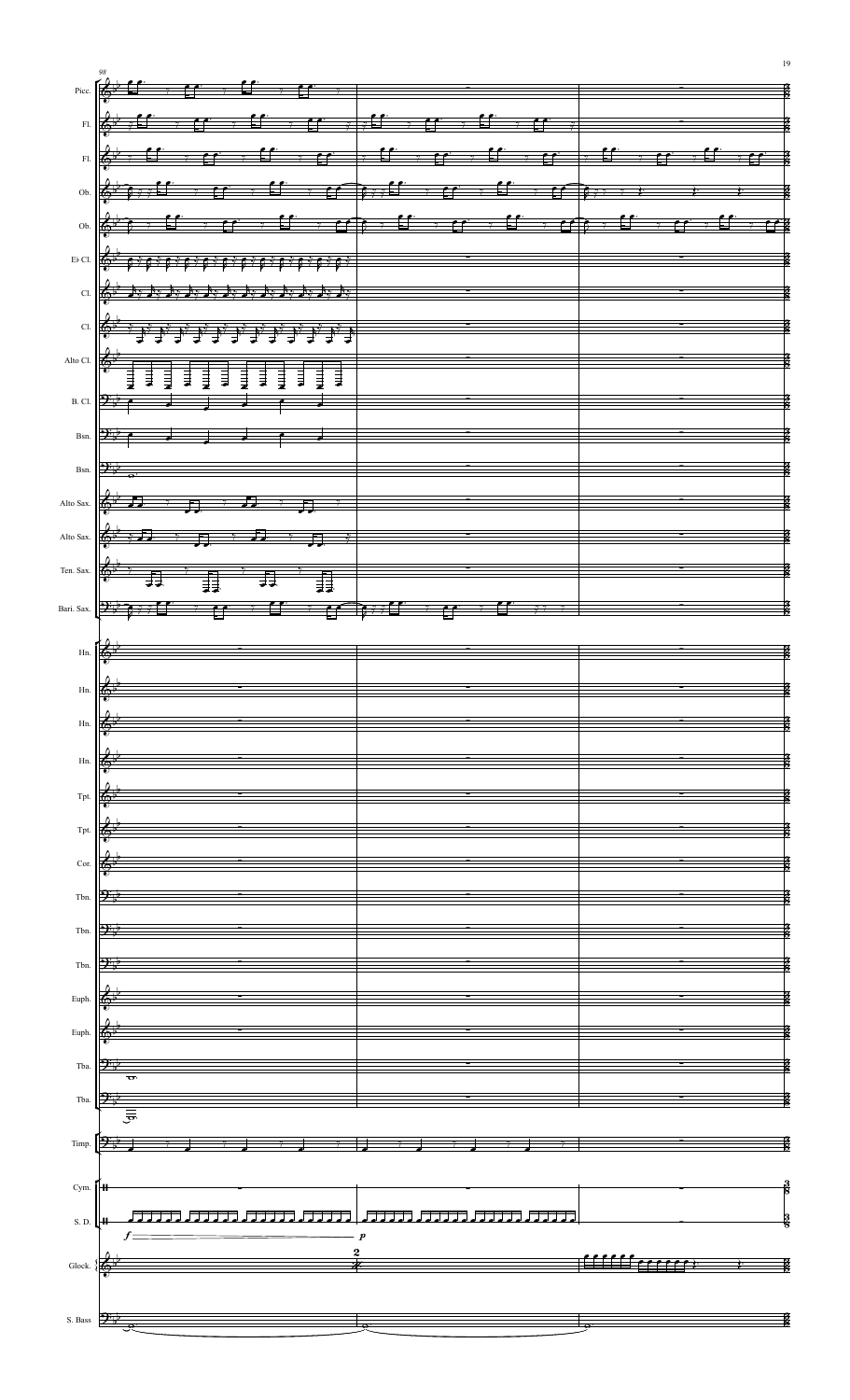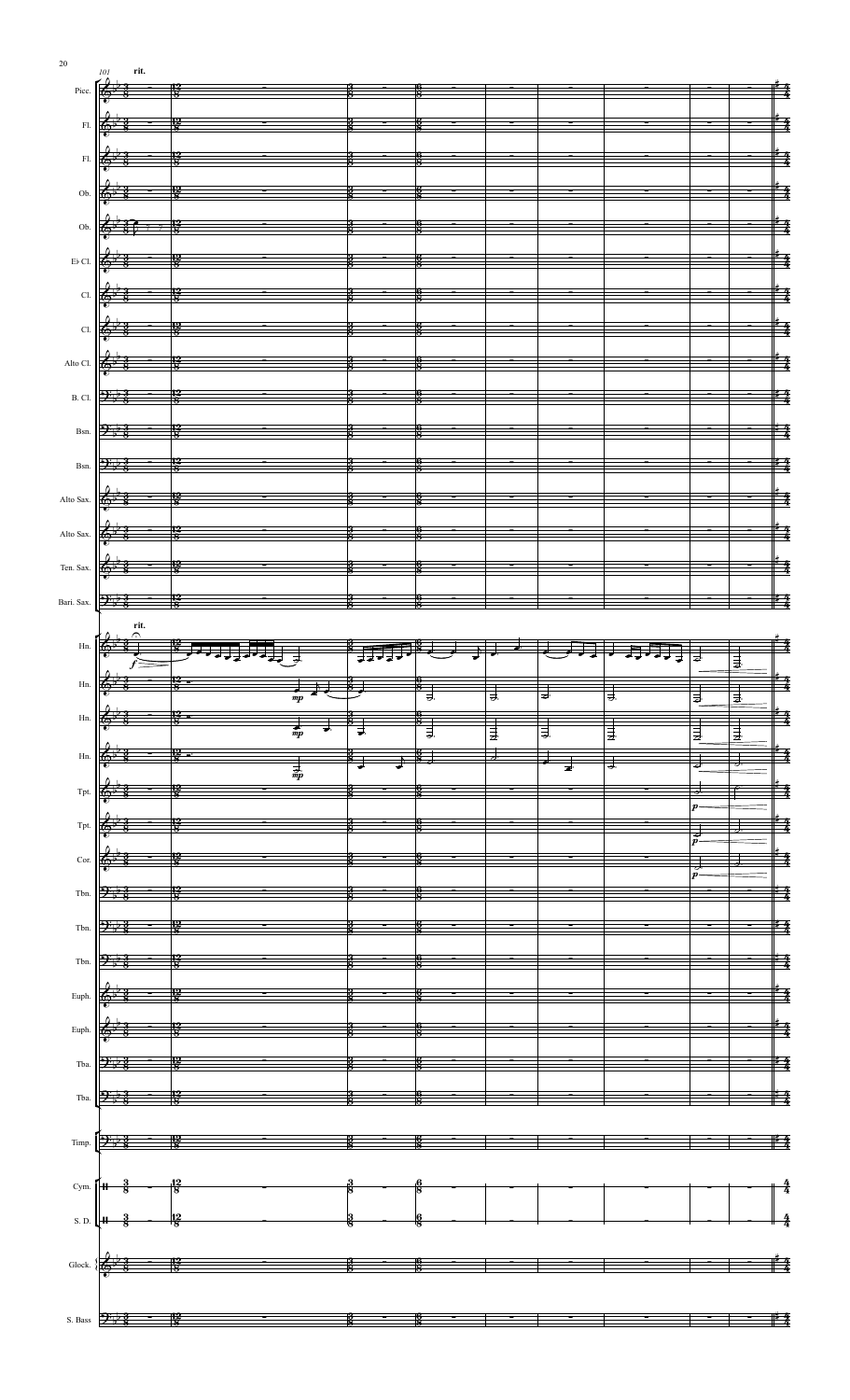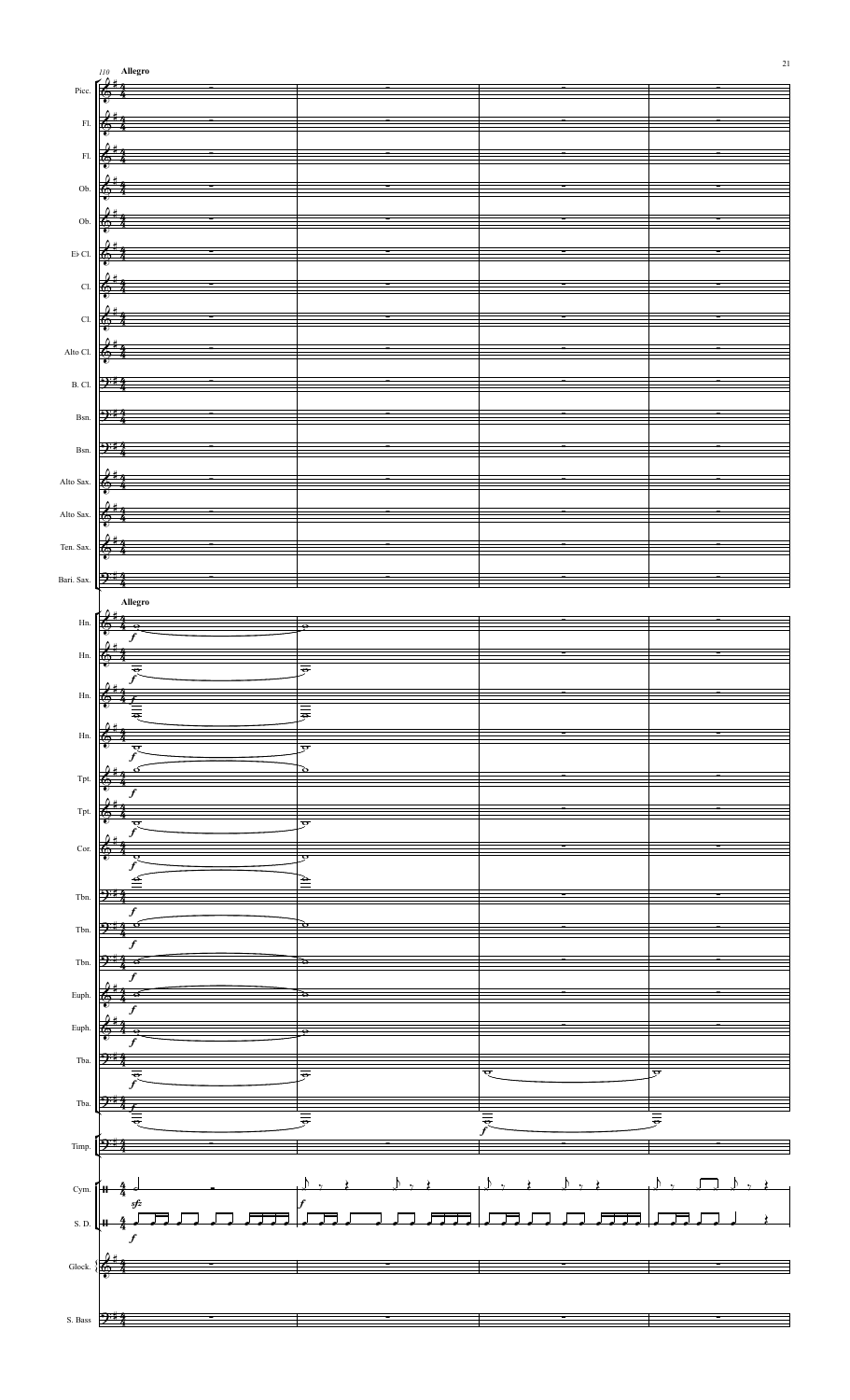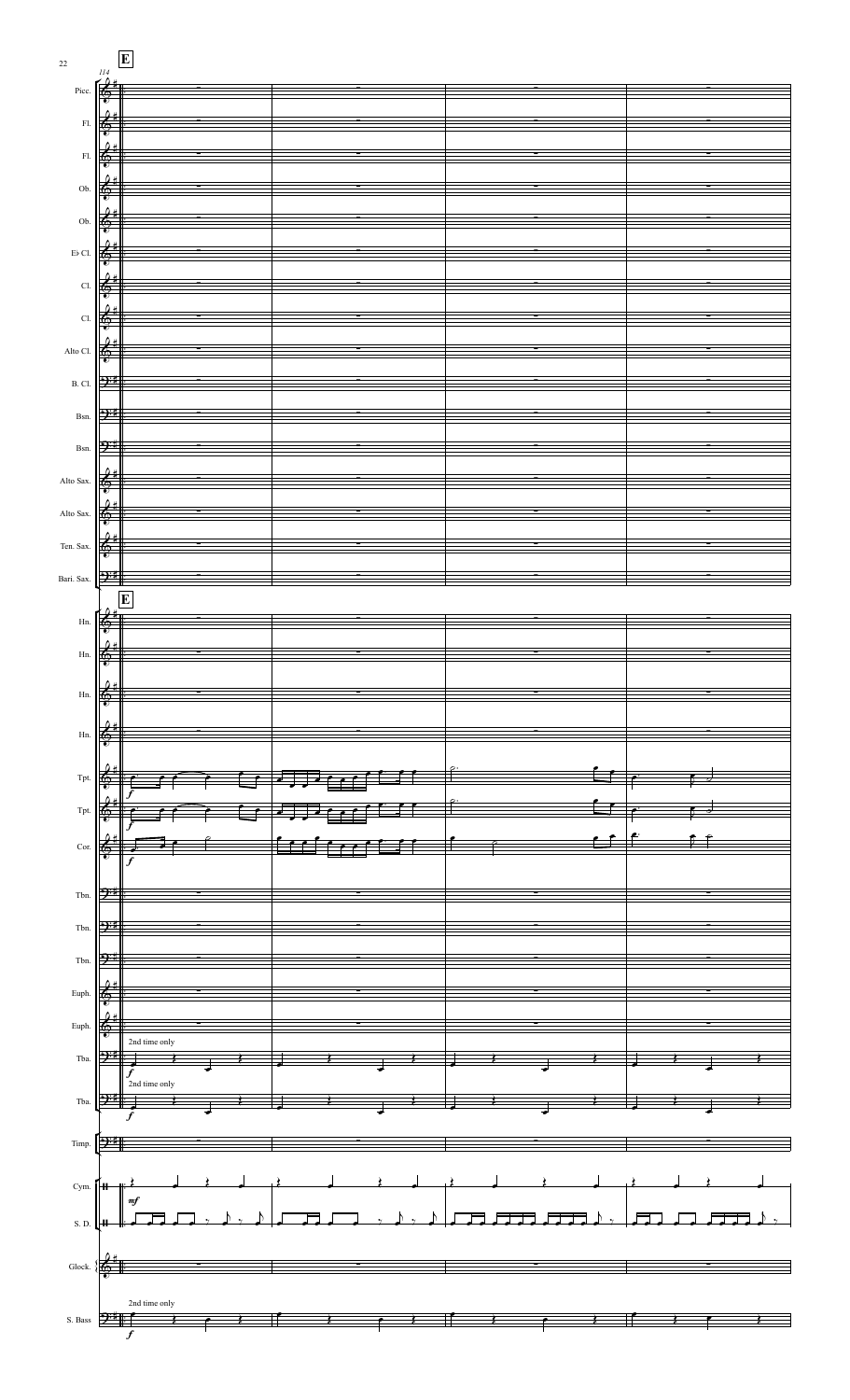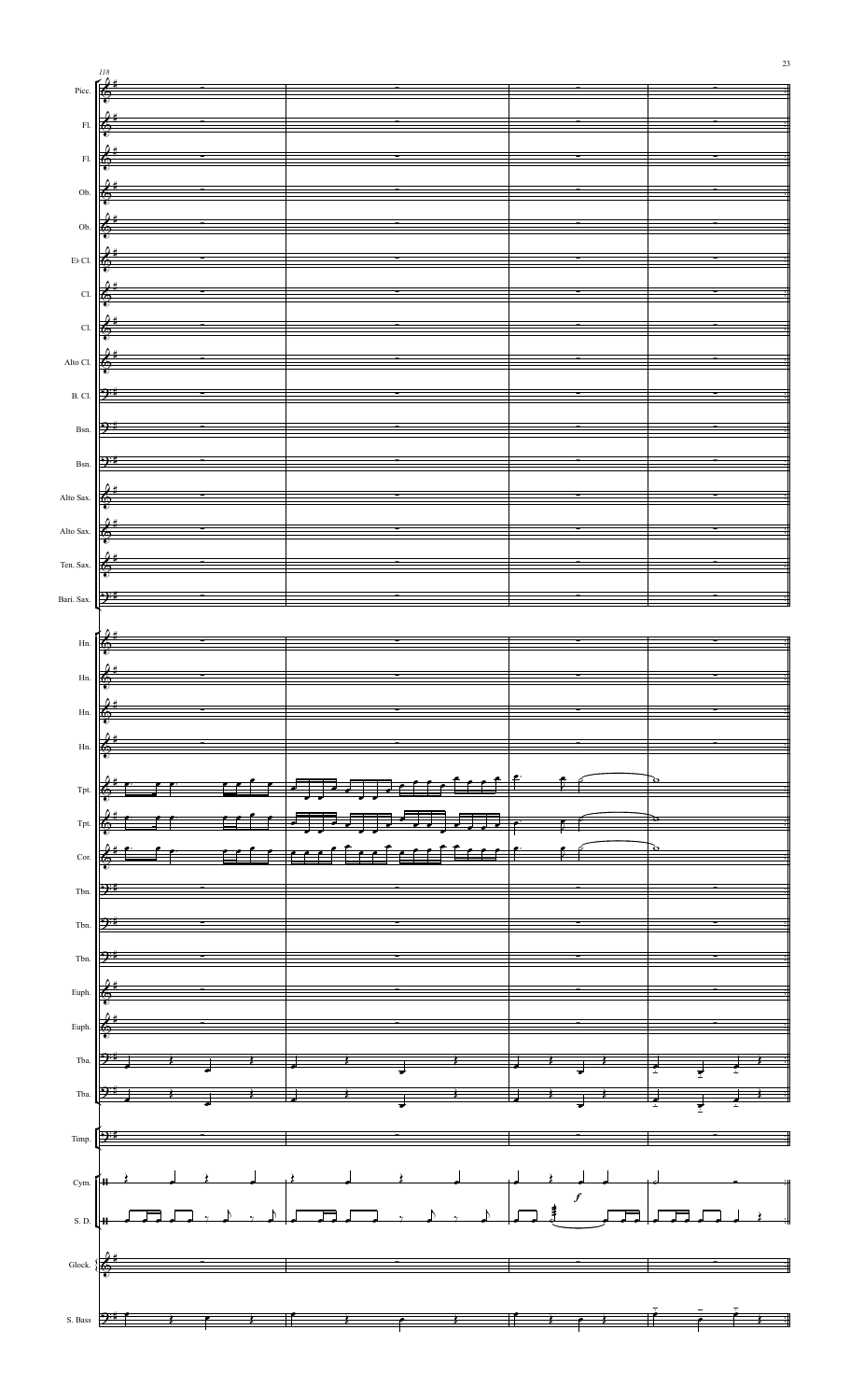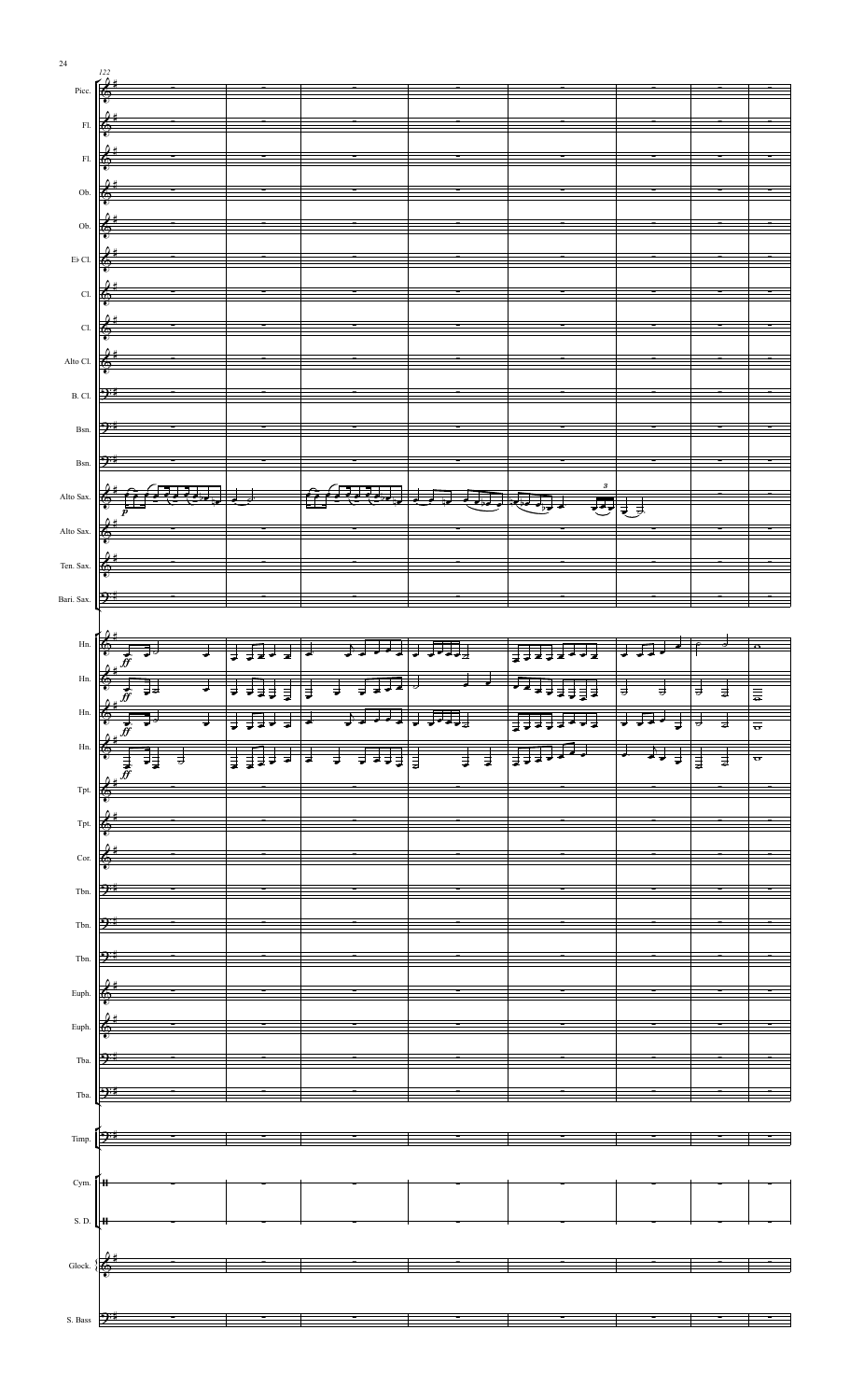|                    |                                                                                                                                                                                                                                                                                                                     |  |  |                                                                                                                                                                                                                                                                                                                                                                                                                                                                                                                                           |                      |                          | 25 |
|--------------------|---------------------------------------------------------------------------------------------------------------------------------------------------------------------------------------------------------------------------------------------------------------------------------------------------------------------|--|--|-------------------------------------------------------------------------------------------------------------------------------------------------------------------------------------------------------------------------------------------------------------------------------------------------------------------------------------------------------------------------------------------------------------------------------------------------------------------------------------------------------------------------------------------|----------------------|--------------------------|----|
|                    | Pice.                                                                                                                                                                                                                                                                                                               |  |  |                                                                                                                                                                                                                                                                                                                                                                                                                                                                                                                                           |                      |                          |    |
|                    |                                                                                                                                                                                                                                                                                                                     |  |  |                                                                                                                                                                                                                                                                                                                                                                                                                                                                                                                                           |                      |                          |    |
|                    | Fl. $6^{\circ}$                                                                                                                                                                                                                                                                                                     |  |  |                                                                                                                                                                                                                                                                                                                                                                                                                                                                                                                                           |                      |                          |    |
| Fl. $\mathbb{Z}^2$ |                                                                                                                                                                                                                                                                                                                     |  |  |                                                                                                                                                                                                                                                                                                                                                                                                                                                                                                                                           |                      |                          |    |
|                    |                                                                                                                                                                                                                                                                                                                     |  |  |                                                                                                                                                                                                                                                                                                                                                                                                                                                                                                                                           |                      |                          |    |
| Ob.                |                                                                                                                                                                                                                                                                                                                     |  |  |                                                                                                                                                                                                                                                                                                                                                                                                                                                                                                                                           |                      |                          |    |
|                    |                                                                                                                                                                                                                                                                                                                     |  |  |                                                                                                                                                                                                                                                                                                                                                                                                                                                                                                                                           |                      |                          |    |
|                    | Ob. $\sqrt{6}$                                                                                                                                                                                                                                                                                                      |  |  |                                                                                                                                                                                                                                                                                                                                                                                                                                                                                                                                           |                      |                          |    |
|                    | $E \triangleright$ Cl. $\overline{\bigoplus_{i=1}^{n}}$                                                                                                                                                                                                                                                             |  |  |                                                                                                                                                                                                                                                                                                                                                                                                                                                                                                                                           |                      |                          |    |
|                    |                                                                                                                                                                                                                                                                                                                     |  |  |                                                                                                                                                                                                                                                                                                                                                                                                                                                                                                                                           |                      |                          |    |
|                    | Cl. $\frac{1}{6}$                                                                                                                                                                                                                                                                                                   |  |  |                                                                                                                                                                                                                                                                                                                                                                                                                                                                                                                                           |                      |                          |    |
|                    |                                                                                                                                                                                                                                                                                                                     |  |  |                                                                                                                                                                                                                                                                                                                                                                                                                                                                                                                                           |                      |                          |    |
| Cl.                | $\frac{1}{6}$ $\frac{1}{6}$ $\frac{1}{6}$ $\frac{1}{6}$ $\frac{1}{6}$ $\frac{1}{6}$ $\frac{1}{6}$ $\frac{1}{6}$ $\frac{1}{6}$ $\frac{1}{6}$ $\frac{1}{6}$ $\frac{1}{6}$ $\frac{1}{6}$ $\frac{1}{6}$ $\frac{1}{6}$ $\frac{1}{6}$ $\frac{1}{6}$ $\frac{1}{6}$ $\frac{1}{6}$ $\frac{1}{6}$ $\frac{1}{6}$ $\frac{1}{6}$ |  |  |                                                                                                                                                                                                                                                                                                                                                                                                                                                                                                                                           |                      |                          |    |
|                    | Alto Cl. $\left  \begin{array}{ccc} \overline{a} & - & - \\ \overline{b} & - & - \end{array} \right $                                                                                                                                                                                                               |  |  |                                                                                                                                                                                                                                                                                                                                                                                                                                                                                                                                           |                      |                          |    |
|                    |                                                                                                                                                                                                                                                                                                                     |  |  |                                                                                                                                                                                                                                                                                                                                                                                                                                                                                                                                           |                      |                          |    |
|                    |                                                                                                                                                                                                                                                                                                                     |  |  |                                                                                                                                                                                                                                                                                                                                                                                                                                                                                                                                           |                      |                          |    |
|                    | B. Cl. $\mathbf{D}^{\pm}$                                                                                                                                                                                                                                                                                           |  |  |                                                                                                                                                                                                                                                                                                                                                                                                                                                                                                                                           |                      |                          |    |
| Bsn.               |                                                                                                                                                                                                                                                                                                                     |  |  |                                                                                                                                                                                                                                                                                                                                                                                                                                                                                                                                           |                      |                          |    |
|                    |                                                                                                                                                                                                                                                                                                                     |  |  |                                                                                                                                                                                                                                                                                                                                                                                                                                                                                                                                           |                      |                          |    |
| Bsn.               |                                                                                                                                                                                                                                                                                                                     |  |  |                                                                                                                                                                                                                                                                                                                                                                                                                                                                                                                                           |                      |                          |    |
|                    |                                                                                                                                                                                                                                                                                                                     |  |  |                                                                                                                                                                                                                                                                                                                                                                                                                                                                                                                                           |                      |                          |    |
|                    | Alto Sax.                                                                                                                                                                                                                                                                                                           |  |  | $\frac{1}{2}$ $\frac{1}{2}$ $\frac{1}{2}$ $\frac{1}{2}$ $\frac{1}{2}$ $\frac{1}{2}$ $\frac{1}{2}$ $\frac{1}{2}$ $\frac{1}{2}$ $\frac{1}{2}$ $\frac{1}{2}$ $\frac{1}{2}$ $\frac{1}{2}$ $\frac{1}{2}$ $\frac{1}{2}$ $\frac{1}{2}$ $\frac{1}{2}$ $\frac{1}{2}$ $\frac{1}{2}$ $\frac{1}{2}$ $\frac{1}{2}$ $\frac{1}{2}$                                                                                                                                                                                                                       |                      |                          |    |
|                    |                                                                                                                                                                                                                                                                                                                     |  |  |                                                                                                                                                                                                                                                                                                                                                                                                                                                                                                                                           |                      |                          |    |
|                    |                                                                                                                                                                                                                                                                                                                     |  |  | Alto Sax. $\left \begin{array}{ccc} \frac{1}{2} & \frac{1}{2} & \frac{1}{2} \\ \frac{1}{2} & \frac{1}{2} & \frac{1}{2} \end{array}\right $                                                                                                                                                                                                                                                                                                                                                                                                | $\overrightarrow{a}$ |                          |    |
|                    |                                                                                                                                                                                                                                                                                                                     |  |  | Ten. Sax. $\left\  \begin{array}{ccc} \frac{\partial^2 u}{\partial x^2} & \frac{\partial^2 u}{\partial y^2} & \frac{\partial^2 u}{\partial z^2} & \frac{\partial^2 u}{\partial z^2} & \frac{\partial^2 u}{\partial z^2} & \frac{\partial^2 u}{\partial z^2} & \frac{\partial^2 u}{\partial z^2} & \frac{\partial^2 u}{\partial z^2} & \frac{\partial^2 u}{\partial z^2} & \frac{\partial^2 u}{\partial z^2} & \frac{\partial^2 u}{\partial z^2} & \frac{\partial^2 u}{\partial z^2} & \frac{\partial^2 u}{\partial z^2} & \frac{\partial$ |                      |                          |    |
|                    |                                                                                                                                                                                                                                                                                                                     |  |  |                                                                                                                                                                                                                                                                                                                                                                                                                                                                                                                                           |                      |                          |    |
|                    |                                                                                                                                                                                                                                                                                                                     |  |  | Bari, Sax, $\frac{\sum_{i=1}^{n} x_i}{\sum_{i=1}^{n} x_i}$ for the contract of $\frac{1}{n}$ for $\frac{1}{n}$ for $\frac{1}{n}$ for $\frac{1}{n}$ for $\frac{1}{n}$ for $\frac{1}{n}$ for $\frac{1}{n}$ for $\frac{1}{n}$ for $\frac{1}{n}$ for $\frac{1}{n}$ for $\frac{1}{n}$ for $\frac{1$                                                                                                                                                                                                                                            |                      |                          |    |
|                    |                                                                                                                                                                                                                                                                                                                     |  |  |                                                                                                                                                                                                                                                                                                                                                                                                                                                                                                                                           |                      |                          |    |
|                    |                                                                                                                                                                                                                                                                                                                     |  |  | $\begin{array}{c} \text{Im} \left[ \begin{array}{ccc} \frac{2}{\sqrt{3}} & \frac{1}{\sqrt{3}} & \frac{1}{\sqrt{3}} & \frac{1}{\sqrt{3}} & \frac{1}{\sqrt{3}} & \frac{1}{\sqrt{3}} & \frac{1}{\sqrt{3}} & \frac{1}{\sqrt{3}} & \frac{1}{\sqrt{3}} & \frac{1}{\sqrt{3}} & \frac{1}{\sqrt{3}} & \frac{1}{\sqrt{3}} & \frac{1}{\sqrt{3}} & \frac{1}{\sqrt{3}} & \frac{1}{\sqrt{3}} & \frac{1}{\sqrt{3}} & \frac{1}{\sqrt{3}} & \frac{1}{\sqrt{3}} &$                                                                                          |                      |                          |    |
|                    |                                                                                                                                                                                                                                                                                                                     |  |  |                                                                                                                                                                                                                                                                                                                                                                                                                                                                                                                                           |                      |                          |    |
|                    |                                                                                                                                                                                                                                                                                                                     |  |  | $\frac{1}{2}$ $\frac{1}{2}$ $\frac{1}{2}$ $\frac{1}{2}$ $\frac{1}{2}$ $\frac{1}{2}$ $\frac{1}{2}$ $\frac{1}{2}$ $\frac{1}{2}$ $\frac{1}{2}$ $\frac{1}{2}$ $\frac{1}{2}$ $\frac{1}{2}$ $\frac{1}{2}$ $\frac{1}{2}$ $\frac{1}{2}$ $\frac{1}{2}$ $\frac{1}{2}$ $\frac{1}{2}$ $\frac{1}{2}$ $\frac{1}{2}$ $\frac{1}{2}$                                                                                                                                                                                                                       |                      |                          |    |
| $_{\rm Hn.}$       |                                                                                                                                                                                                                                                                                                                     |  |  |                                                                                                                                                                                                                                                                                                                                                                                                                                                                                                                                           |                      |                          |    |
|                    |                                                                                                                                                                                                                                                                                                                     |  |  |                                                                                                                                                                                                                                                                                                                                                                                                                                                                                                                                           |                      | $\overline{\phantom{a}}$ |    |
|                    |                                                                                                                                                                                                                                                                                                                     |  |  |                                                                                                                                                                                                                                                                                                                                                                                                                                                                                                                                           |                      |                          |    |
|                    |                                                                                                                                                                                                                                                                                                                     |  |  |                                                                                                                                                                                                                                                                                                                                                                                                                                                                                                                                           |                      |                          |    |
|                    |                                                                                                                                                                                                                                                                                                                     |  |  |                                                                                                                                                                                                                                                                                                                                                                                                                                                                                                                                           |                      |                          |    |
|                    |                                                                                                                                                                                                                                                                                                                     |  |  |                                                                                                                                                                                                                                                                                                                                                                                                                                                                                                                                           |                      |                          |    |
|                    | Tpt. $\left \bigotimes_{\infty}^{\frac{1}{n}}\right $                                                                                                                                                                                                                                                               |  |  | <u>r fra frager er filitir er ff</u>                                                                                                                                                                                                                                                                                                                                                                                                                                                                                                      |                      |                          |    |
|                    |                                                                                                                                                                                                                                                                                                                     |  |  | <u>for the time are street for the street of the street of the street of the street of the street of the street of the street of the street of the street of the street of the street of the street of the street of the street </u>                                                                                                                                                                                                                                                                                                      |                      |                          |    |
|                    |                                                                                                                                                                                                                                                                                                                     |  |  |                                                                                                                                                                                                                                                                                                                                                                                                                                                                                                                                           |                      |                          |    |
| Tbn.               | $\cos \left( \frac{\theta + \theta}{\theta} \right)$<br>$\mathbb{P}^+$                                                                                                                                                                                                                                              |  |  |                                                                                                                                                                                                                                                                                                                                                                                                                                                                                                                                           |                      |                          |    |
|                    |                                                                                                                                                                                                                                                                                                                     |  |  |                                                                                                                                                                                                                                                                                                                                                                                                                                                                                                                                           |                      |                          |    |
| Tbn.               |                                                                                                                                                                                                                                                                                                                     |  |  |                                                                                                                                                                                                                                                                                                                                                                                                                                                                                                                                           |                      |                          |    |
| Tbn.               |                                                                                                                                                                                                                                                                                                                     |  |  |                                                                                                                                                                                                                                                                                                                                                                                                                                                                                                                                           |                      |                          |    |
|                    |                                                                                                                                                                                                                                                                                                                     |  |  |                                                                                                                                                                                                                                                                                                                                                                                                                                                                                                                                           |                      |                          |    |
|                    | Euph. $\left \begin{array}{ccc} \stackrel{\#}{\bullet} & - \end{array}\right $                                                                                                                                                                                                                                      |  |  |                                                                                                                                                                                                                                                                                                                                                                                                                                                                                                                                           |                      |                          |    |
|                    |                                                                                                                                                                                                                                                                                                                     |  |  |                                                                                                                                                                                                                                                                                                                                                                                                                                                                                                                                           |                      |                          |    |
|                    | Euph. $\left  \bigoplus_{n=1}^{\infty} \right $                                                                                                                                                                                                                                                                     |  |  |                                                                                                                                                                                                                                                                                                                                                                                                                                                                                                                                           |                      |                          |    |
|                    |                                                                                                                                                                                                                                                                                                                     |  |  |                                                                                                                                                                                                                                                                                                                                                                                                                                                                                                                                           |                      |                          |    |
| Tba.               |                                                                                                                                                                                                                                                                                                                     |  |  |                                                                                                                                                                                                                                                                                                                                                                                                                                                                                                                                           |                      |                          |    |
| Tba.               |                                                                                                                                                                                                                                                                                                                     |  |  |                                                                                                                                                                                                                                                                                                                                                                                                                                                                                                                                           |                      |                          |    |
|                    |                                                                                                                                                                                                                                                                                                                     |  |  |                                                                                                                                                                                                                                                                                                                                                                                                                                                                                                                                           |                      |                          |    |
| Timp.              |                                                                                                                                                                                                                                                                                                                     |  |  |                                                                                                                                                                                                                                                                                                                                                                                                                                                                                                                                           |                      |                          |    |
|                    |                                                                                                                                                                                                                                                                                                                     |  |  |                                                                                                                                                                                                                                                                                                                                                                                                                                                                                                                                           |                      |                          |    |
|                    |                                                                                                                                                                                                                                                                                                                     |  |  |                                                                                                                                                                                                                                                                                                                                                                                                                                                                                                                                           |                      |                          |    |
| Cym.               |                                                                                                                                                                                                                                                                                                                     |  |  |                                                                                                                                                                                                                                                                                                                                                                                                                                                                                                                                           |                      |                          |    |
| S.D.               |                                                                                                                                                                                                                                                                                                                     |  |  |                                                                                                                                                                                                                                                                                                                                                                                                                                                                                                                                           |                      |                          |    |
|                    |                                                                                                                                                                                                                                                                                                                     |  |  |                                                                                                                                                                                                                                                                                                                                                                                                                                                                                                                                           |                      |                          |    |
|                    |                                                                                                                                                                                                                                                                                                                     |  |  |                                                                                                                                                                                                                                                                                                                                                                                                                                                                                                                                           |                      |                          |    |
|                    | Glock. $\sqrt{\frac{1}{2}}$                                                                                                                                                                                                                                                                                         |  |  |                                                                                                                                                                                                                                                                                                                                                                                                                                                                                                                                           |                      |                          |    |
|                    |                                                                                                                                                                                                                                                                                                                     |  |  |                                                                                                                                                                                                                                                                                                                                                                                                                                                                                                                                           |                      |                          |    |
|                    | S. Bass $9$ .                                                                                                                                                                                                                                                                                                       |  |  |                                                                                                                                                                                                                                                                                                                                                                                                                                                                                                                                           |                      |                          |    |
|                    |                                                                                                                                                                                                                                                                                                                     |  |  |                                                                                                                                                                                                                                                                                                                                                                                                                                                                                                                                           |                      |                          |    |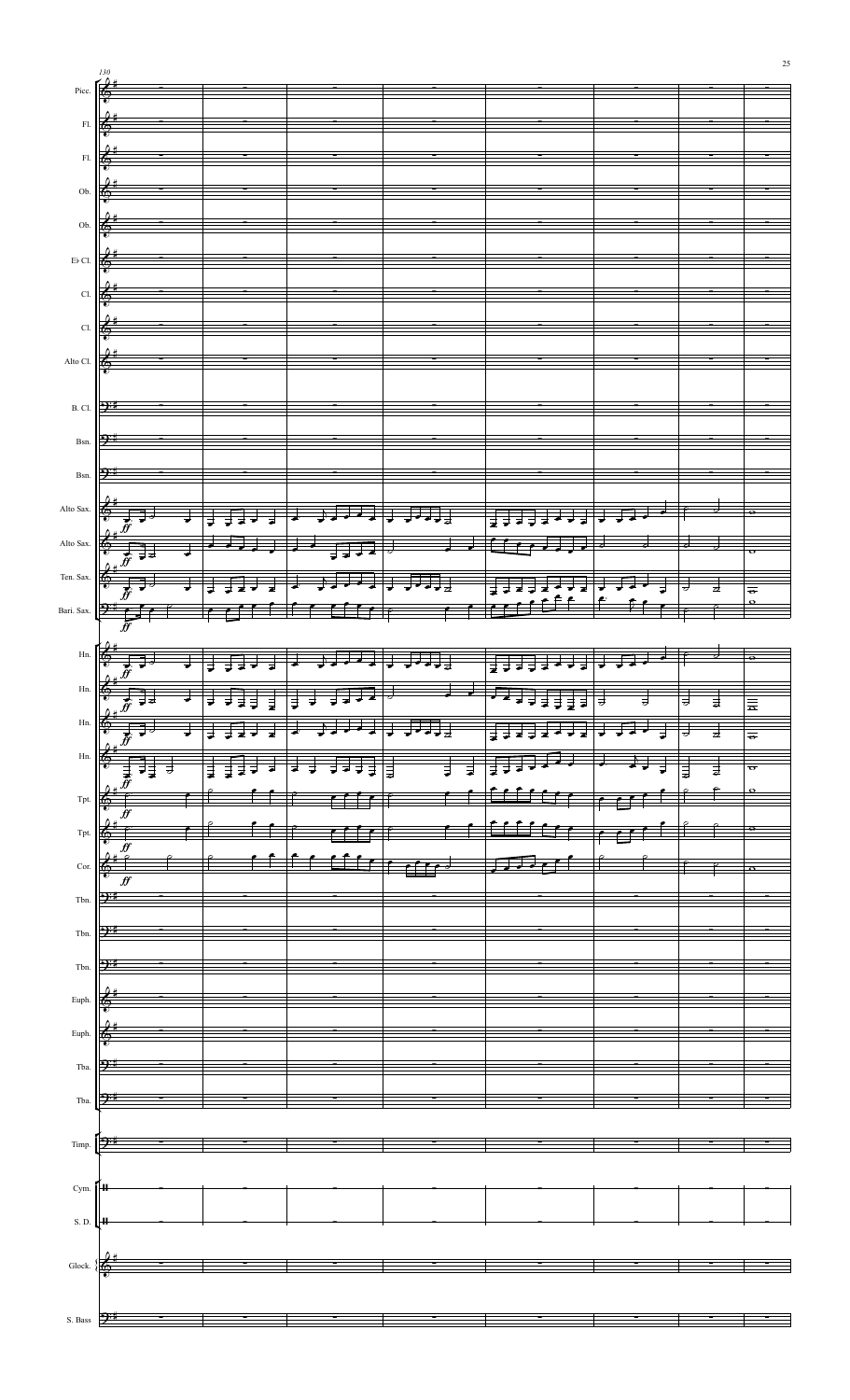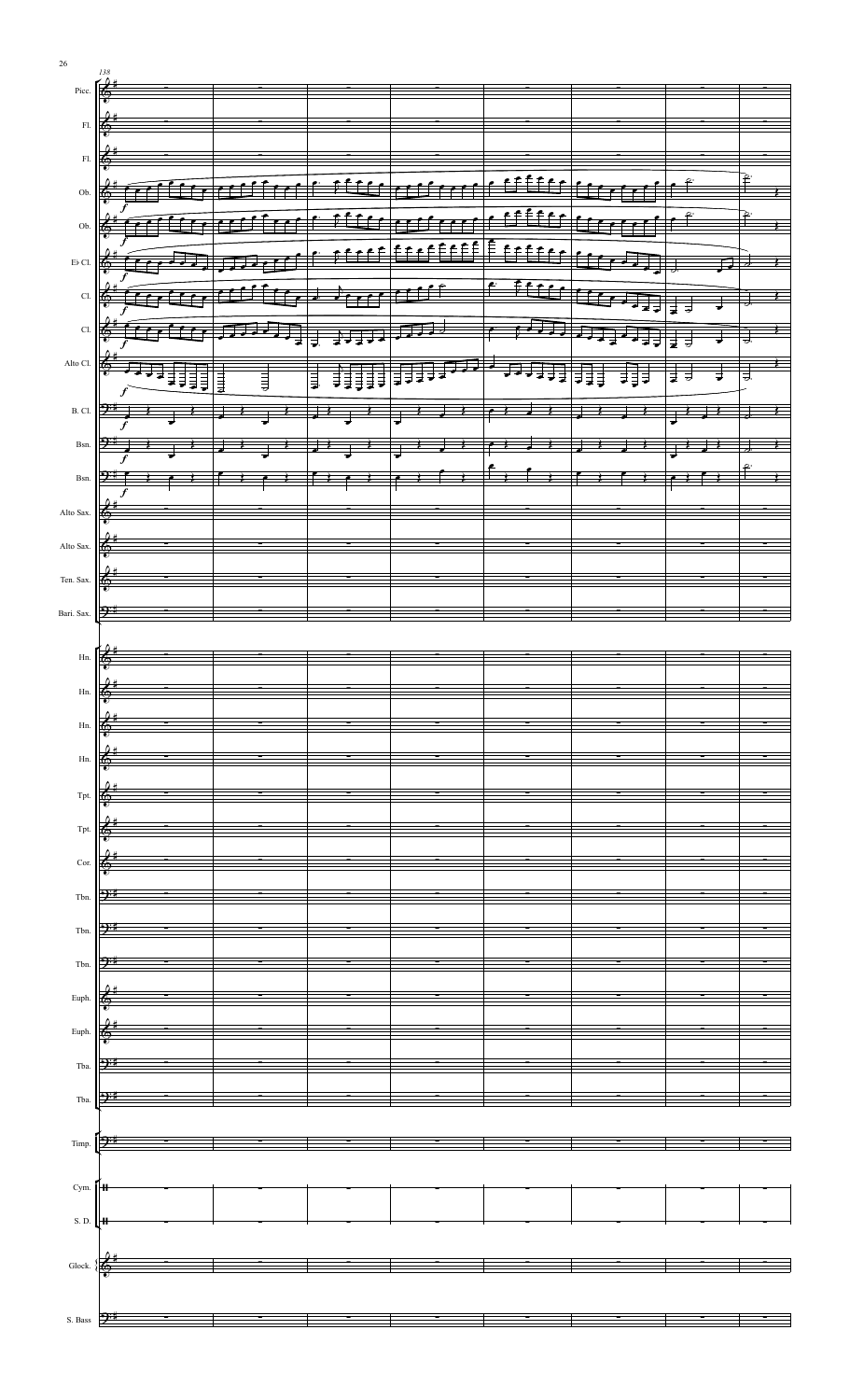|                                     | 140                                                                                                                  |               |                                               |                                                               |                  |                      |                                | D.C. al Coda                                                                                        | 27 |
|-------------------------------------|----------------------------------------------------------------------------------------------------------------------|---------------|-----------------------------------------------|---------------------------------------------------------------|------------------|----------------------|--------------------------------|-----------------------------------------------------------------------------------------------------|----|
| Picc.                               |                                                                                                                      |               |                                               |                                                               |                  |                      |                                |                                                                                                     |    |
|                                     |                                                                                                                      |               |                                               |                                                               |                  |                      |                                |                                                                                                     | €  |
| Fl.                                 |                                                                                                                      |               |                                               | ₤₤<br>E.E                                                     | Ē                |                      |                                |                                                                                                     |    |
| Fl.                                 |                                                                                                                      |               |                                               |                                                               |                  |                      |                                |                                                                                                     | €  |
| Ob.                                 |                                                                                                                      |               |                                               |                                                               |                  |                      |                                |                                                                                                     | €  |
|                                     |                                                                                                                      |               |                                               |                                                               |                  |                      |                                |                                                                                                     | €  |
| Ob.                                 |                                                                                                                      |               |                                               | ₿                                                             | Ē                |                      |                                |                                                                                                     |    |
| $\operatorname{Eb}$ Cl.             |                                                                                                                      |               |                                               |                                                               |                  |                      |                                |                                                                                                     | €  |
| Cl.                                 |                                                                                                                      |               |                                               |                                                               | Ff               | ≢≢                   | ⋣<br>₹                         |                                                                                                     |    |
| Cl.                                 |                                                                                                                      |               |                                               |                                                               |                  |                      | र्च                            |                                                                                                     |    |
|                                     |                                                                                                                      |               | ਵੇ•ੋਂ ਭਾ                                      |                                                               |                  | 封                    | र्च<br>₹<br>₹                  | 귱.                                                                                                  |    |
| Alto Cl.                            | ₩<br>基調                                                                                                              | $\frac{1}{2}$ | डेंडुडुडुड़ी<br>$\equiv$                      | $\overline{J}$<br>₹.<br>‡≢≢                                   | ₹                | ₹<br>萁               | ई रे ई                         | र्च.                                                                                                | €  |
| B.Cl.                               |                                                                                                                      |               |                                               |                                                               |                  |                      |                                |                                                                                                     | €  |
|                                     |                                                                                                                      |               |                                               |                                                               |                  |                      |                                |                                                                                                     |    |
| Bsn.                                |                                                                                                                      |               |                                               |                                                               |                  |                      |                                |                                                                                                     |    |
| Bsn.                                |                                                                                                                      |               |                                               |                                                               |                  |                      |                                |                                                                                                     | €  |
| Alto Sax.                           |                                                                                                                      |               |                                               |                                                               | इउर              |                      |                                |                                                                                                     | €  |
| Alto Sax.                           |                                                                                                                      |               |                                               |                                                               |                  |                      |                                |                                                                                                     | €  |
|                                     | ⊕<br>न<br>ff                                                                                                         |               |                                               |                                                               |                  |                      |                                |                                                                                                     |    |
| Ten. Sax.                           | ⊕                                                                                                                    |               |                                               | ₹                                                             | <del>नुबन्</del> |                      | न्न                            | $\overline{\mathbf{v}}$                                                                             | €  |
| Bari. Sax.                          |                                                                                                                      |               |                                               |                                                               |                  |                      |                                |                                                                                                     | €  |
|                                     |                                                                                                                      |               |                                               |                                                               |                  |                      |                                | D.C. al Coda                                                                                        |    |
| Hn.                                 | ₩<br>$\vec{r}$<br>IJ                                                                                                 | ₹             |                                               | ग्र                                                           | ⋣⋣⋣⋣⋣            |                      |                                |                                                                                                     | €  |
| $Hn$ .                              | $\overline{\cdot}$                                                                                                   | $\frac{1}{2}$ | $\frac{1}{2}$ , $\frac{1}{2}$ , $\frac{1}{2}$ | $\overline{\phantom{a}}$                                      | $7 - 111$        | ₹                    | ₹<br>$\overline{\overline{a}}$ |                                                                                                     | €  |
| $\rm{Hn.}$                          |                                                                                                                      |               |                                               |                                                               |                  |                      |                                |                                                                                                     | €  |
|                                     | €<br>$\overrightarrow{f}$                                                                                            | ╤╤╤╤          |                                               | $\overline{y}$                                                |                  | ₹                    | ₹<br>र्च                       | $\overline{\overline{\sigma}}$                                                                      |    |
|                                     | $\frac{Hn}{\sqrt{2}}$<br>$\begin{array}{c}\n\downarrow \\ \downarrow \\ \downarrow \\ \downarrow\n\end{array}$<br>ਰੋ | ▛▛▛<br>₹      |                                               | $\frac{1}{2}$ , $\frac{1}{2}$ , $\frac{1}{2}$ , $\frac{1}{2}$ | $\frac{1}{2}$    | ↴<br>₹               | ₹<br>$\overline{\mathbb{F}}$   | $\overline{\sigma}$                                                                                 | €  |
| Tpt.                                |                                                                                                                      |               | $\epsilon$ for $\epsilon$                     |                                                               | <u>i filifor</u> | 子                    |                                |                                                                                                     |    |
|                                     | ff                                                                                                                   |               |                                               |                                                               |                  |                      |                                |                                                                                                     | €  |
|                                     | Tpt.                                                                                                                 |               |                                               |                                                               | <u>i di firm</u> | $\sim$ $\sim$ $\sim$ |                                |                                                                                                     | €  |
|                                     | $\frac{1}{\sqrt{2}}$<br>$\frac{1}{f}$                                                                                |               |                                               | لموثق                                                         | $\sqrt{2}$       |                      |                                |                                                                                                     | €  |
| Tbn.                                | 9≝                                                                                                                   |               |                                               |                                                               |                  |                      |                                |                                                                                                     | €  |
| Tbn.                                |                                                                                                                      |               | ?                                             |                                                               |                  |                      |                                |                                                                                                     | €  |
|                                     |                                                                                                                      |               | $\overline{\cdot}$                            |                                                               |                  |                      |                                |                                                                                                     | €  |
| Tbn.                                |                                                                                                                      |               |                                               |                                                               |                  |                      |                                |                                                                                                     |    |
| Euph.                               |                                                                                                                      |               |                                               |                                                               |                  |                      |                                |                                                                                                     | ¢  |
| Euph.                               |                                                                                                                      |               |                                               |                                                               |                  |                      |                                |                                                                                                     |    |
| Tba.                                |                                                                                                                      |               |                                               |                                                               |                  |                      |                                |                                                                                                     |    |
| Tba.                                |                                                                                                                      |               |                                               |                                                               |                  |                      |                                |                                                                                                     |    |
|                                     |                                                                                                                      |               |                                               |                                                               |                  |                      |                                |                                                                                                     |    |
| Timp.                               |                                                                                                                      |               |                                               |                                                               |                  |                      |                                |                                                                                                     | €  |
| Cym.                                | H                                                                                                                    |               |                                               |                                                               |                  |                      |                                |                                                                                                     |    |
| S.D.                                |                                                                                                                      |               |                                               |                                                               |                  |                      |                                |                                                                                                     |    |
|                                     |                                                                                                                      |               |                                               |                                                               |                  |                      |                                |                                                                                                     |    |
| Glock. $\left\{\frac{1}{6}\right\}$ |                                                                                                                      |               |                                               |                                                               |                  |                      |                                |                                                                                                     | €  |
|                                     |                                                                                                                      |               |                                               |                                                               |                  |                      |                                |                                                                                                     |    |
|                                     | $S. Bass$ $94$ $-$                                                                                                   |               |                                               |                                                               |                  |                      | ٠.                             | $\overline{\phantom{a}}$ $\overline{\phantom{a}}$ $\overline{\phantom{a}}$ $\overline{\phantom{a}}$ |    |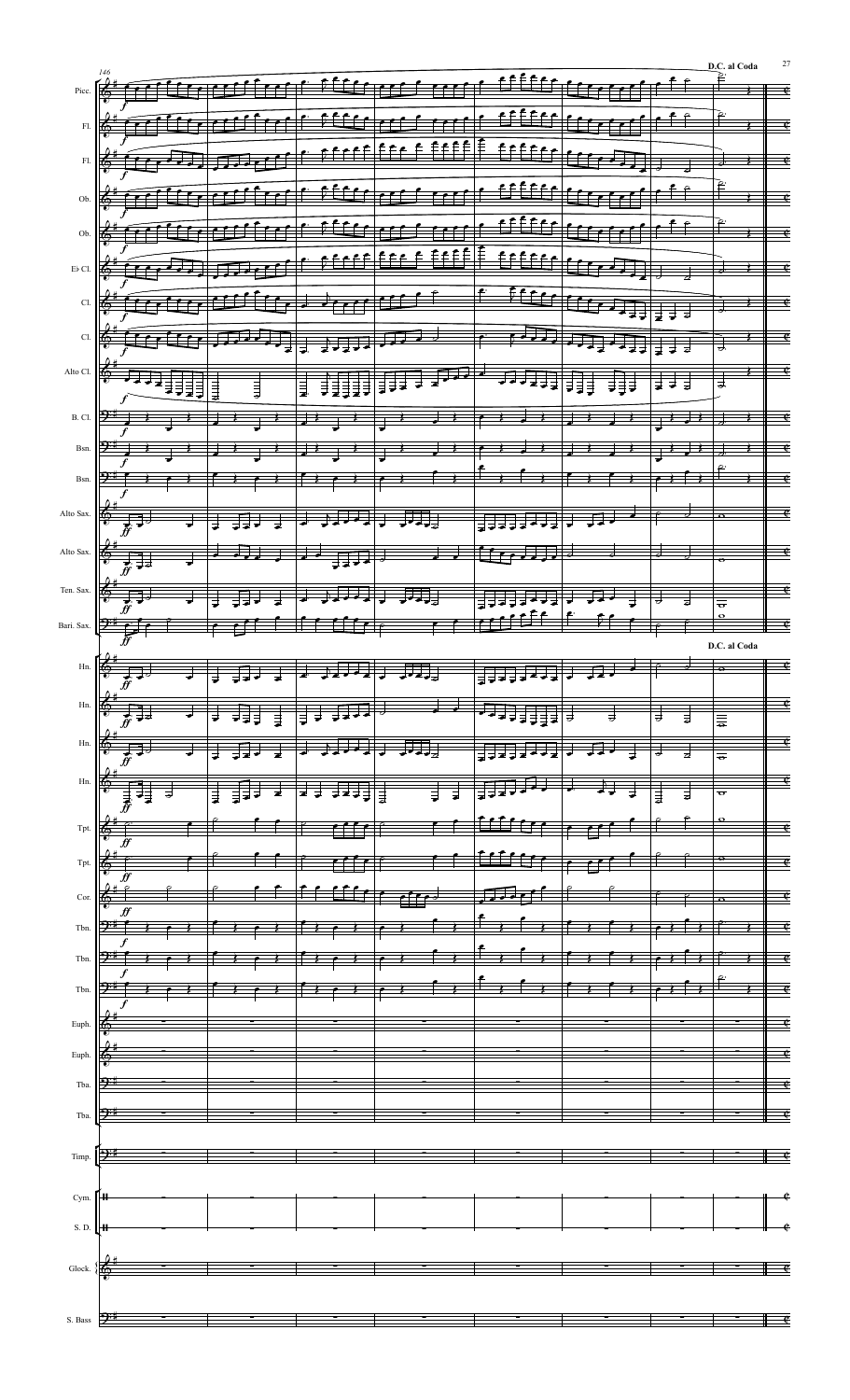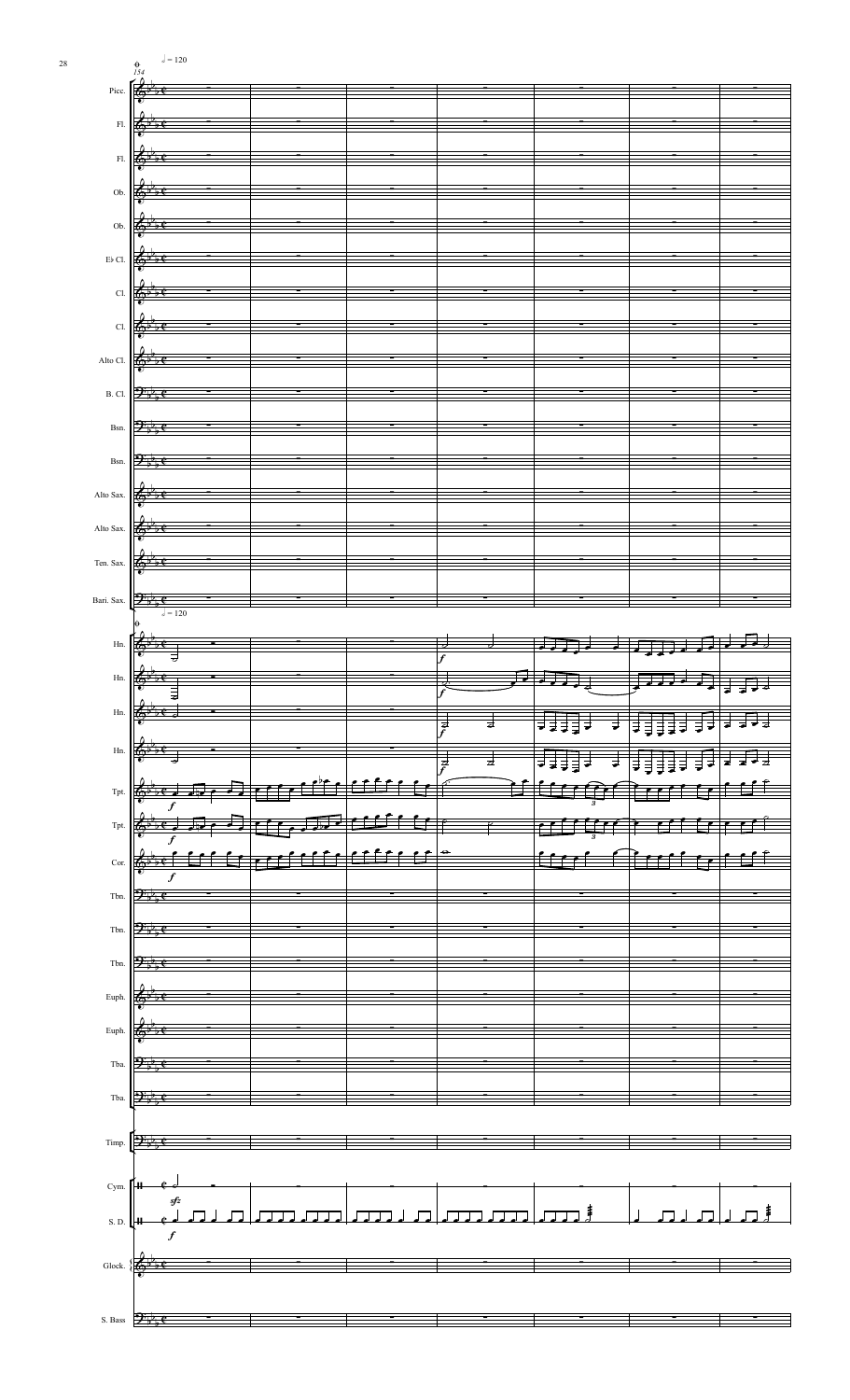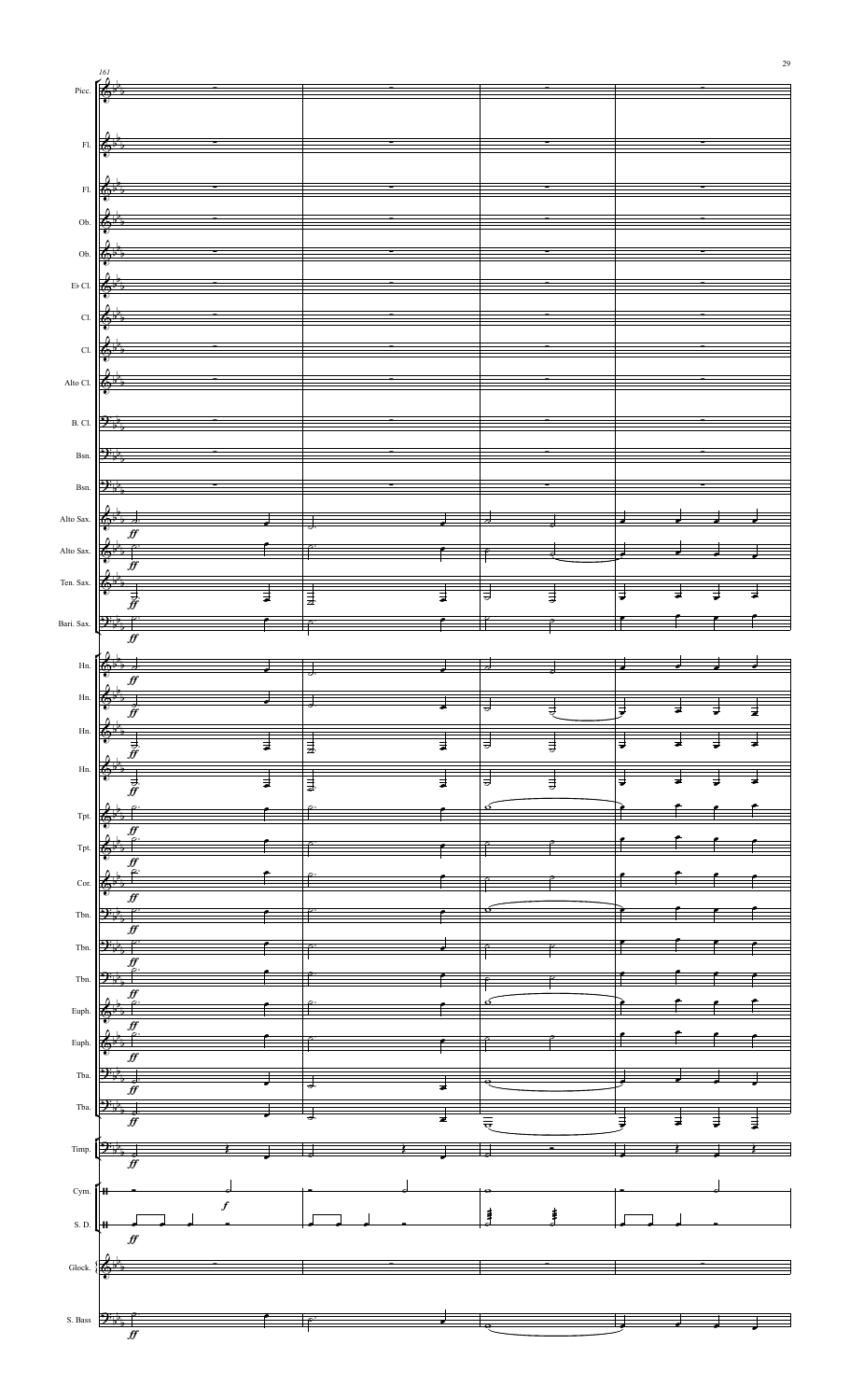